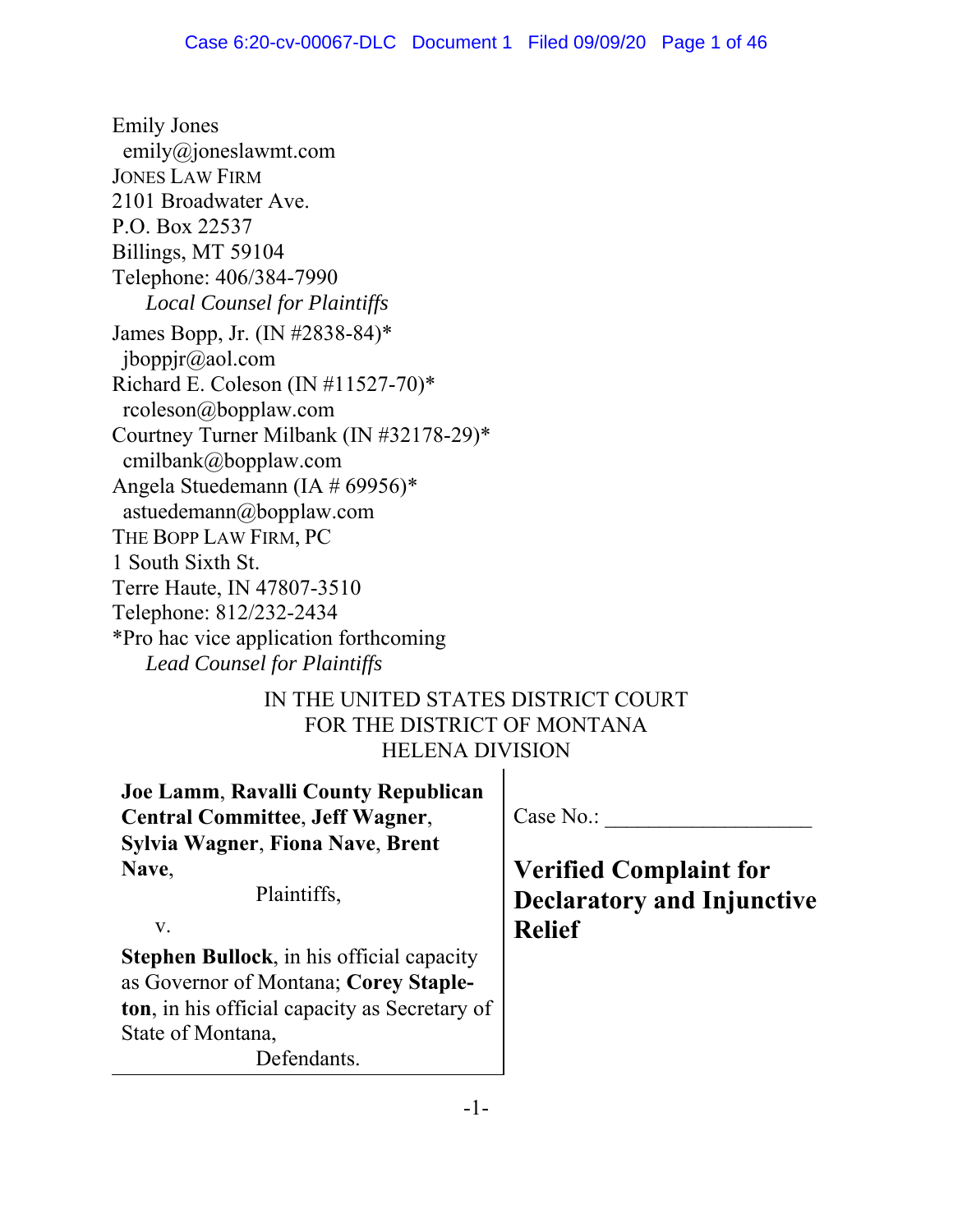## **Verified Complaint for Declaratory and Injunctive Relief**

Plaintiffs Joe Lamm, Ravalli County Republican Central Committee, Jeff Wagner, Sylvia Wagner, Fiona Nave, and Brent Nave (collectively "Voters") complain against (i) Governor Bullock's unlawful and unauthorized expansion of mail voting (the "Plan") and (ii) the Secretary of State's implementation of it by approving county plans implementing the Plan as follows:

# **Introduction**

**1.** This is a civil action for declaratory and injunctive relief arising under the First and Fourteenth Amendments and Article I, Section IV, clause 1 of the Constitution of the United States, as well as 42 U.S.C. § 1983. It concerns the constitutionality of Governor Bullock's unlawful and unauthorized expansion of mail voting and the Secretary of State's implementation of the Plan.

# **Jurisdiction and Venue**

**2.** This action arises under 42 U.S.C. § 1983, the First and Fourteenth Amendments to the Constitution of the United States, and Article I, Section IV, clause 1 of the Constitution of the United States.

**3.** This Court has jurisdiction over all claims pursuant to 28 U.S.C. §§ 1331 and 1343(a). It also has jurisdiction pursuant to the Declaratory Judgment Act as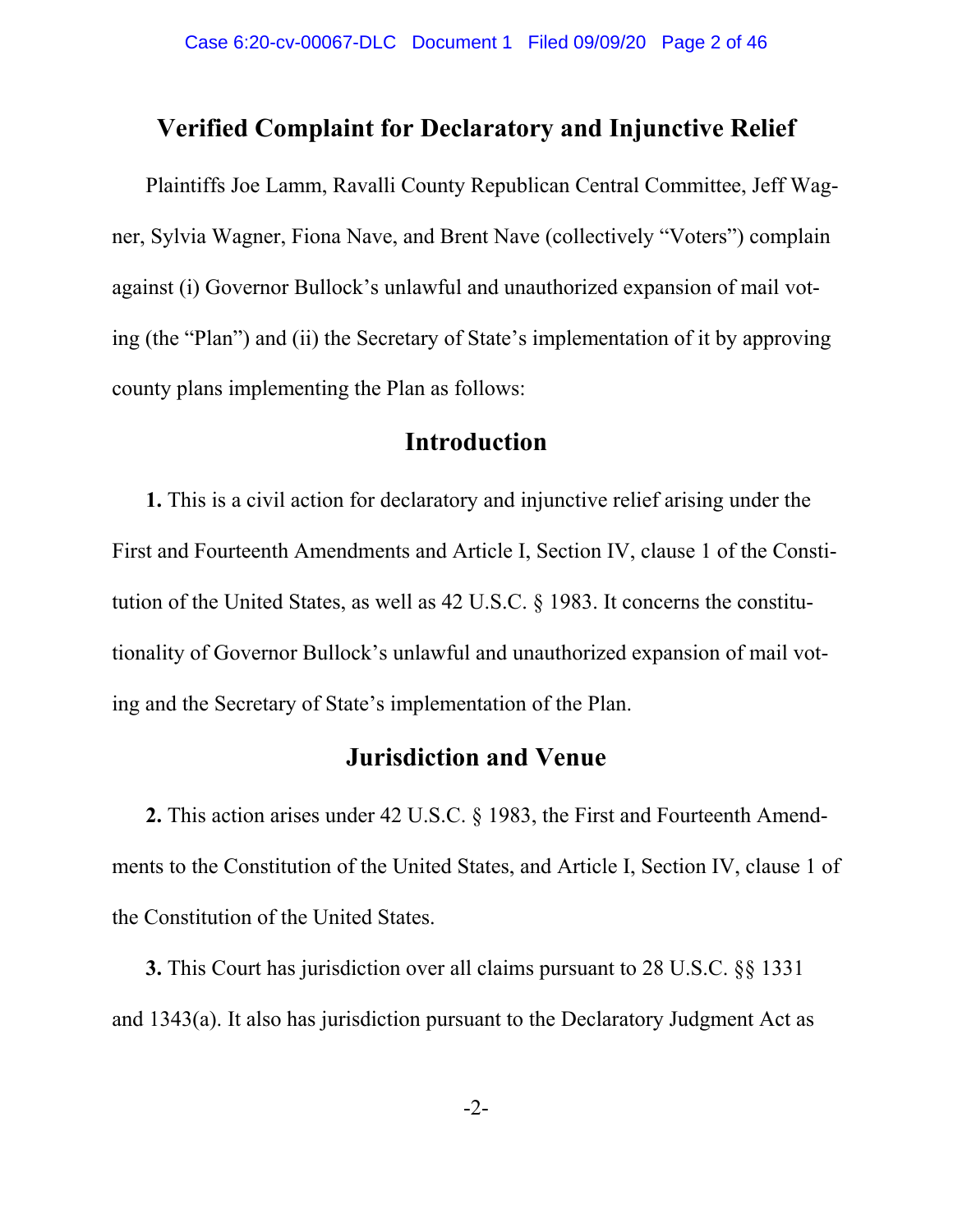codified at 28 U.S.C. §§ 2201 and 2202.

**4.** Venue is proper under 28 U.S.C. § 1391(b) because a substantial part of the events giving rise to the claim occurred or will occur in this District.

# **Parties**

**5.** Plaintiff Joe Lamm is an eligible and registered voter, who is qualified to and intends to vote in the upcoming general election. He is a resident of Park County, Montana. Mr. Lamm is also a candidate for Montana State Representative House District 60. He is on the ballot for the upcoming general election. He intends to vote in person if allowed.

**6.** Plaintiff the Ravalli County Republican Central Committee is the county Republican party for Ravalli County, Montana. Its principal place of business is in Hamilton, Montana. The Ravalli County Republican Central Committee represents Republican voters in Montana.

**7.** Plaintiff Jeff Wagner is an eligible and registered voter, who is qualified to and intends to vote in the upcoming general election. He is a resident of Park County, Montana. Mr. Wagner actively participates in the political process, serving as an election judge. He intends to vote absentee.

**8.** Plaintiff Sylvia Wagner is an eligible and registered voter, who is qualified to and intends to vote in the upcoming general election. She is a resident of Park

-3-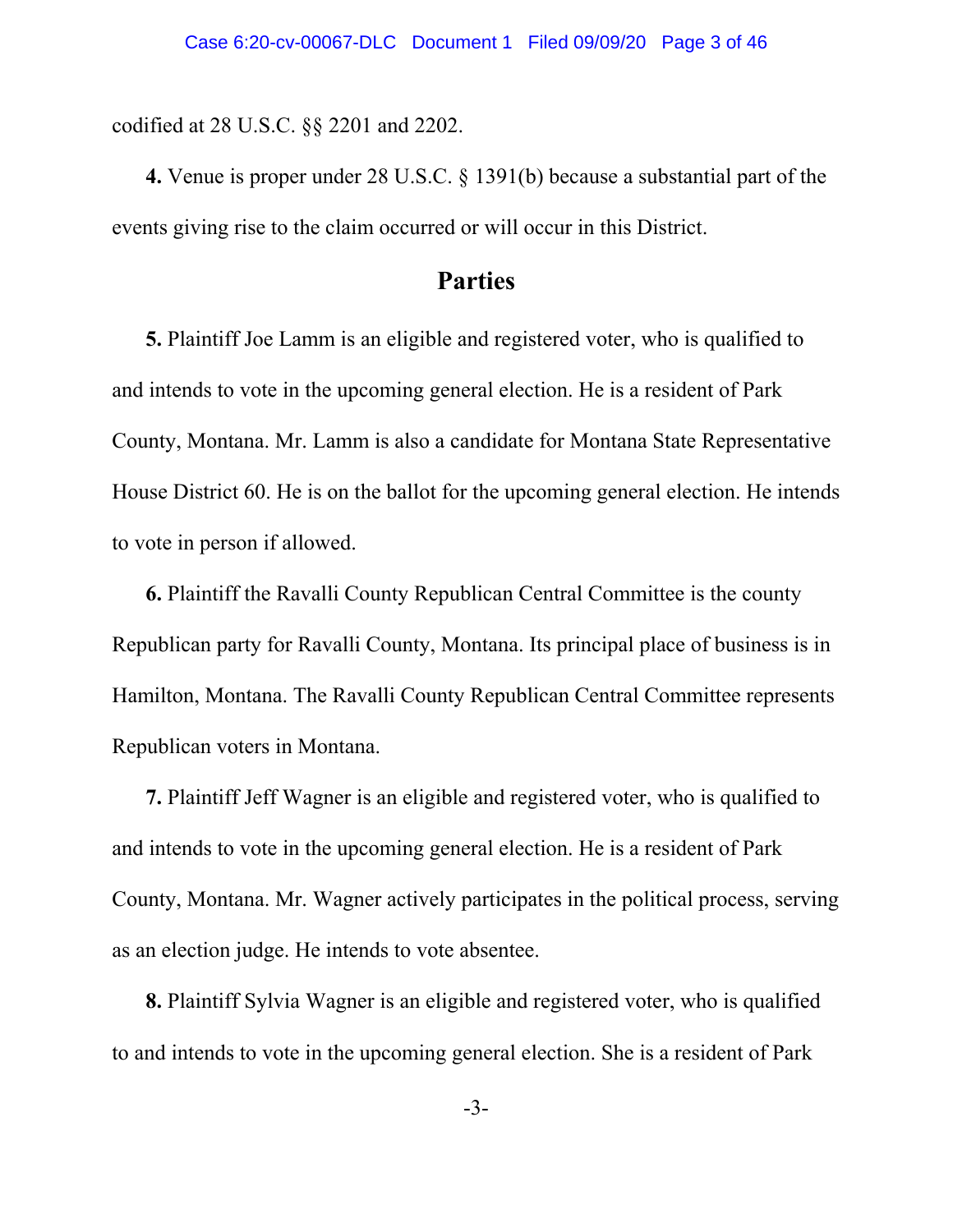County, Montana. Ms. Wagner actively participates in the political process, serving as an election judge. She intends to vote absentee.

**9.** Plaintiff Fiona Nave is an eligible and registered voter, who is qualified to and intends to vote in the upcoming general election. She is a resident of Stillwater County, Montana. Ms. Nave is a candidate for Montana State Representative House District 57, and also serves as the chairwoman for the Stillwater County Republican Central Committee. She intends to vote in person.

**10.** Plaintiff Brent Nave is an eligible and registered voter, who is qualified to and intends to vote in the upcoming general election. He is a resident of Stillwater County, Montana. He intends to vote absentee.

**11.** Defendant Stephen Bullock is the Governor of Montana. Governor Bullock issued the challenged directive. The Governor is sued in his official capacity.

**12.** Defendant Corey Stapleton is the Montana Secretary of State. As Secretary of State, he is Montana's chief election officer and oversees the elections in Montana. Mont. Code Ann. ("MCA") § 13-1-201. He is responsible for enforcing and interpreting election laws in a uniform manner (*id*.) and certifying election results (MCA  $\S$  2-15-401(f)). He is also responsible for approving written election plans submitted by counties, including plans implementing the Plan. MCA § 13- 19-205. Secretary Stapleton is sued in his official capacity.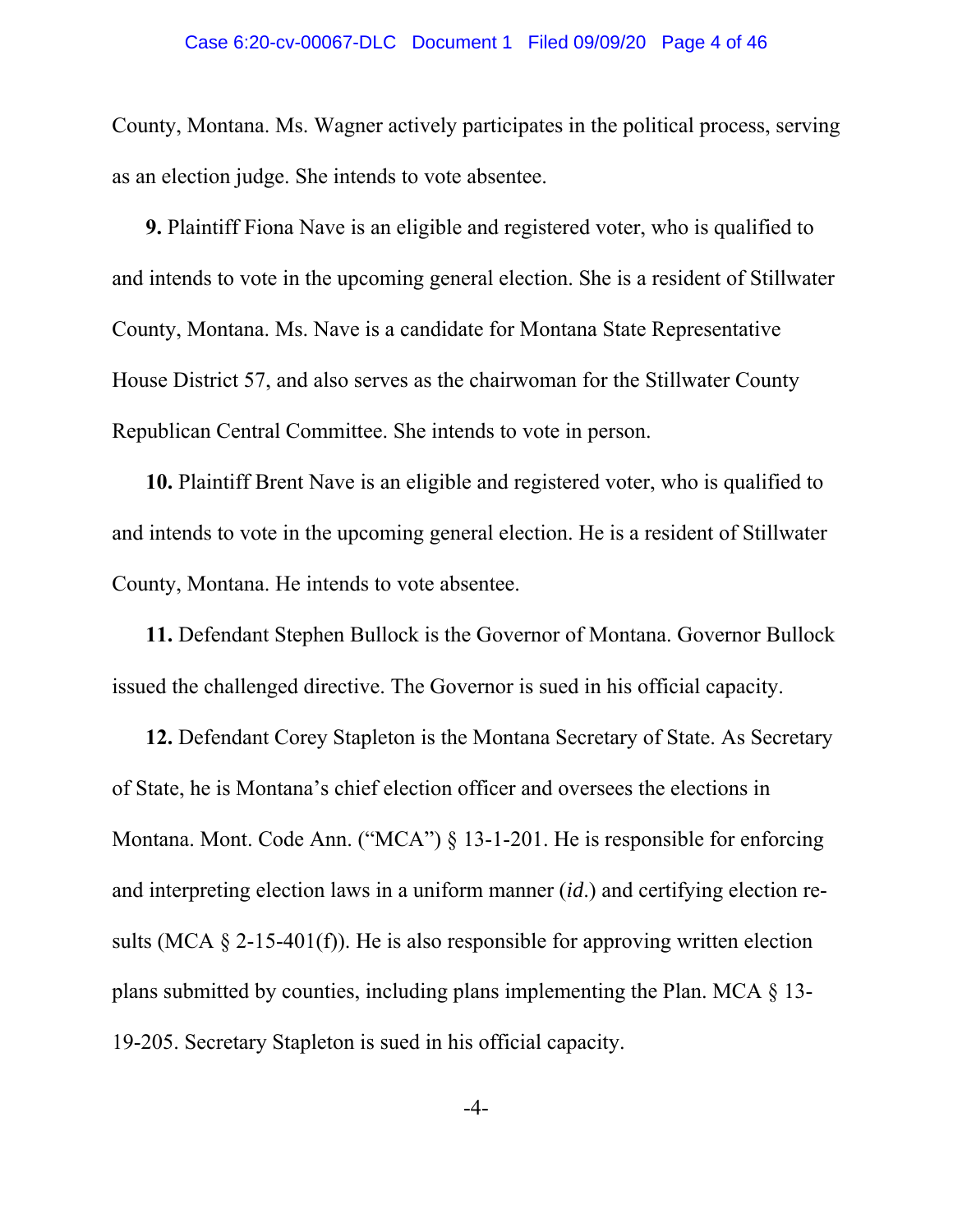## **Facts**

### *Montana Election Law*

**13.** Montana law does not allow for universal mail-in voting for the general election.

**14.** Montana law does allow voters to vote an "absentee ballot," but only if the individual applies to do so. MCA §§ 13-13-201, 211, 212. An application must be made before noon the day before the election. MCA § 13-13-211(1).

**15.** A voter may apply for an absentee ballot using the form provided by the Secretary of State, which requires detailed information about the voter including *inter alia* name, address, date of birth, and signature. MCA  $\S$  13-13-212(1)(a). A voter may also apply by written request, which must include the voter's date of birth and be signed. *Id*.

**16.** Montana law requires that the election administrator compare the signature on a voter's application to the signature on the voter's registration form before providing a ballot. MCA § 13-13-213.

**17.** If the application does not contain a signature or the signatures do not match, the election administrator must notify the voter—giving the voter the opportunity to resolve the situation by *inter alia* verifying the signature, providing proof of identification, completing a new registration, etc. MCA § 13-13-

-5-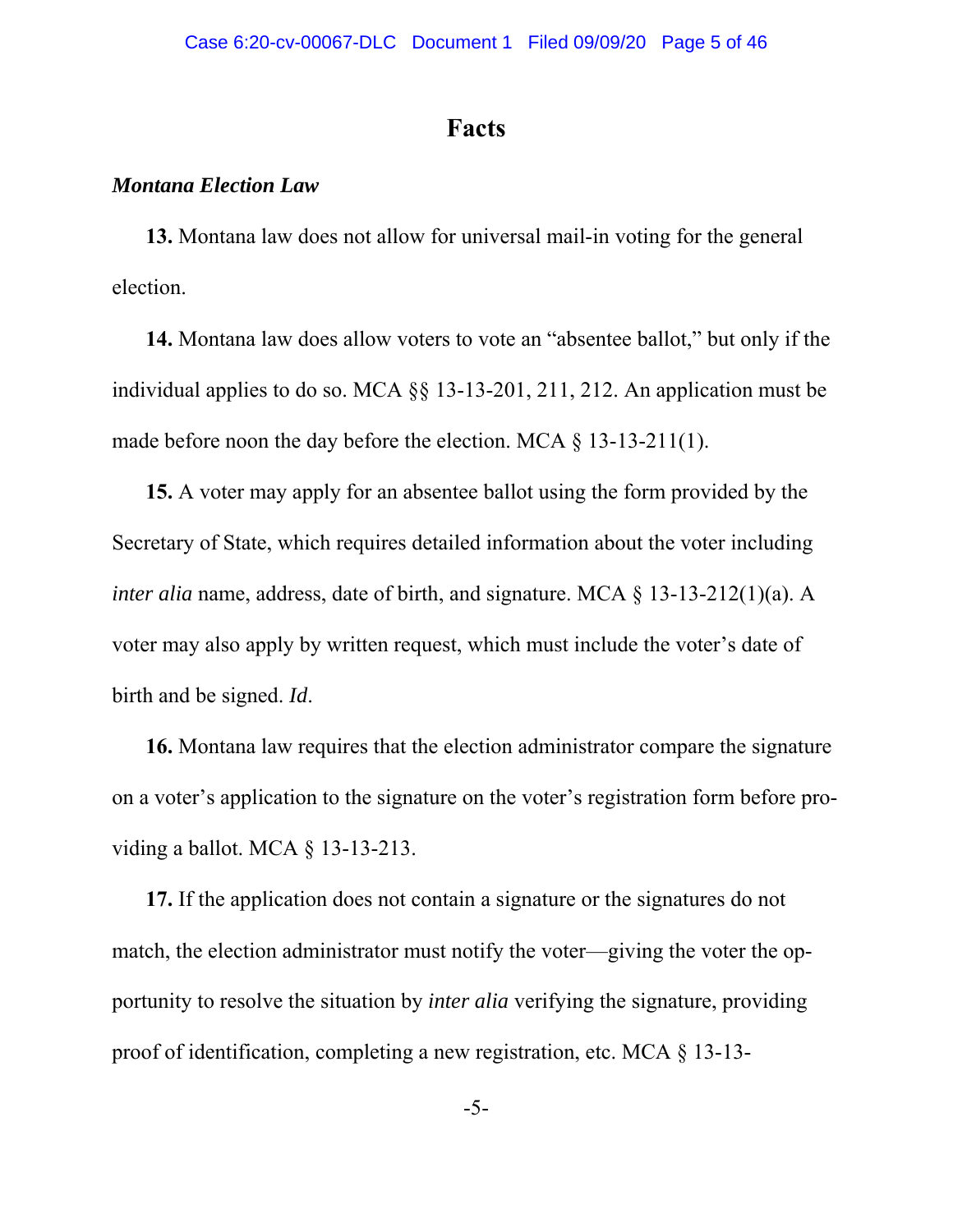213(3)(b), 13-13-245.

**18.** Ballots may only be mailed to voters who are registered (or provisionally registered), and "from whom the election administrator has received a valid absentee ballot application under 13-13-211 and 13-13-212[.]" MCA § 13-13-214.

**19.** Absentee ballots, for which a valid application has been received, must be made available 30 days before election day for absentee voting in person, and must be mailed to absentee voters 25 days before election day for absentee voting by mail. MCA § 13-13-205(1).

**20.** Absentee ballots must be received by 8 pm on election day. MCA § 13-13- 211(3).

**21.** Montana law allows for "mail ballot elections" only for certain local elections. MCA § 13-19-101, et seq. But specifically prohibits such mail-ballot voting for "(a) a regularly scheduled federal, state, or county election; (b) a special federal or state election, unless authorized by the legislature; or (c) a regularly scheduled or special election when another election in the political subdivision is taking place at the polls on the same day." MCA  $\S$  13-19-104(3).

**22.** In authorizing mail-ballot voting for certain local elections. The legislature made clear that the mail-ballot voting provisions:

recognize that sound public policy concerning the conduct of elections often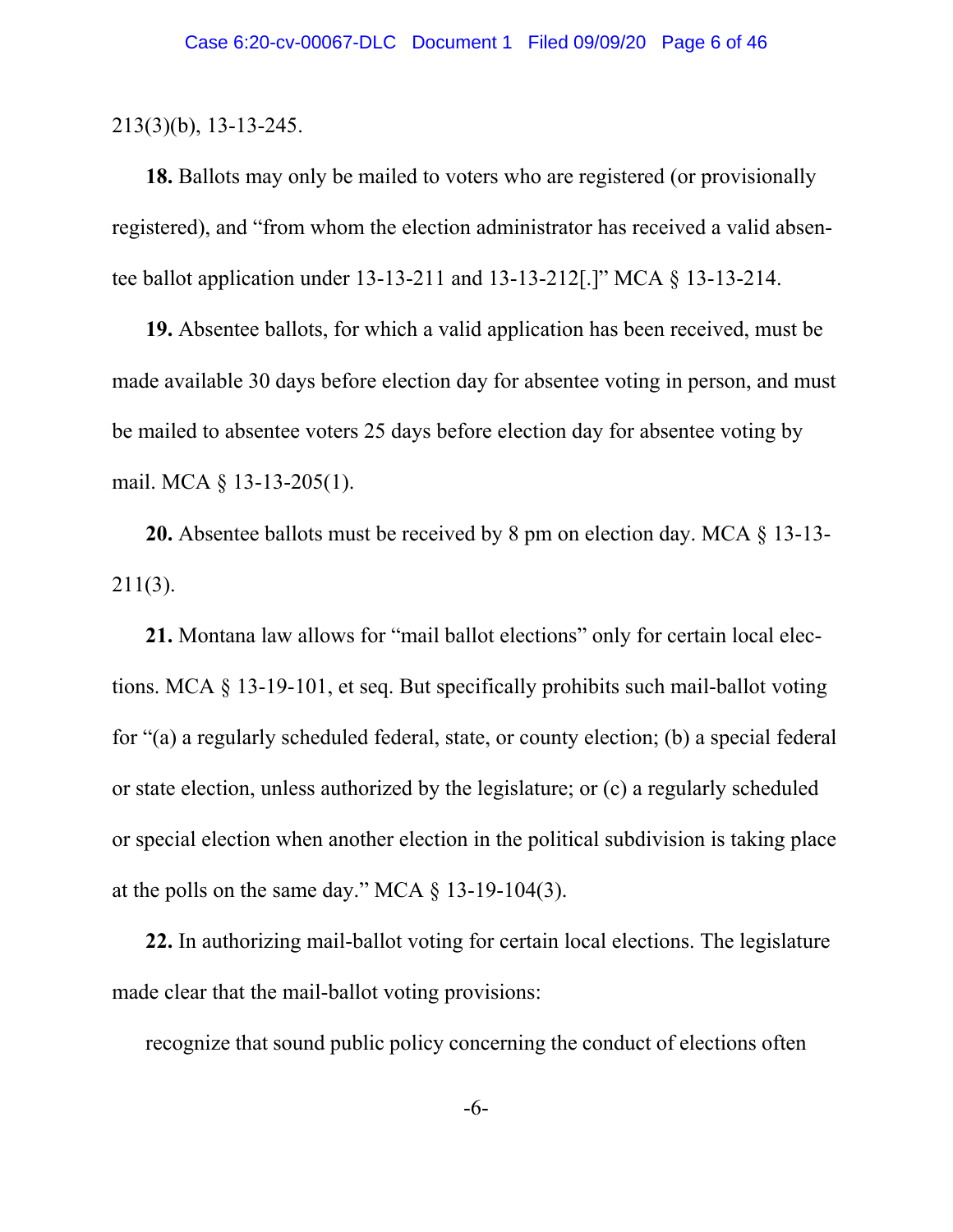requires the balancing of various elements of the public interest that are sometimes in conflict. Among these factors are the public's interest in fair and accurate elections, the election of those who will govern or represent, and cost-effective administration of all functions of government, including the conduct of elections. The provisions of this chapter further recognize that when these and other factors are balanced, the conduct of elections by mail ballot is potentially the most desirable of the available options in certain circumstances.

MCA § 13-19-101.

**23.** Even considering and balancing the above factors, the legislature made clear that mail-ballot voting was not permitted for "a regularly scheduled federal, state, or county election," MCA § 13-19-104(3), such as the November 3, 2020 election.

**24.** For local mail-ballot elections, a proposal to conduct the election via mailballot voting must be made by the election administrator or local governing body. MCA §§ 13-19-201, 202. The Secretary of State is tasked with reviewing and approving such proposals. MCA § 13-19-105.

**25.** In a local mail-ballot election, a ballot must be sent to all qualified voters. MCA  $\S$  13-19-106(2). Ballots are sent to the voter at the most current address available. MCA § 13-19-206(3)(a).

**26.** Mail ballots must be received by 8 pm on election day. MCA § 13-19- 306(2). They may be mailed back to the election office or placed in a designated drop box. MCA §§ 13-19-306, 307.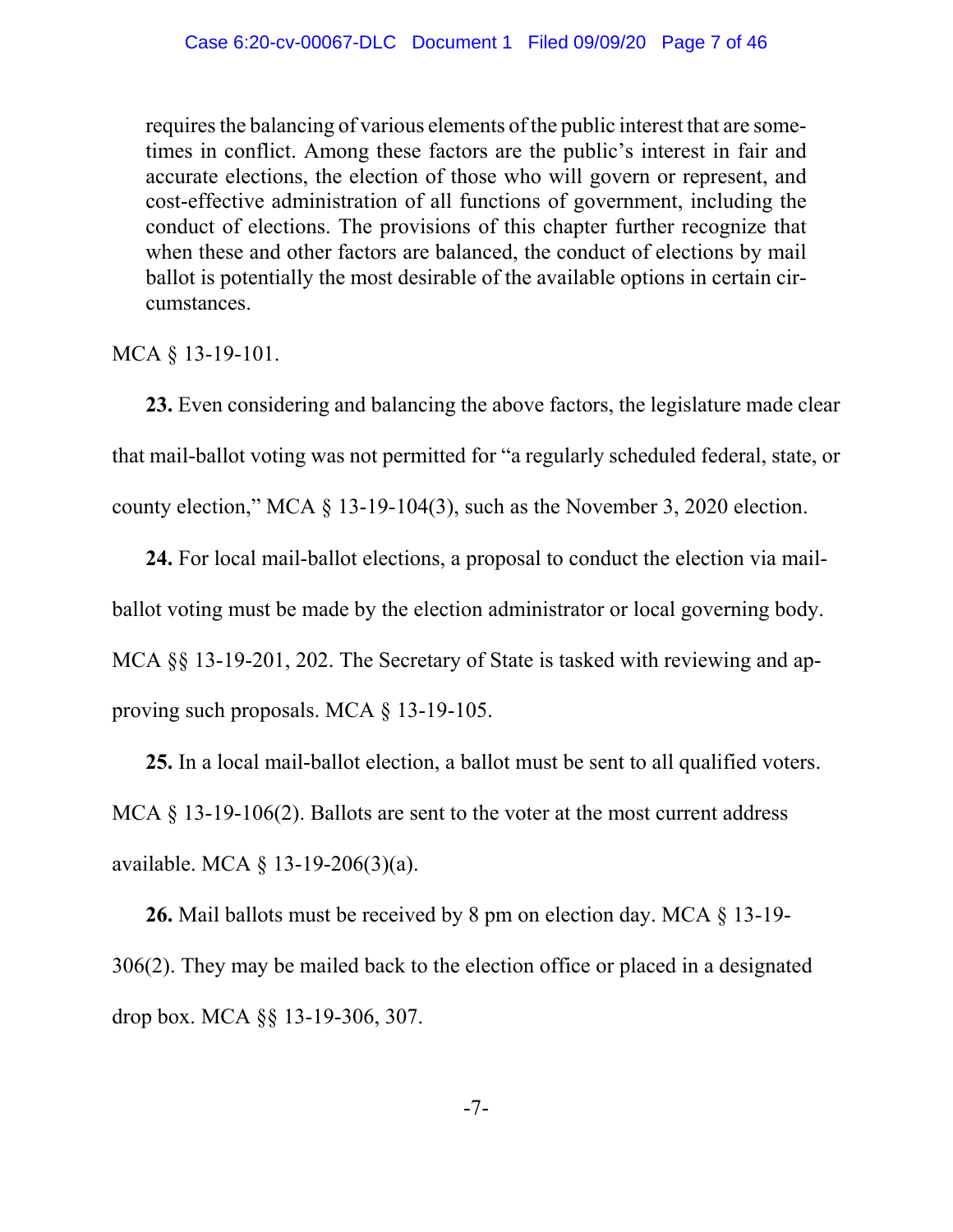**27.** Despite the clear lack of authorization from the legislature and statutory language that prohibits such action, Governor Bullock issued a directive expanding mail-ballot voting.

**28.** Under that directive, counties are permitted to conduct the "general election under the mail ballot provisions of Title 13, Chapter 19[.]"

**29.** Counties that opt to conduct mail-ballot voting must make ballots available by October 2, 2020.<sup>1</sup> They must also send ballots to all qualified voters on October 9, 2020. *Id*.

**30.** As of September 8, 2020, 46 of Montana's counties had opted in, 10 had

not.<sup>2</sup> "Broadwater, Carbon, Fergus, Mineral, Petroleum, Powder River, Powell,

Stillwater, Treasure, and Wibaux counties did not submit mail ballot plans, accord-

ing to the Secretary of State's Office." *Id*.

### *COVID-19*

**31.** While the COVID-19 pandemic has been a significant concern for the

<sup>&</sup>lt;sup>1</sup> Gov. Bullock, *Directive implementing Executive Orders 2-2020 and 3-2020 and providing for measures to implement the 2020 November general election*, (Aug. 6, 2020) available at https://covid19.mt.gov/Portals/223/Documents/2020-0 8-06\_Directive%20-%20November%20Elections.pdf?ver=2020-08-06-112431-69 3 (all websites herein were last visited on September 7, 2020).

<sup>2</sup> Sara Diggins, *46 Montana counties file mail ballot plans*, Missoulian, Sept. 4, 2020, available at https://missoulian.com/news/state-and-regional/govt-and-politic s/46-montana-counties-file-mail-ballot-plans/article\_b14cfead-9bbc-5601-95c3-d6 9c0a0563f0.html.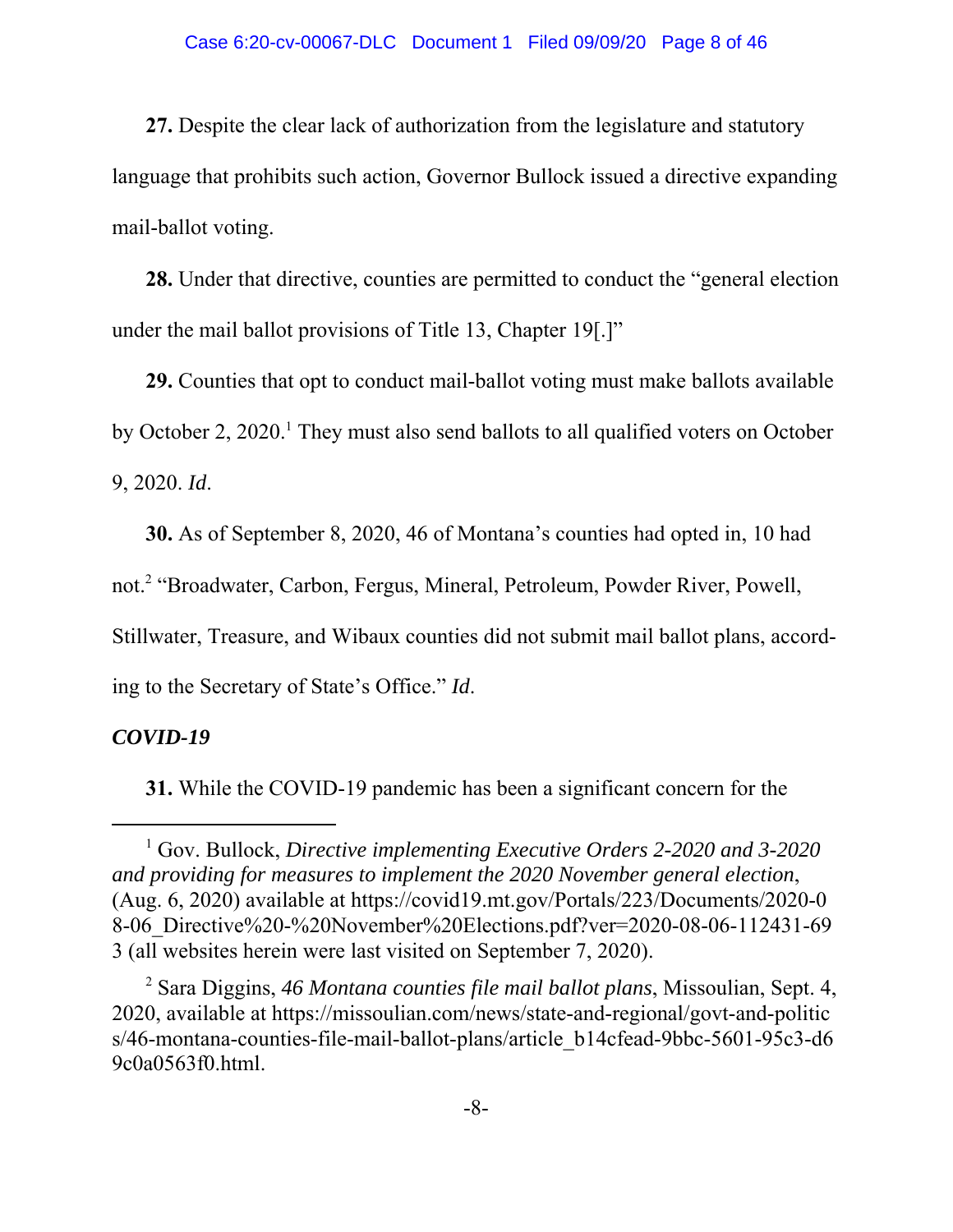#### Case 6:20-cv-00067-DLC Document 1 Filed 09/09/20 Page 9 of 46

American people, policymakers quickly adopted measures to protect the health and safety of the public. Likewise, Montana implemented many provisions aimed at protecting the public and lowering the curve.

**32.** On March 12, 2020, Governor Bullock declared a state of emergency.<sup>3</sup> Thereafter, Governor Bullock has issued "directives" to implement his emergency orders.<sup>4</sup> He closed schools, limited gatherings, encouraged social distancing, limited non-essential travel, etc.

**33.** Across the United States, these protective measures have been effective. The curve has flattened, the spread of the virus is being controlled, the fatality rate has decreased rapidly, testing is more readily available and widespread, and the death rate is much lower than originally expected.<sup>5</sup> As a result, the United States has re-opened. And the existing protective measures have been adjusted as knowledge of the virus increases and the risk has lowered.

<sup>&</sup>lt;sup>3</sup> Mont. Exec. Order No. 2-2020, available at https://governor.mt.gov/Portals/16/docs/2020EOs/EO-02-2020\_COVID-19%20Em ergency%20Declaration.pdf?ver=2020-03-13-103433-047.

<sup>4</sup> *See, e.g.,* Gov. Bullock, *Directive implementing Executive Orders 2-2020 and 3-2020 and establishing conditions for Phase Two* (May 19, 2020), available at https://covid19.mt.gov/Portals/223/Documents/Phase%20Two%20Directive%20wi th%20Appendices.pdf?ver=2020-05-19-145442-350.

<sup>5</sup> *See Provisional Death Counts for Coronavirus Disease (COVID-19)*, CDC, https://www.cdc.gov/nchs/nvss/vsrr/covid19/index.htm; *COVIDView*, CDC, https://www.cdc.gov/coronavirus/2019-ncov/covid-data/covidview/index.html.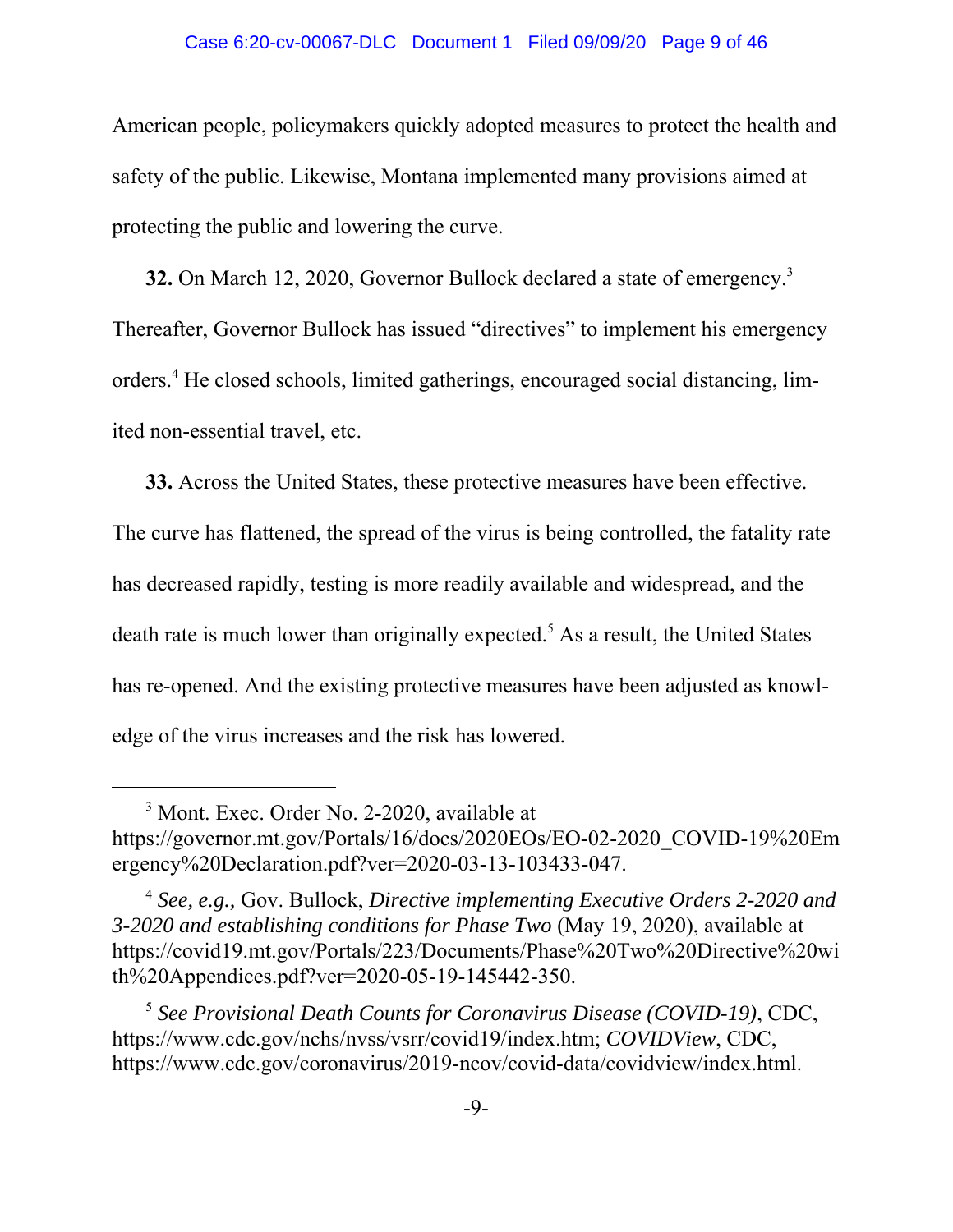**34.** Likewise, Montana's efforts have been effective. Indeed, even Governor Bullock admitted that:

These efforts have been effective. To date, our health care system has not been overwhelmed and we continue to work to increase our testing capacity. Through the collective efforts of all Montanans to reduce the transmission of COVID-19, Montana now has fewer than two dozen active cases and one of the lowest per capita rates of infection in the United States.<sup>6</sup>

**35.** Montana began reopening on April 22, 2020. *Id*. It is currently in Phase 2 of their reopening plan. *Id*.

**36.** Phase 2 includes allowing all businesses to operate, increasing capacity of "restaurants, bars, breweries, distilleries, and casinos" and "[g]yms, indoor group fitness classes, pools, and hot tubs" to 75% capacity, allowing concert halls, bowling alleys to open, and increasing capacity for childcare facilities, etc. *Id*.

**37.** Governor Bullock stressed that "that individual responsibility—such as good hygiene, frequent cleaning of highly-touched surfaces, and strict adherence to social distancing—remains Montana's best tool in the fight against new infections." *Id*.

**38.** On July 15, 2020, Governor Bullock released a directive requiring face

<sup>6</sup> Gov. Bullock, *Directive implementing Executive Orders 2-2020 and 3-2020 and establishing conditions for Phase Two* (May 19, 2020), available at https://co vid19.mt.gov/Portals/223/Documents/Phase%20Two%20Directive%20with%20A ppendices.pdf?ver=2020-05-19-145442-350, at 2.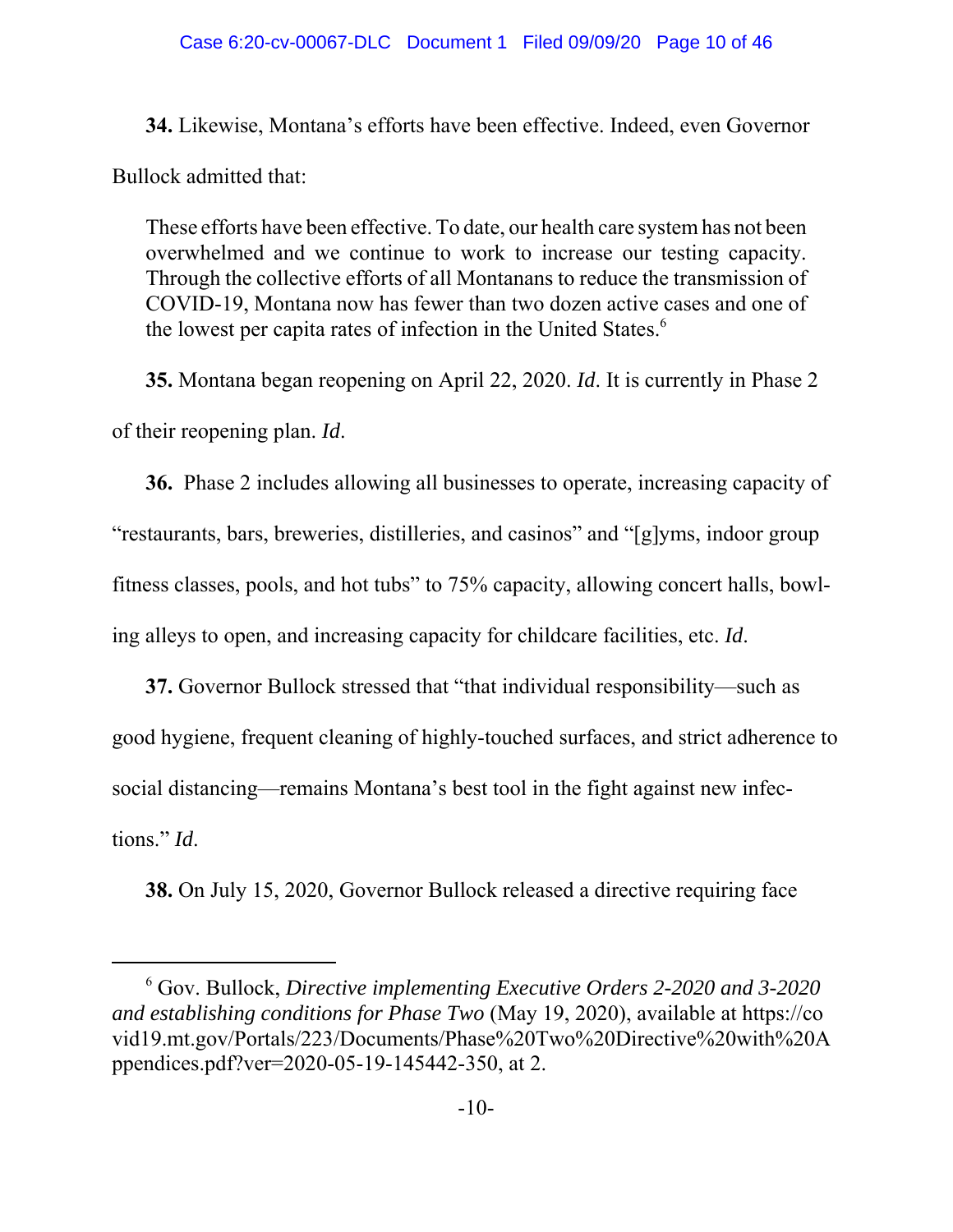coverings.7

**39.** Expanding mail voting is unnecessary to combat COVID-19. The same social distancing and good hygiene practices— which are effective for preventing the spread of the virus when going out for essential services, like grocery shopping and other essential services— are also an effective way to prevent the spread of the virus for in-person voting.

**40.** Voters are able to vote in-person while social distancing and taking appropriate precautions (i.e. wearing gloves, wearing a mask, sanitizing hands, not touching one's face, etc.) to protect themselves and others from the virus.

**41.** Dr. Fauci, director of the National Institute of Allergy and Infectious Diseases, supported this position, stating that there is no reason that Americans cannot vote in person, so long as proper safety measures are in place.<sup>8</sup> He stated that "if you go and wear a mask, if you observe the physical distancing, and don't have a crowded situation, there's no reason why you shouldn't be able to [vote]." *Id*.

<sup>7</sup> Gov. Bullock, *Directive implementing Executive Orders 2-2020 and 3-2020 and providing for the mandatory use of face coverings in certain settings* (July 15, 2020), available at https://covid19.mt.gov/Portals/223/Documents/Mask%20Direct ive%20FINAL.pdf?ver=2020-07-15-140109-633.

<sup>8</sup> Connor Perrett*, Fauci says 'there's no reason' in-person voting shouldn't be safe with masks and proper social distancing*, BusinessInsider.com, Aug. 15, 2020, available at https://www.businessinsider.com/fauci-says-in-person-election-withdistancing-masks-is-safe-2020-8.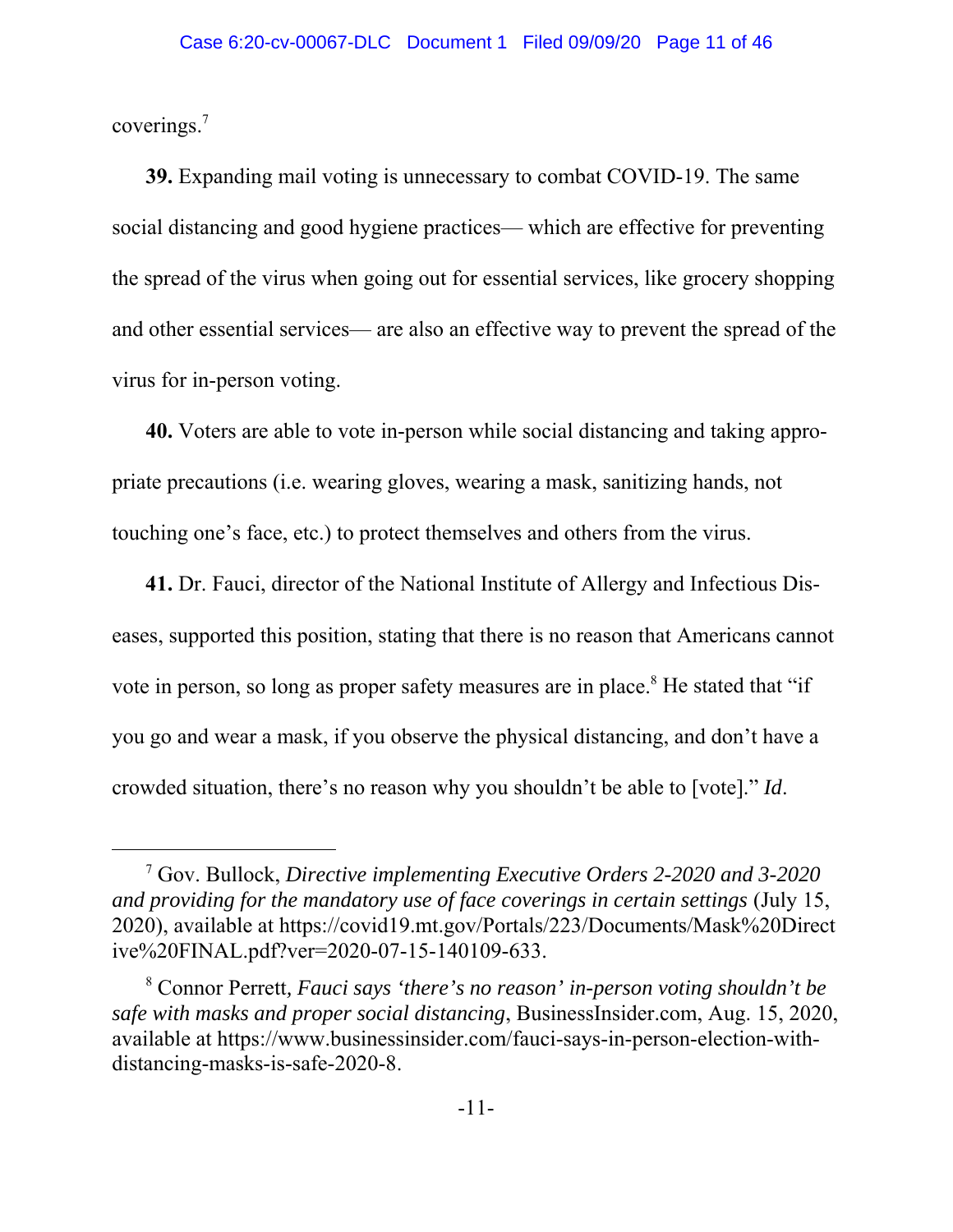#### Case 6:20-cv-00067-DLC Document 1 Filed 09/09/20 Page 12 of 46

**42.** There has been no established causal link between in-person voting and the contracting of COVID-19.

**43.** Moreover, Montana already allows voters to vote absentee, so long as they fill out a valid application.

**44.** Despite these facts, Governor Bullock has unilaterally expanded mail-ballot voting, allowing counties to conduct the general election under MCA  $\S 13$ -19. $\mathrm{P}$ As discussed above, this code section is reserved for *local* elections, and is specifically prohibited from being applied to federal elections.

**45.** Under the directive, counties may opt in to this expanded mail-ballot voting.

**46.** Those who do so must make ballots available no later than October 2, 2020, and must mail ballots no later than October 9, 2020. *Id*.

### *Mail-Ballot Voting Issues*

**47.** There is a multitude of issues with mail voting, including *inter alia* fraud, pressure or coercion to vote a particular way, lost ballots, ballots being delivered late, ballots being sent to people who should not have received them, ballots not

<sup>9</sup> Gov. Bullock, *Directive implementing Executive Orders 2-2020 and 3-2020 and providing for measures to implement the 2020 November general election*, (Aug. 12, 2020), available at https://covid19.mt.gov/Portals/223/Documents/2020- 08-06 Directive%20-%20November%20Elections.pdf?ver=2020-08-06-112431-6 93.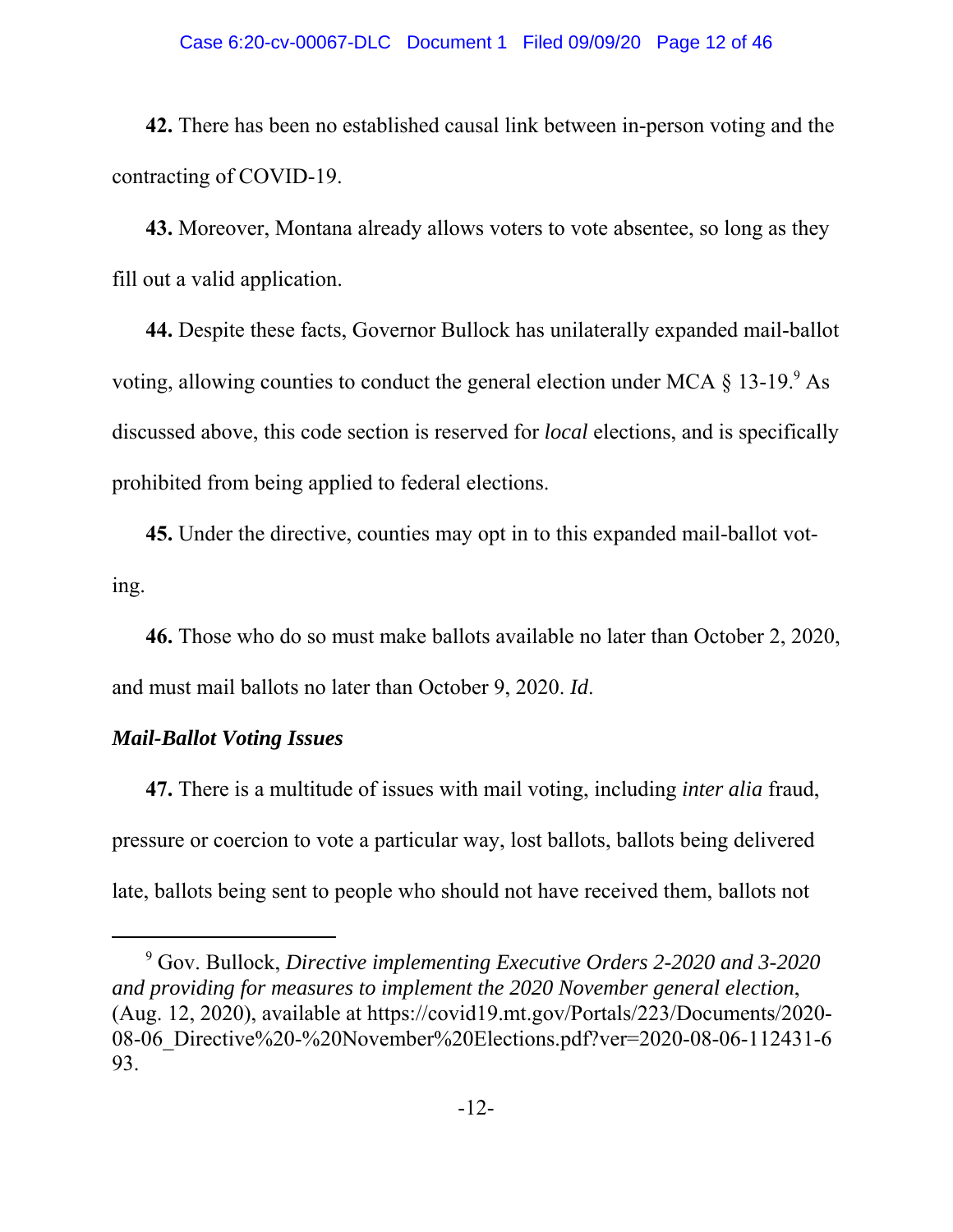#### Case 6:20-cv-00067-DLC Document 1 Filed 09/09/20 Page 13 of 46

being sent to those that should have received them, rejected ballots, election workers not being able to keep up with demand, increased errors in processing, etc. Some examples of these issues are detailed below, however, it is impossible to document *all* issues and examples as they are far too numerous.

**48.** According to a bipartisan commission co-chaired by President Jimmy Carter and George W. Bush's Secretary of State James A. Baker III, mail-in ballots were "the largest source of potential voter fraud" and is "likely to increase the risk of fraud and of contested elections." *Building Confidence in U.S. Elections*, September 2005, at pp. 35, 46, available at https://bit.ly/3dXH7rU (Carter-Baker Report).

**49.** It is therefore unsurprising that The Heritage Foundation has been able to compile a list of  $1,296$  cases of documented voter fraud in recent years.<sup>10</sup> While this number is already high, it does not reflect all instances of voter fraud—as it does not include cases that were reported but never investigated or prosecuted. *Id*.

**50.** The Heritage Foundations also released a report detailing four elections that were overturned due to fraud relating to mail-in ballots, including a North Carolina congressional election, a school board election in California, a primary election in

<sup>10</sup> *A Sampling of Recent Election Fraud Cases from Across the United States*, The Heritage Foundation, available at https://www.heritage.org/voterfraud.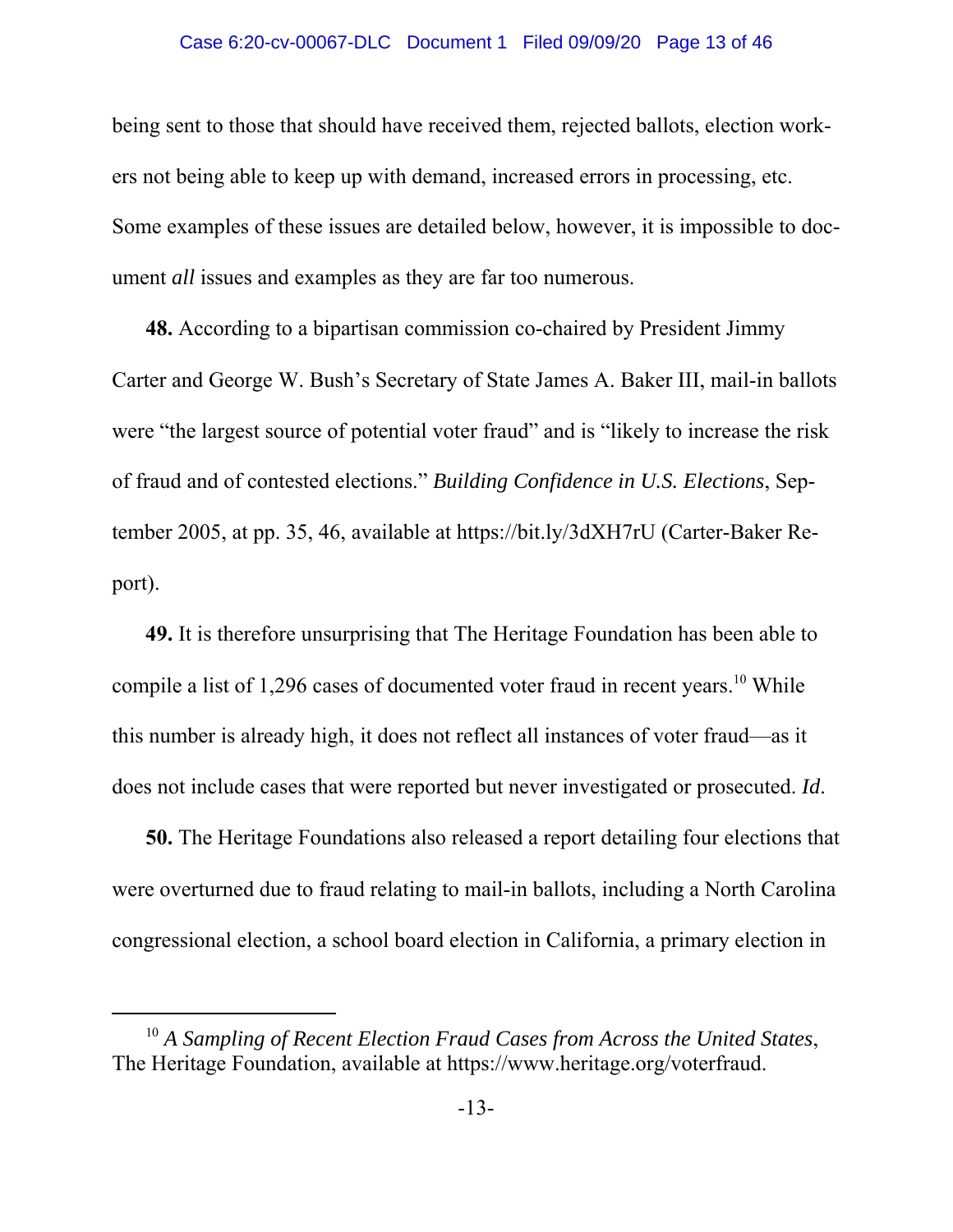Indiana, and a Miami mayoral election.<sup>11</sup>

**51.** There have been many other recent examples of election fraud. For example, in New Jersey, four men were charged with criminal election fraud related to mail voting.12 There was also evidence of a single New Jersey voter carrying numerous ballots and postal workers leaving ballots sitting out in building lobbies.<sup>13</sup>

**52.** In California, it was confirmed that double voting occurred in the March 2020 primary election.<sup>14</sup>

**53.** In Texas, the Attorney General noted that "[t]wo-thirds of our cases over the last decade have been about mail-in ballots. And so we know for a fact that there is mail-in ballot voter fraud going on every day." He also said "[i]n Texas,

13 Greg Re, *Mail-in voting faces slew of issues nationwide, as emergency USPS memo sounds alarm*, Fox News, July 22, 2020, available at https://www.fox news.com/politics/mail-in-voting-faces-slew-of-issues-nationwide

<sup>&</sup>lt;sup>11</sup> Evidence Mounts that Mail-In Voting Will Bring Only Fraud and Chaos, Is*sues and Insightsi*, Issues & Insights, August 5, 2020, available at https://issuesins ights.com/2020/08/05/evidence-mounts-that-mail-in-voting-will-bring-only-fraudand-chaos/.

<sup>12</sup> Erin Vogt, *All-Mail Pandemic Election Ends IN Fraud Charges Against NJ Politicians*, New Jersey 101.5, June 25, 2020, available at https://nj1015.com/allmail-pandemic-election-ends-in-fraud-charges-against-nj-politicians/?trackback=fb share mobile

<sup>14</sup> John Binderman, *Flashback: Deceased Dogs Sent Voter Registration Forms in Swing States*, Brietbart, July 10, 2020, available at https://www.breitbart.com/p olitics/2020/07/10/flashback-deceased-dogs-sent-voter-registration-forms-in-swing -states/.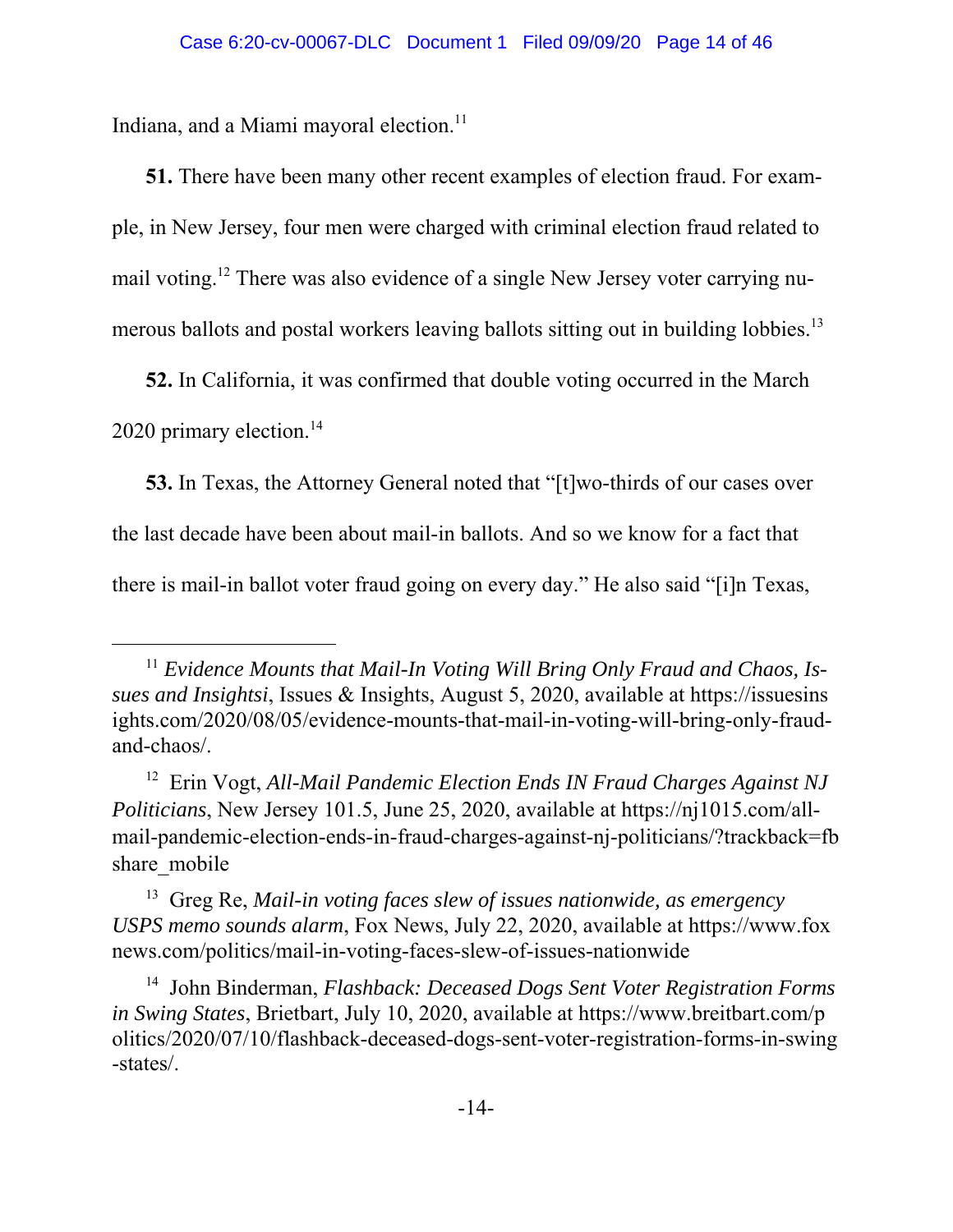#### Case 6:20-cv-00067-DLC Document 1 Filed 09/09/20 Page 15 of 46

the Legislature has tried to balance this idea of if people are out of town or they can't vote, we allow them to vote. But we also know there is a risk, a higher risk of voter fraud, with these mail-in ballots. So they have limited it[.]"15

**54.** In Detroit, data showed that 72 percent of absentee voting precincts had ballot counts that didn't match the total amount tracked in the poll books.<sup>16</sup> Moreover, poll watchers detailed how election workers improperly altered some votes. They also detailed that election workers improperly counted thousands of absentee ballots without checking them against the voter lists, despite being required by law to do so. *Id.*

**55.** An anonymous Democratic operative revealed an account of his own experience with committing widespread voter fraud, noting that fraud is "plenty common."<sup>17</sup> He described scams including operatives collecting ballots from voters

<sup>15</sup> Julia Musto, *Texas AG Ken Paxton says there's 'a lot of voter fraud' involving mail-in ballots,* Fox News, June 26, 2020, available at https://www.foxnews. com/media/tx-ag-ken-paxton-mail-in-voting-fraud-supreme-court-win.

<sup>16</sup> Craig Mauger, *"This can't go on': Detroit primary ballots went unchecked, GOP poll challengers say*, The Detroit News, September 2, 2020, available at https://www.detroitnews.com/story/news/politics/2020/09/02/republican-observers -say-detroit-ballots-went-unchecked/5680540002/.

<sup>17</sup> Post Editorial Board, *Mass vote-by-mail really does invite fraud – we need to guard against it*, The New York Post, August 31, 2020, available at https://nypo st.com/2020/08/31/mass-vote-by-mail-really-does-invite-fraud-we-must-guard-aga inst-it/.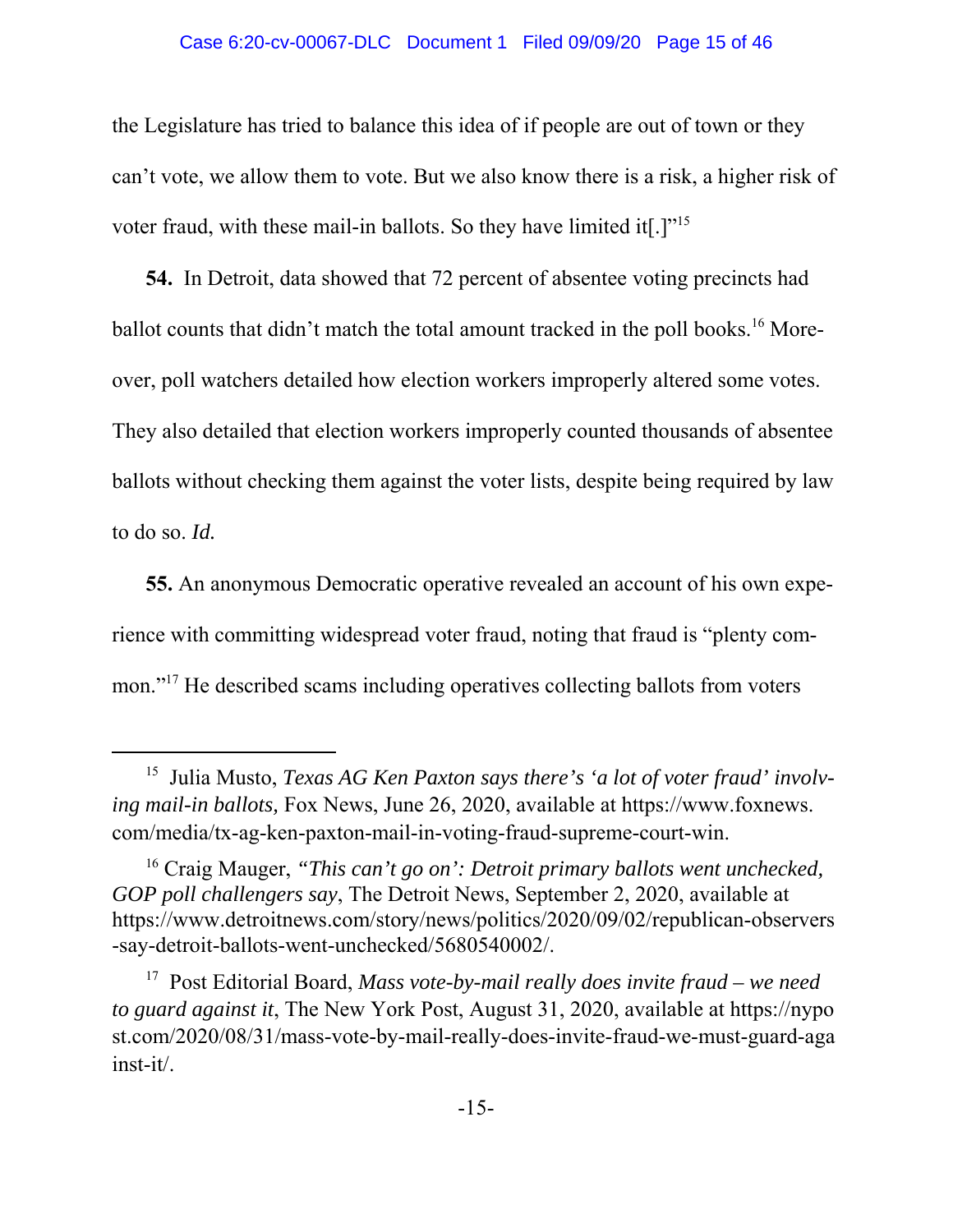#### Case 6:20-cv-00067-DLC Document 1 Filed 09/09/20 Page 16 of 46

under the guise of offering to mail them on the voters behalf and then steaming the ballot envelopes open and inserting their own ballots, "helping" the elderly by filling out ballots for them, postal workers discarding envelopes from areas that favor candidates from the opposite political party, and bribing voters.<sup>18</sup>

**56.** There are also concerns that dependent family members could be pressured or otherwise follow the advice of those whom they depend on.<sup>19</sup> Dependent family members could do so to avoid intimidation, conflict, dislike or ridicule, or to gain favor or sympathy. *Id*.

**57.** Mailed ballots can be filled out in private by someone other than the voter or by voters subject to undue influence. An Oregon survey found 5% of polled voters admitted someone else filled out their ballot.<sup>20</sup>

**58.** Mailed ballots have been filled out fraudulently for ineligible, false, impersonated, or duplicate voter registrations.<sup>21</sup>

<sup>&</sup>lt;sup>18</sup> *Id.*; John Levine, *Confessions of a voter fraud: I was a master at fixing mailin ballots*, The New York Post, August 29, 2020, available at https://nypost.com/2 020/08/29/political-insider-explains-voter-fraud-with-mail-in-ballots/.

<sup>19</sup> Toplak, Jurij, *Push for mail-in vote gaining steam, and scrutiny, Boston Globe*, May 11, 2020, available at https://www.bostonglobe.com/2020/05/12/opin ion/push-mail-in-vote-gaining-steam-scrutiny/.

<sup>20</sup> *A 'Modern' Democracy That Can't Count Votes*, Los Angeles Times, Dec. 11, 2000, https://www.latimes.com/archives/la-xpm-2000-dec-11-mn-64090 story.html.

<sup>21</sup> *See,* e.g.*, U.S. Has 3.5 Million More Registered Voters Than Live Adults —*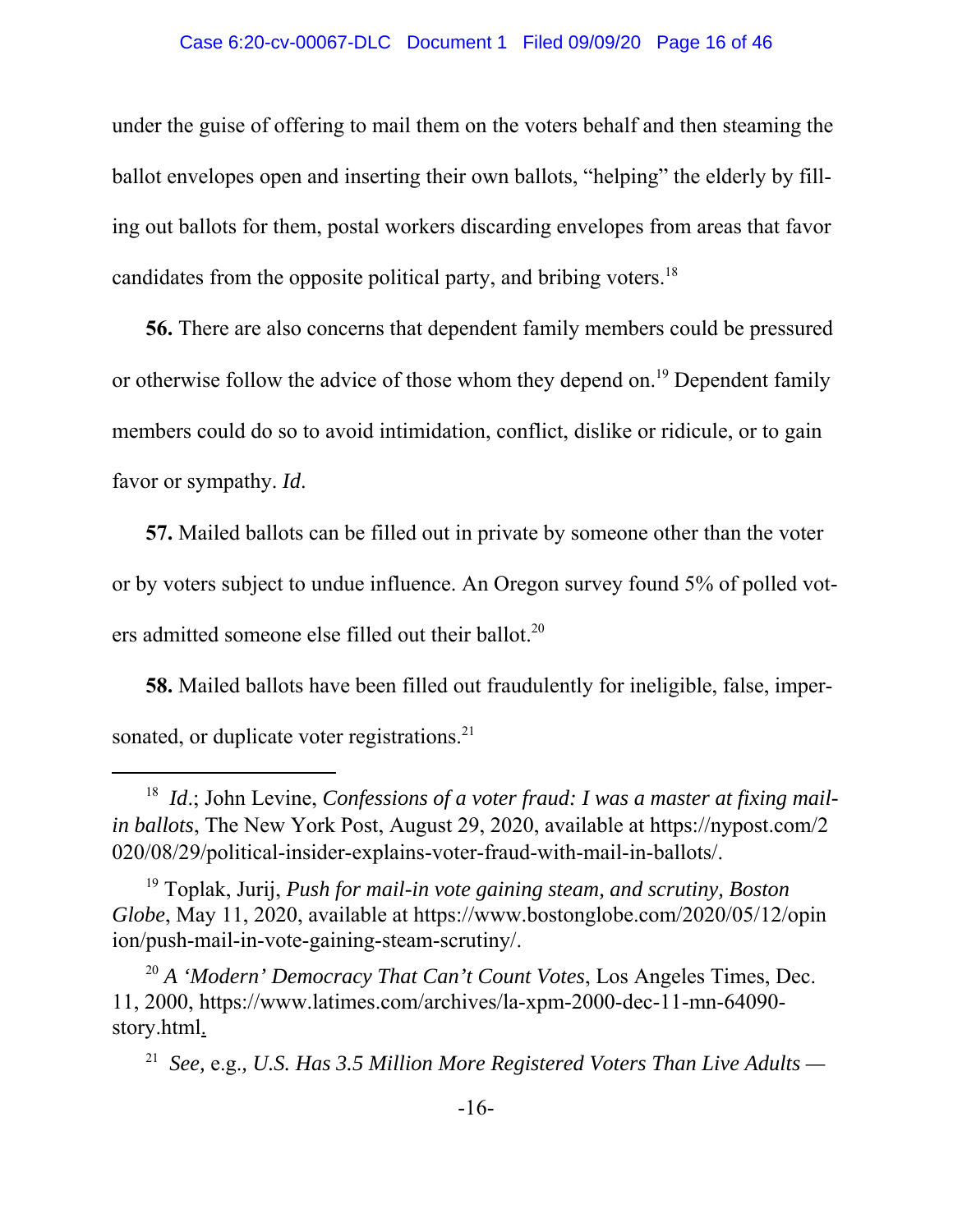**59.** Apart from fraud, Voters can be disenfranchised through delays and issues with mailed ballot voting.

**60.** Indeed, where states without a history of many mailed ballots suddenly create a flood of mailed ballots, that sudden flood poses serious risks to the right to vote.

**61.** With a significant increase in mailed ballots, many applicants may never receive their ballot or may receive it too late. *See Republican Nat'l Comm. v. Democratic Nat'l Comm*., 140 S. Ct. 1205, 1210 (2020) (Ginsberg, J. dissenting) ("The surge in absentee-ballot requests has overwhelmed election officials, who face a huge backlog in sending ballots.").

**62.** Data from federal Election Assistance Commission reports that from 2012 to 2018 over 28 million mailed ballots—nearly one in five mail in ballots cast went missing. $22$ 

*A Red Flag For Electoral Fraud*, Investor's Business Daily, Aug. 16, 2017, https://www.investors.com/politics/editorials/u-s-has-3-5-million-more-registeredvoters-than-live-adults-a-red-flag-for-electoral-fraud/; *Oregon AG gets guilty plea voter fraud case*, Oregon Catalyst, Sept. 18, 2010, https://oregoncatalyst.com/351 0-oregon-ag-gets-guilty-plea-voter-fraud-case.html; Steve Roberts, Jr., *Court Docs: James City Man Indicted on Voter Fraud Charges*, THE MORNING CALL, April 9, 2019, available at https://www.mcall.com/va-vg-richard-dohmen-indicted-0409-story.html.

<sup>22</sup> *See* Mark Hemingway, *28 Million Mail-In Ballots Went Missing in Last Four Elections*, Real Clear Politics, 2020, available at https://www.realclearpolitic s.com/articles/2020/04/24/28 million mail-in ballots went missing in last four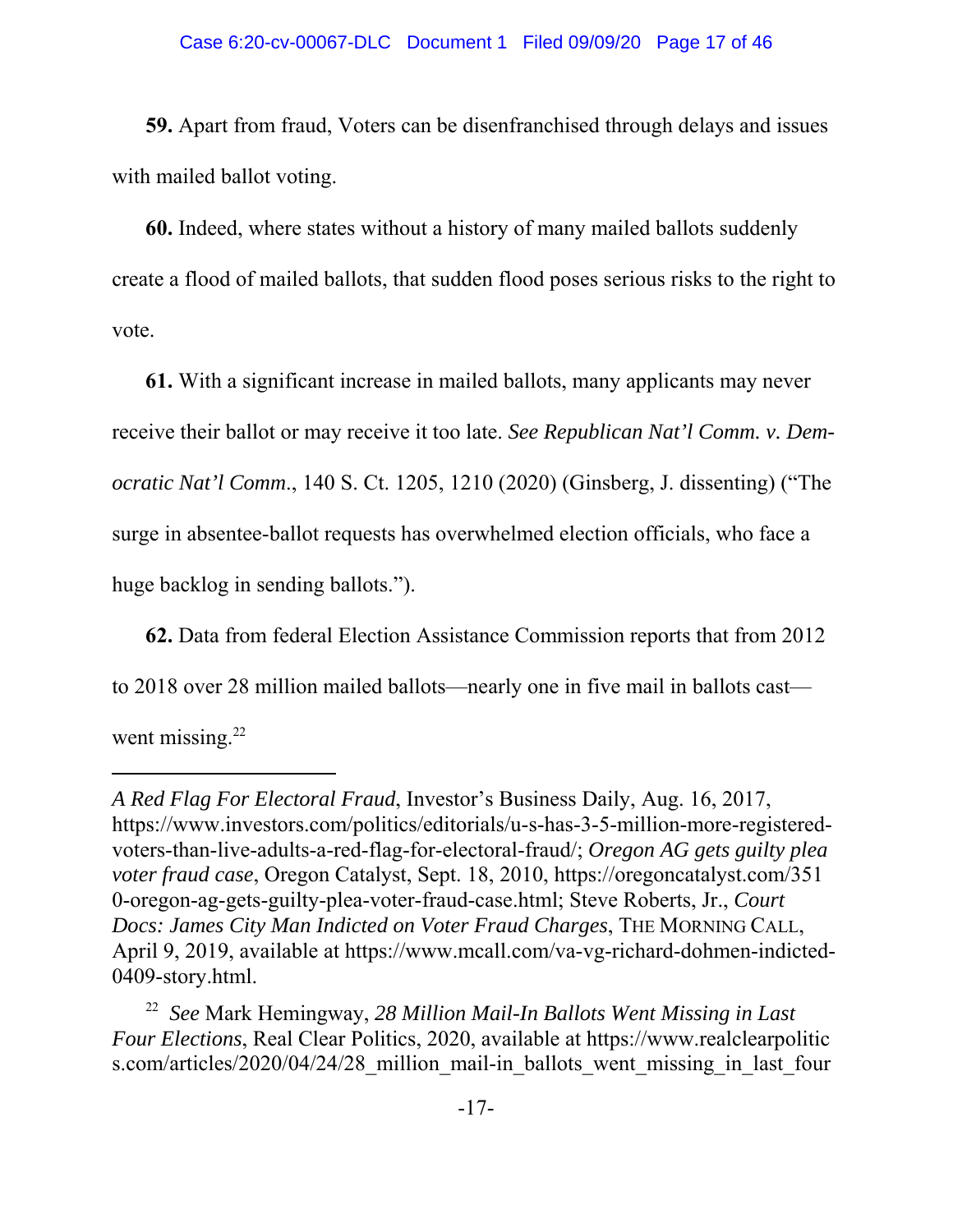**63.** Data shows that, even more than the threat of voters fraudulently casting multiple ballots, the frenzied roll-out of mailed ballots in unprepared states has led to more eligible voters getting disenfranchised through this years primary elections.<sup>23</sup>

**64.** In South Carolina, multiple ballots were found in Maryland election offices.24 As a result, an entire county did not get presidential ballots in their presidential primary in February. *Id*.

**65.** In Wisconsin, several tubs of absentee ballots were discovered outside a postal center near Milwaukee.<sup>25</sup> At least 9,000 absentee ballots were never sent to their intended target and others which were recorded as sent but never received. *Id*. Among those who never received their ballot was the Democratic minority leader of the Wisconsin State Assembly, who ultimately chose not to vote. *Id.*

24 Ashe Schow, *South Carolina Absentee Ballots Found In Maryland*, Dailywire.com, May 22, 2020, available at https://www.dailywire.com/news/ south-carolina- absentee-ballots-found-in-maryland.

25 Nick Corasaniti & Stephanie Saul, *Inside Wisconsin's Election Mess: Thousands of Missing or Nullified Ballots*, The New York Times, April 9, 2020, available at https://www.nytimes.com/2020/04/09/us/politics/wisconsin-election-absen tee-coronavirus.html.

\_elections\_143033.html.

<sup>23</sup> Marshall Cohen, *State's failed to get absentee ballots to thousands of voters in recent primary elections, signaling problems for November,* CNN, June 22, 2020, available at https://www.cnn.com/2020/06/20/politics/absentee-votingelection-problems/index.html.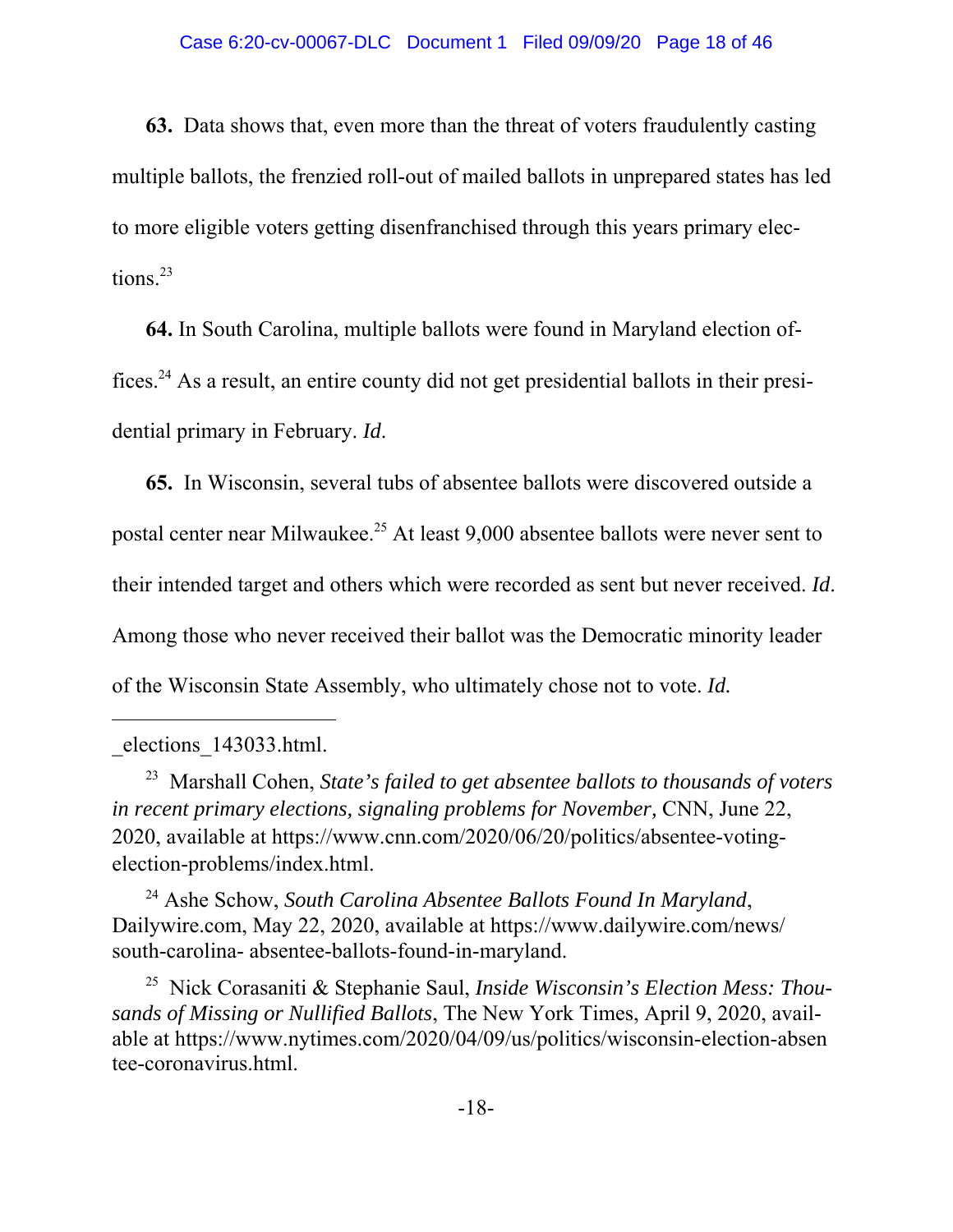**66.** In Georgia, the House Minority Leader noted that "[t]here were probably 40,000 to 50,000 voters who requested an absentee ballot who never received  $it[.]$ "<sup>26</sup>

**67.** In Indiana, thousands of voters' ballots did not arrive in time.<sup>27</sup>

**68.** In New York, a voter who failed to receive her absentee ballot reported feeling "turned away" when she was incorrectly told to go home after arriving at her polling place to try to vote in person.<sup>28</sup>

**69.** Other communities may have difficulties sending and receiving mailed ballots. For example, in Native American reservations in remote villages many residents do not have traditional mailing addresses or reliable postal service.<sup>29</sup>

27 Lesley Weidenbener, *Clerk warns that thousands of mail-in ballot might not be counted; voters can still go to polls,* Indiana Business Journal, May 29, 2020, available at https://www.ibj.com/articles/clerk-warns-thousands-of-mail-in-ballotsmight-not-be-counted-voters-can-still-go-to-polls.

28 Pelz, Jennifer, *Joe Biden, AOC win New York primary, but some results could take until July,* abc7ny, June 2, 2020, available at https://abc7ny.com/ politics/new-york-primary-voters-might-await-results-into-july/6260756/.

29 Jessica Huseman, *Voting by mail Would Reduce Coronavirus Transmission but It Has Other Risks,* ProPublica, March 24, 2020, available at https://www.prop ublica.org/article/voting-by-mail-would-reduce-coronavirus-transmission-but-ithas-other-risks

<sup>26</sup> Brandon Mielke, Kendall Karson, and Alisa Wiersema, *As ballots pile up in the mail, a potential 'nightmare' looms on Election Night*, abc news, July 13, 2020, available at https://abcnews.go.com/Politics/ballots-pile-mail-potential-nightmarelooms-election-night/story?id=71719232.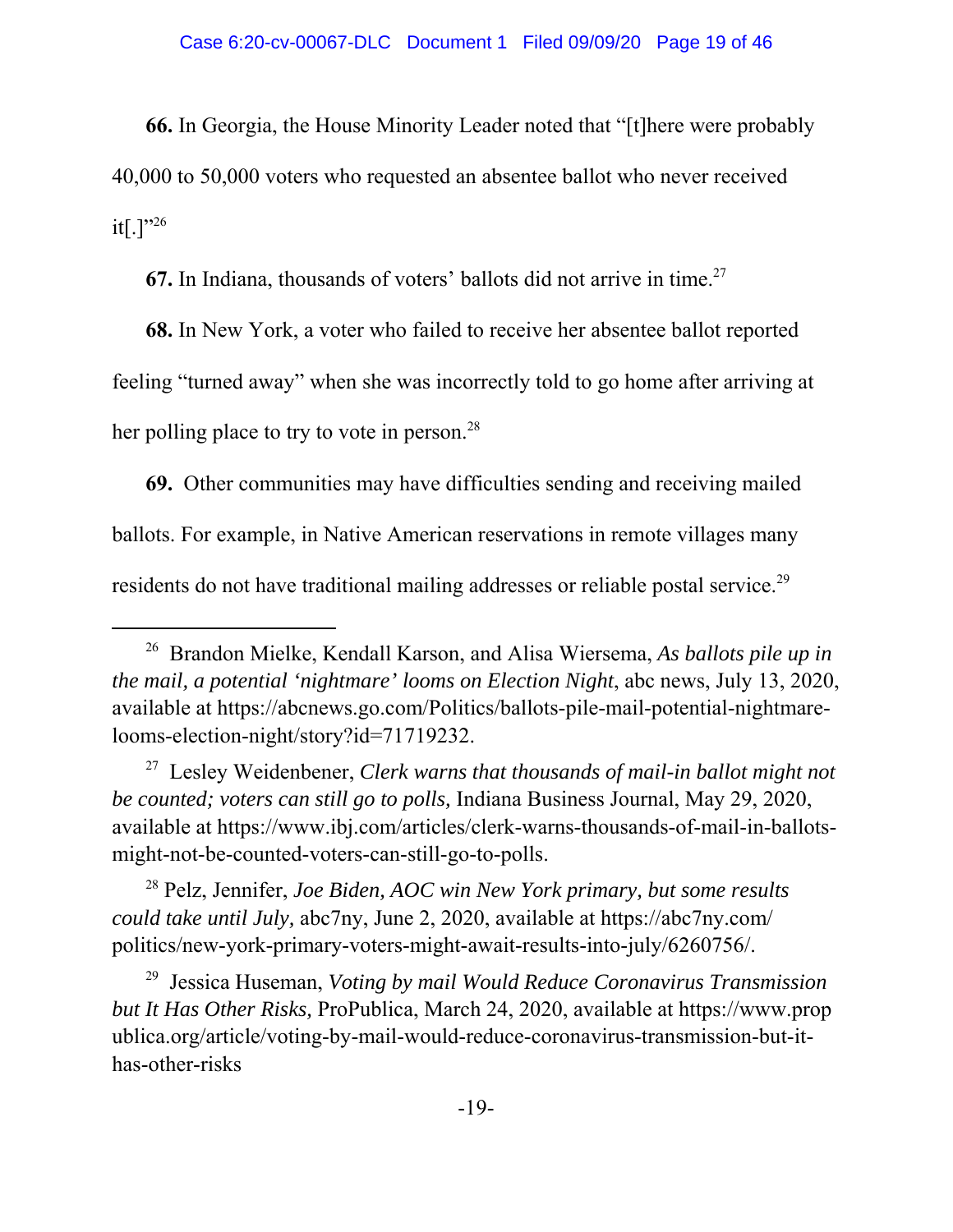**70.** On the other hand, there are many voters who received ballots but should not have. Records show that in Clark County, Nevada, only 7,774 names were removed from voter roles in 2019 out of a total of 26,623 who people passed away in that year.<sup>30</sup> And of the 7,774 who were removed, not all of them had died in 2019. *Id*. Reports also show that Clark County had over 50,000 non-citizens registered to vote in  $2017$ <sup>31</sup>

**71.** Another issue with mailed ballots is that they are more frequently rejected. In person voting leads to a rejection rate of .01 percent, while mailed ballots easily see rejection rates 100 times that.<sup>32</sup> This year, many states exceeded the standard rejection rate in their primaries due to a higher number of mailed ballots. *Id*.

**72.** Election workers inexperienced with mail voting will be more error-prone, given that election workers and systems aren't used to processing so many mail ballots.

31 Rob Lauer, *Only "30" non-citizens removed from voter roles in 2019 Clark County*, 360 News Law Vegas, May 22, 2020, available at http://360newslasvegas. com/only-30-non-citizens-removed-from-voter-roles-in-2019-clark-county/

<sup>30</sup> Rob Lauer, *18K Plus Deceased Voters Mailed Ballots in Clark County*, 320 News Las Vegas, May 23, 2020, available at http://360newslasvegas.com/80kplus-deceased-voters-mailed-ballots-in-clark county/?fbclid=IwAR2\_xIXCS0b1 OAblcAR-F\_\_X1-GYl2Wz2aYa0X4yqlE1jHFPSbmgy2FAYRQ

<sup>32</sup> Ted S. Warren, *Democrats Should Curb Their Enthusiasm for Mail-in Voting,* Politico, September 2, 2020, available at https://www.politico.com/news/maga zine/2020/09/02/democrats-mail-in-voting-407939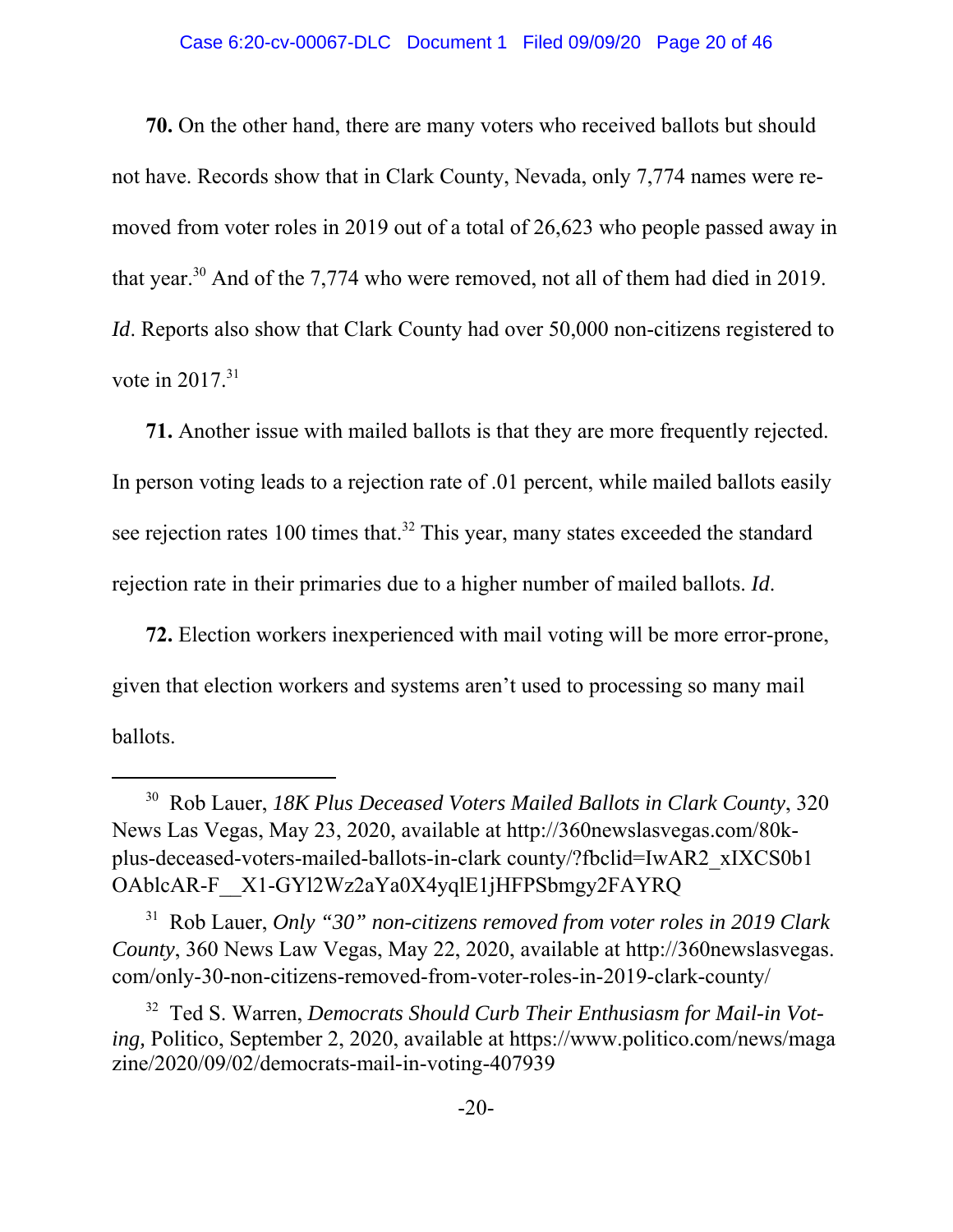**73.** Likewise, voting rights advocates warn that rejection of ballots because of mail delays, signature match problems, and general errors in completing and sealing the forms could lead to hundreds of thousands of people being disenfranchised.33

**74.** In Wisconsin's primary, nearly 23,000 ballots were thrown out, predominantly because voters or their witnesses missed at least one line on a form.<sup>34</sup> This number is almost the equivalent of Trump's 2016 margin of victory in Wisconsin, a state which was critical to his ultimate victory. *Id*. With voter turnout expected to double in November to nearly 3 million, "a proportionate volume of absentee ballot rejections could be the difference in who wins the swing state – and possibly the presidency." *Id.*

**75.** An NPR analysis found an "extraordinarily high" number of ballots have been rejected in this years presidential primaries, with more than 550,000 ballots

<sup>33</sup> Elise Viebeck and Michelle Yee Hee Lee, *Tens of thousands of mail ballots have been tossed out in this year's primaries. What will happen in November?*, The Washington Post, July 16, 2020, available at https://www.washingtonpost.com/ politics/tens-of-thousands-of-mail-ballots-have-been-tossed-out-in-this-yearsprimaries-what-will-happen-in-november/2020/07/16/fa5d7e96-c527-11ea-b037 f9711f89ee46\_story.html.

<sup>34</sup> Scheck, Tom and Geoff Hing, *How Wisconsin's 23,000 rejected absentee ballots in spring could spell trouble for the November election, Green Bay Press Gazette*, July 29, 2020, https://www.greenbaypressgazette.com/story/news/2020/07 /29/wisconsin-election-rejected-absentee-ballots-could-spell-trouble-november/552 9702002/.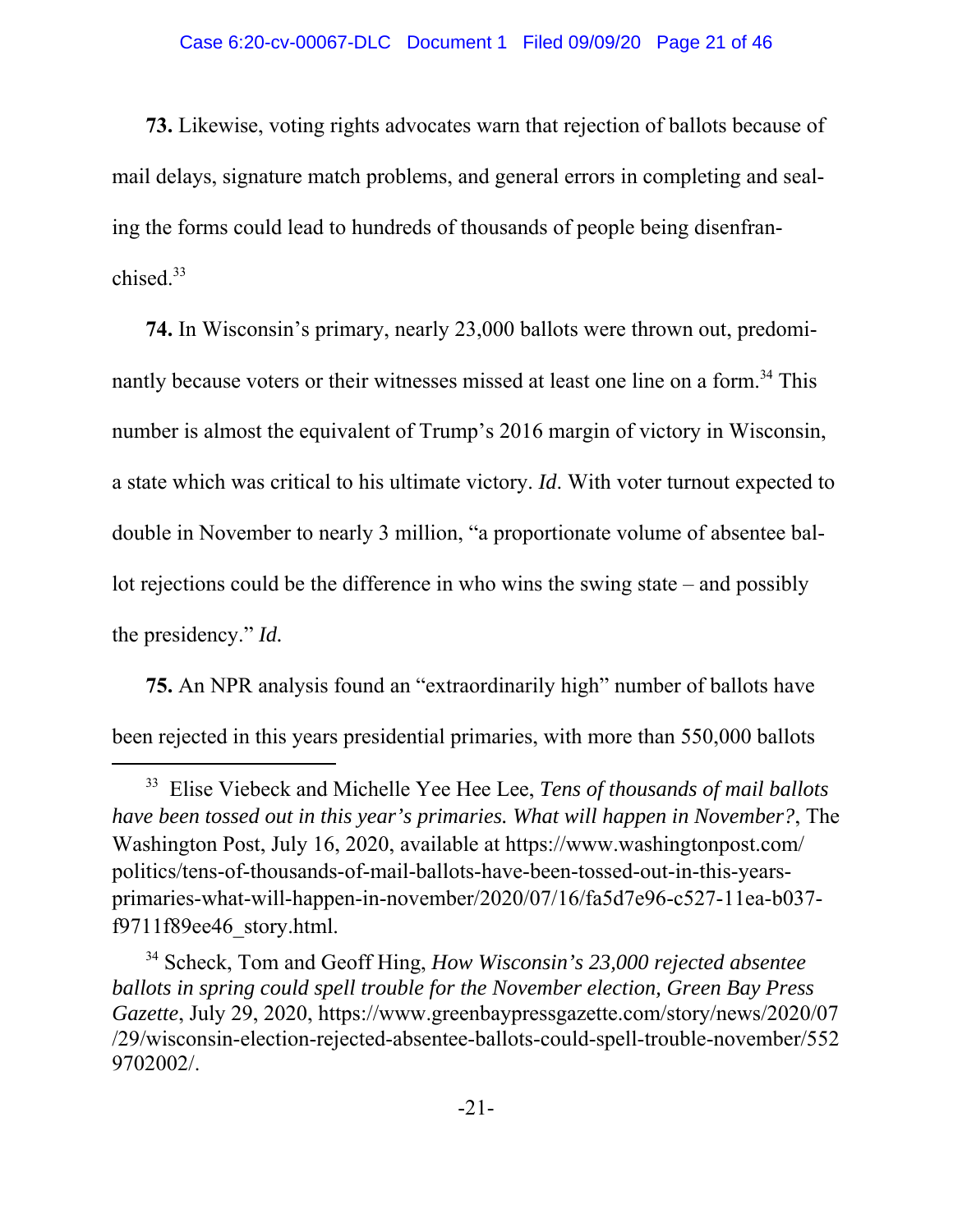being thrown out.<sup>35</sup> It also found that tens of thousands of ballots were rejected in key battleground states, where the outcome of those states, and ultimately the presidential election, could be determined by a small number of votes. *Id.*

**76.** In Kentucky, more than 15,000 combined ballots were rejected in its two most populous counties.36

**77.** In New York City, rejection rates were extremely high, with around 20 percent of ballots being rejected in Manhattan and nearly 30 percent being rejected in Brooklyn.37

**78.** In New Jersey's special election in June, about ten percent of the mailed ballots were rejected, which experts warned could foreshadow tens of thousands of rejected ballots in New Jersey in November.<sup>38</sup>

<sup>35</sup> Pam Fessler and Elena Moore, *More than 550,000 Primary Ballots Rejected in 2020, Far Outpacing 2016*, NPR, August 22, 2020, available at https://www.n pr.org/2020/08/22/904693468/more-than-550-000-primary-absentee-ballotsrejected-in-2020-far-outpacing-2016.

<sup>36</sup> Tobin, Ben, *More than 15,000 primary absentee ballots rejected between Kentucky's two largest counties*, Louisville Courier Journal, July 7, 2020, available at https://www.courier-journal.com/story/news/politics/elections/kentucky/2020/07 /07/kentucky-elections-jefferson-county-rejects-more-than-8-000-ballots/53899860 02/.

<sup>37</sup> Richard Pildes, *New York's Delay in Counting Votes Could Signal a Real Disaster in November*, July 18, 2020, available at https://electionlawblog.org/?p  $=113218.$ 

<sup>38</sup> Colleen O'Dea, *One in 10 Ballots Rejected in Last Month's Vote-by-Mail*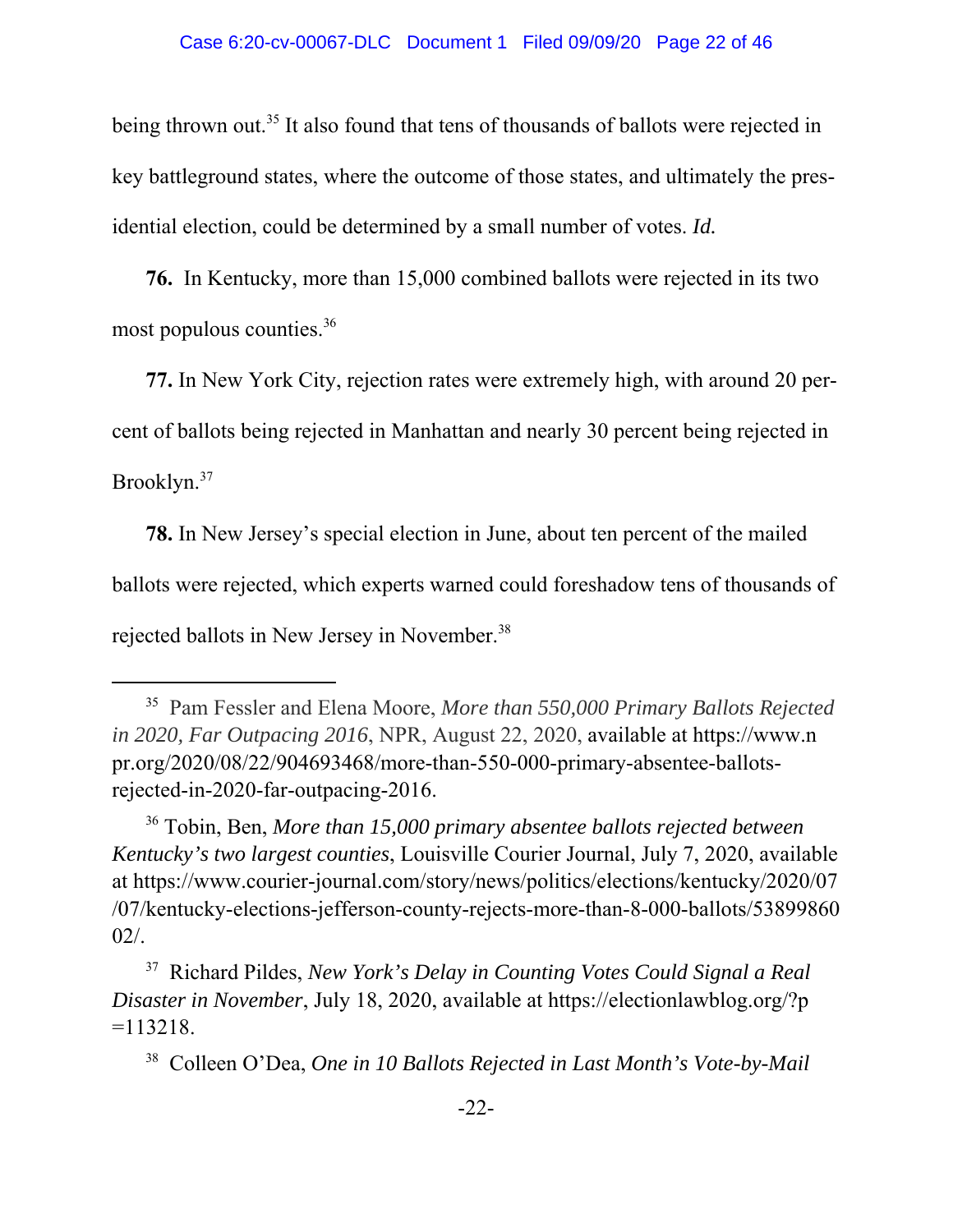#### Case 6:20-cv-00067-DLC Document 1 Filed 09/09/20 Page 23 of 46

**79.** Prepaid postage was among one of the major causes of ballot rejection. In New York, the approved use of pre-paid postage means the USPS may omit postmarks.39 However, in order to be counted, absentee ballots must be postmarked by election day, leading to the invalidation of ballots otherwise validly filled out. *Id.*

**80.** And even when applied, postmarks proved problematic for rural communities in Wisconsin whose mail trucks come, for example, once a day at 7:30 am.<sup>40</sup> Therefore, anything placed in the mail after 7:30 am on election day would be postmarked the next day and subsequently rejected, even though it was validly put in the mail on election day. *Id*. A couple ballots were discarded in Wisconsin due to a lack of postmarks. *Id.*

**81.** In Florida, researchers found that rejection rates varied widely by county, which suggests non-uniformity in how county elections officials verify signatures

*Elections*, NJ Spotlight, June 10, 2020, available at https://www.njspotlight.com/ 2020/06/one-in-10-ballots-rejected-in-last-months-vote-by-mail-elections/.

<sup>39</sup> Kay Dervishi, *When to expect the Board of Elections to count absentee ballots,* City & State NY, July 8, 2020, available at https://www.cityandstateny.com/ articles/politics/campaigns-elections/when-expect-board-elections-count-absenteeballots.html.

<sup>40</sup> Nick Corasaniti & Stephanie Saul, *Inside Wisconsin's Election Mess: Thousands of Missing or Nullified Ballots*, The New York Times, April 9, 2020, available at https://www.nytimes.com/2020/04/09/us/politics/wisconsin-election- absentee-coronavirus.html.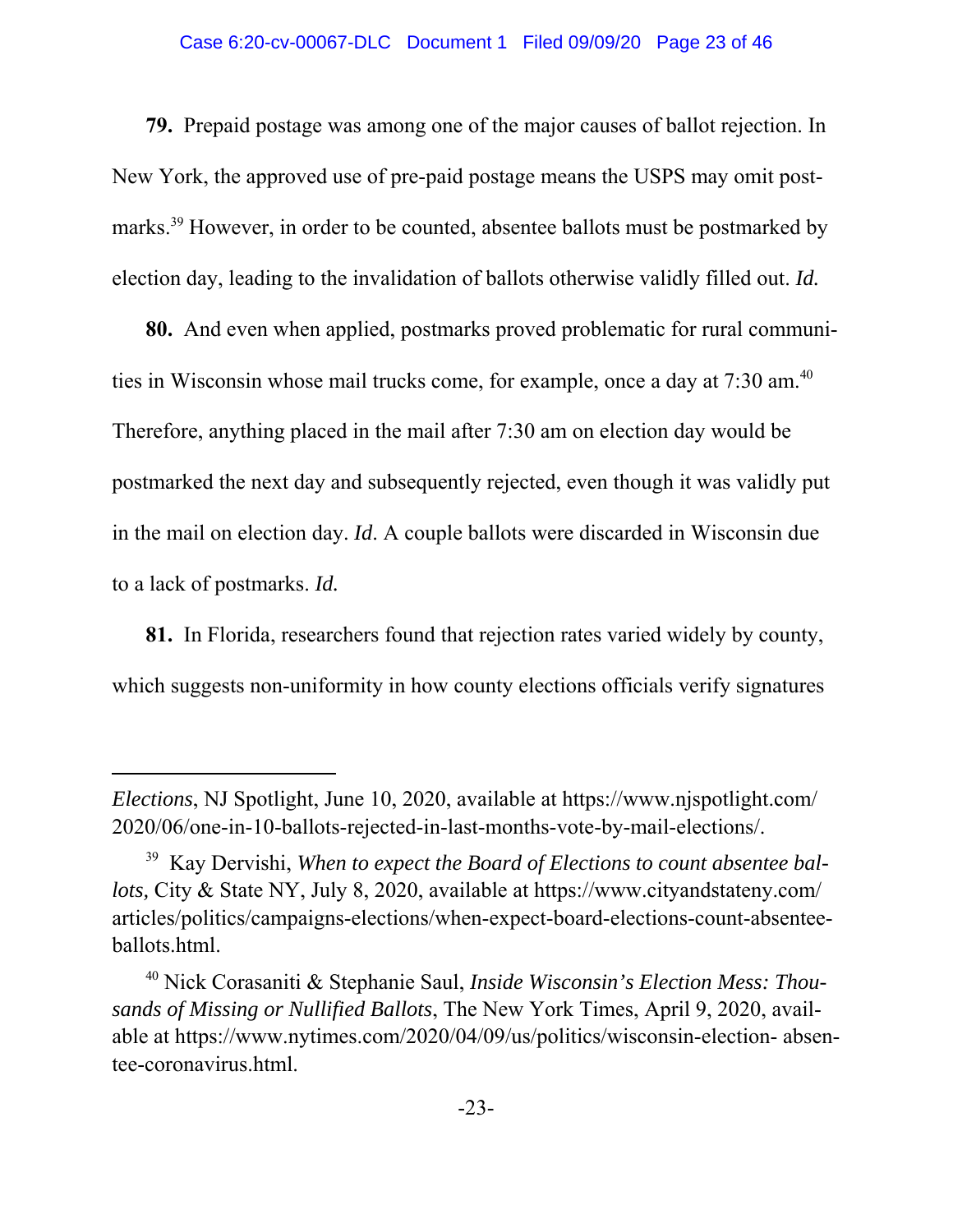and other details on mailed ballots.<sup>41</sup>

**82.** Minority voters have their ballots rejected at a rate higher than non-minorities.

**83.** Research suggests that African Americans, young people, and first-time voters were less likely to have their ballots counted due to noncompliance with technical requirements or late arrival. *Id*.

**84.** And when compared to an average of 1.3 percent of total ballots which go uncounted, the rejection rate among young and minority voters was notably higher. *Id.* Young voters under 30 were rejected 3.56 percent of the time, first time voters had a 2.54 rejection rate, and black voters had 2.32 percent rejected. *Id.*

**85.** The Brennan Center examined data from the Georgia primary and saw that far fewer white voters had their ballots rejected than non-white voters.<sup>42</sup>

**86.** Another issue with mail voting is the inability of election workers to keep up with increased mail votes.

**87.** A significant increase in mail balloting is a burden that current election

<sup>41</sup> Allison Ross, *More than 18,000 mail ballots not counted in Florida's March presidential primary*, Tampa Bay Times, June 29, 2020, available at https://www. tampabay.com/news/health/2020/06/29/more-than-18000-mail-ballots-not-counted -in-floridas-march-presidential-preference-primary/.

<sup>42</sup> Rick Hasen, *"Far Fewer white voters had their mail ballots rejected than non-white voters" in Georgia Primary; Most rejected for Being Late*, Election Law Blog, August 26, 2020, available at https://electionlawblog.org/?p=114462.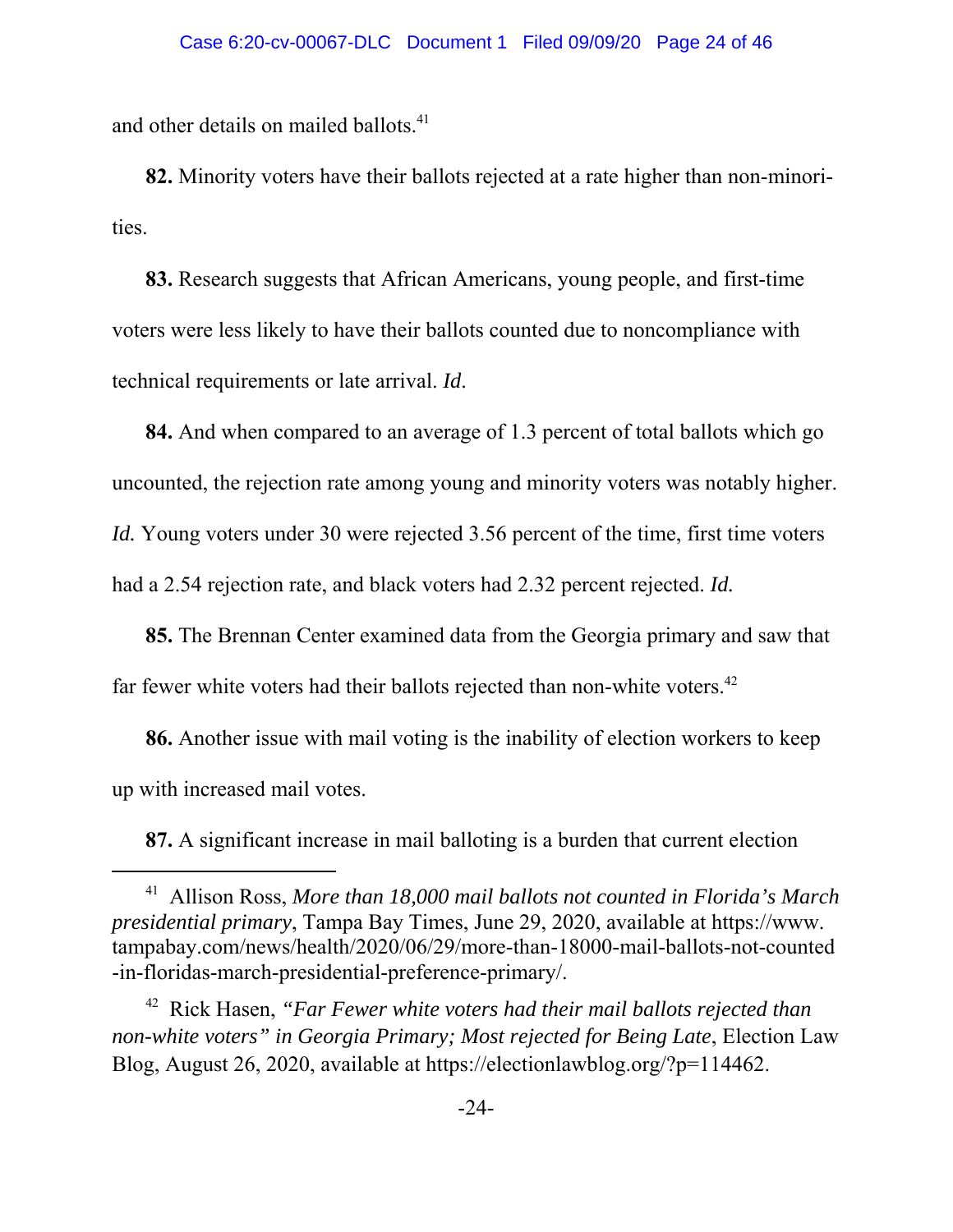#### Case 6:20-cv-00067-DLC Document 1 Filed 09/09/20 Page 25 of 46

officials will not be able to bear, which is sure to result in mistakes being made. An expansion of mail balloting would require significantly more funding and staffing in order to administer ballots with accuracy.

**88.** In Wisconsin, reports from the primary election revealed workers putting in 110 hour weeks which resulted in an overworked workforce and a systemic failure to maintain accuracy without falling behind.<sup>43</sup> One County Clerk described there being "no way humanly possible" to keep up with amount of ballot requests. *Id.* The head of the Milwaukee Election Commission described the situation as "chaos" and "not an appropriate environment to be administering an election." *Id.*

**89.** Charles Stewart at the Massachusetts Institute of Technology says that the root of the problem was the fact that "[t]his system was designed for a world in which 5% of voters voted by mail, not for a system in which 70% of voters voted by mail . . . [s]o something has to give, and the thing that ends up giving is probably the accuracy of the request for the ballot." *Id.*

**90.** Montana Election Offices may not have enough staff, space, or secure storage to deal with a large influx of mailed ballots, which risks boxes being mis-

<sup>43</sup> Daphne Chen et al., *'They should have done something': Broad failures fueled Wisconsin's absentee ballot crisis, investigation shows*, Milwaukee Journal Sentinel, 2020, available at https://www.jsonline.com/story/news/2020/04/21/wis consin-absentee-ballot-crisis-fueled-multiple-failures/5156825002/*.*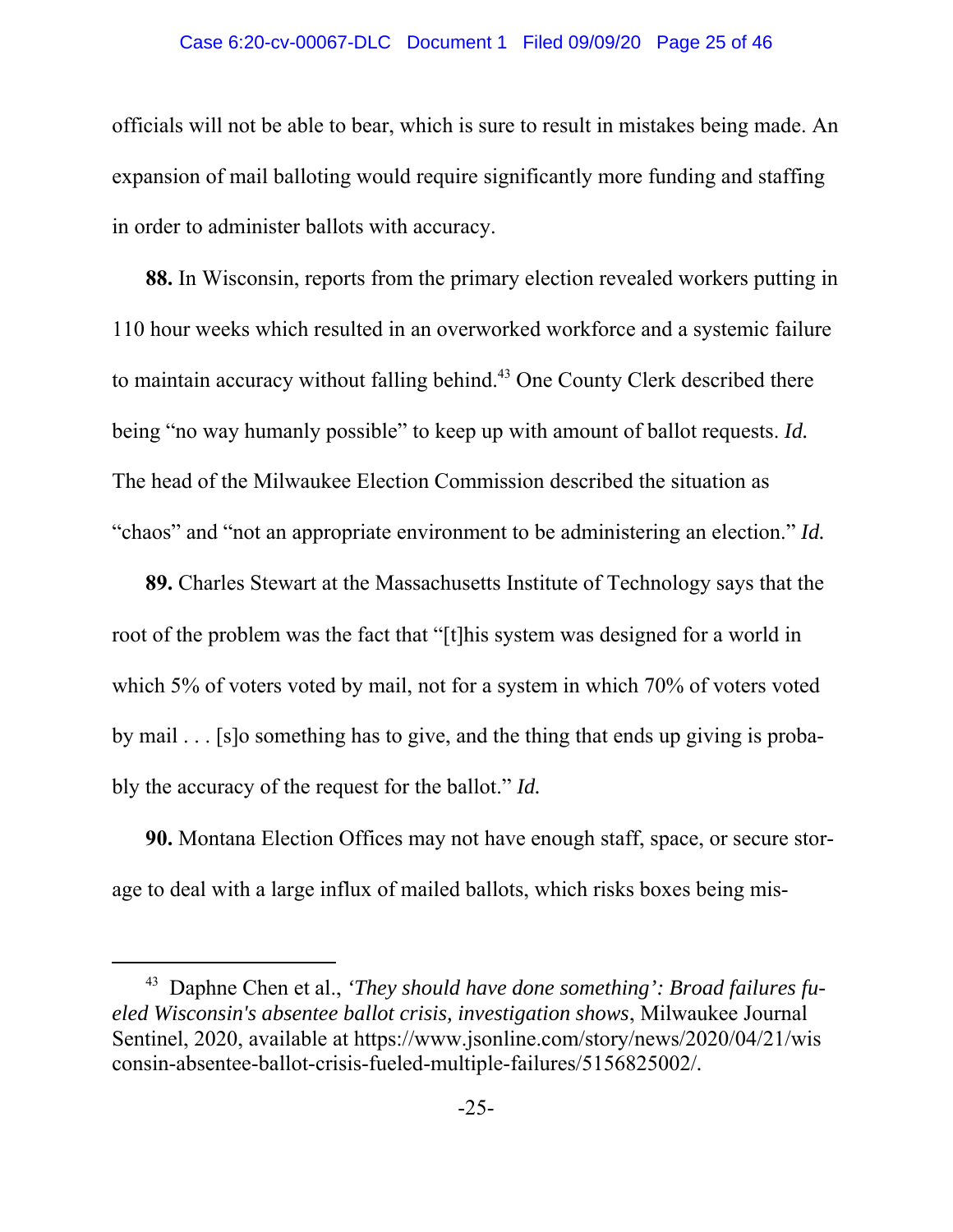placed, lost, or tampered with.

**91.** Human error exists in all elections. These errors would be sure to increase if an elections office is overwhelmed with applications and ballots.

**92.** The United States Postal Service (USPS) is not equipped to deal with a significant increase of mailed ballots.

**93.** A recent audit found 8 percent of election-related materials, both ballots and political mailings, were not delivered on time.<sup>44</sup> The report found that voter addresses needed to be updated in many states. *Id*. It concluded that a lack of management and oversight along with unclear guidance could lead to delays in processing the ballots in the presidential election, which in turn could create confusion about the winner. *Id*.

**94.** An audit found that 68,000 pieces of political mail sat in a Baltimore processing facility untouched for five days before management discovered them.45 Several other postal facilities were found to not properly complete daily certifica-

<sup>44</sup> Alexander Nazaryan, *Postal Service report warns of bottlenecks in processing mail-in ballots*, AOL, September 2, 2020, available at https://www.aol.com/ article/news/2020/09/02/postal-service-report-warns-of-bottlenecks-in-processingmail-in-ballots/24608920/.

<sup>45</sup> Emily Opilo, *Baltimore postal facility sat on 68,000 pieces of election mail for 5 days ahead of primary, audit shows*, Baltimore Sun, September 2, 2020, available at https://www.baltimoresun.com/politics/bs-md-pol-postal-servicebaltimore-audit-20200902-23yhohiebnaw3ipzpgi57qoqpu-story.html.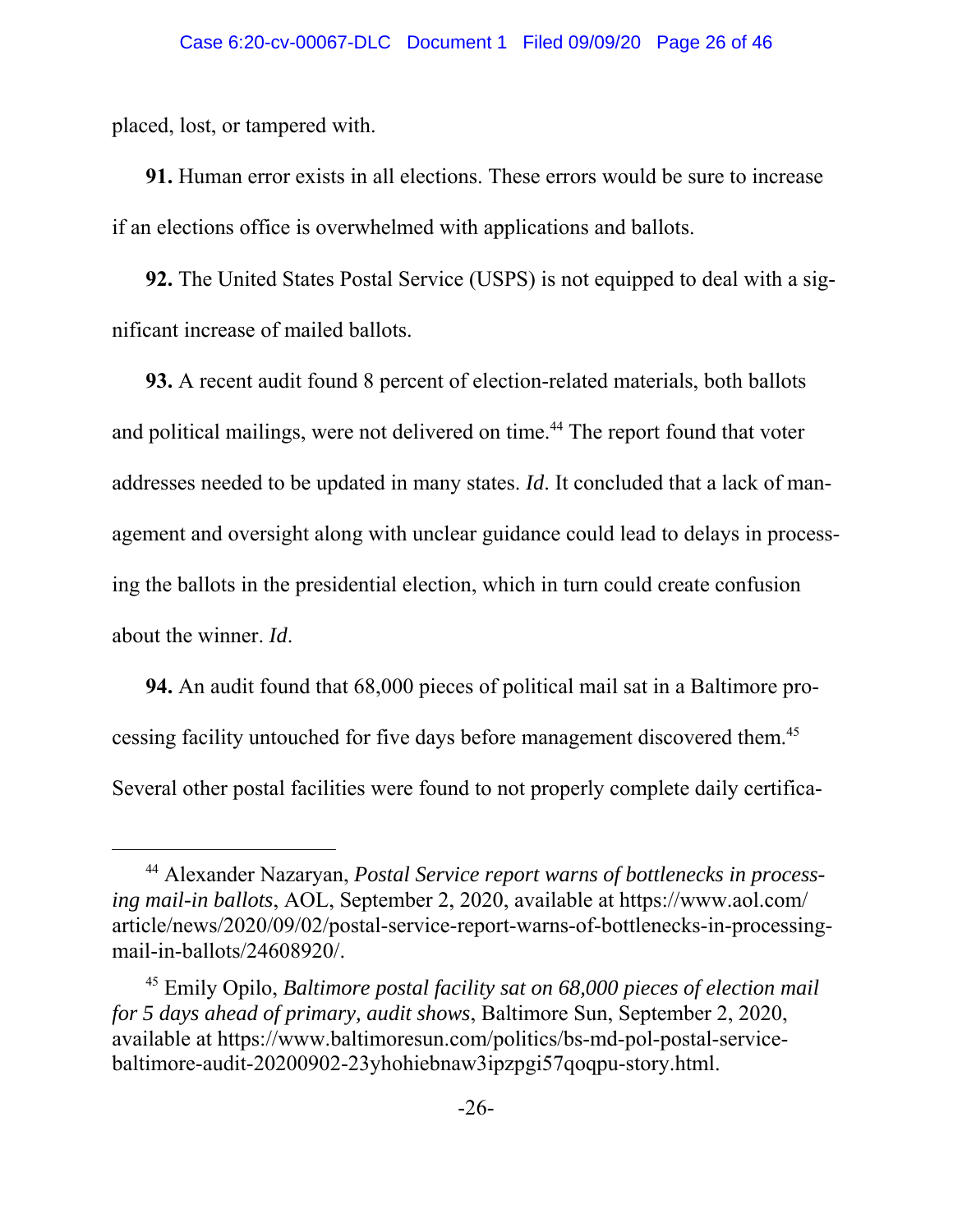#### Case 6:20-cv-00067-DLC Document 1 Filed 09/09/20 Page 27 of 46

tions confirming all election mail had been processed in the weeks leading up to their respective primaries. *Id.* This discovery highlights reports of widespread postal delays and warnings by the Postal Service to nearly every state that deadlines for ballot requests may not provide sufficient time. *Id.*

**95.** US postal officials are concerned voters won't receive ballots in time for Election Day.46 One official noted the agency's printers "just don't have the capacity they were used to in prior elections" to support the expected influx. *Id*. Another official was concerned deadlines for requesting ballots did not provide enough time for the ballots to be sent and returned. *Id*.

**96.** USPS has warned nearly every state there is a risk that ballots may not be returned to election offices in time to be counted due to an incompatibility between election rules and the time needed for delivery and return of absentee ballots.<sup>47</sup> These letters highlighted a growing concern surrounding a slowdown in postal delivery due to recent changes at USPS. *Id*.

<sup>46</sup> Lucas Manfredi, *USPS officials worry "supply chain" issues could impact mail ballots: Report*, Fox Business, September 3, 2020, available at https://www.foxbusiness.com/politics/senior-usps-officials-worried-issues-in-the-s upply-chain-could-prevent-voters-from-receiving-ballots-in-time-for-election-dayreport

<sup>47</sup> Ellie Kaufman, *Postal service warns nearly every state it may not be able to delivery ballots in time based on current election rules*, CNN, August 15, 2020, available at https://www.cnn.com/2020/08/14/politics/usps-warn-states-mail-inballot-delivery/index.html.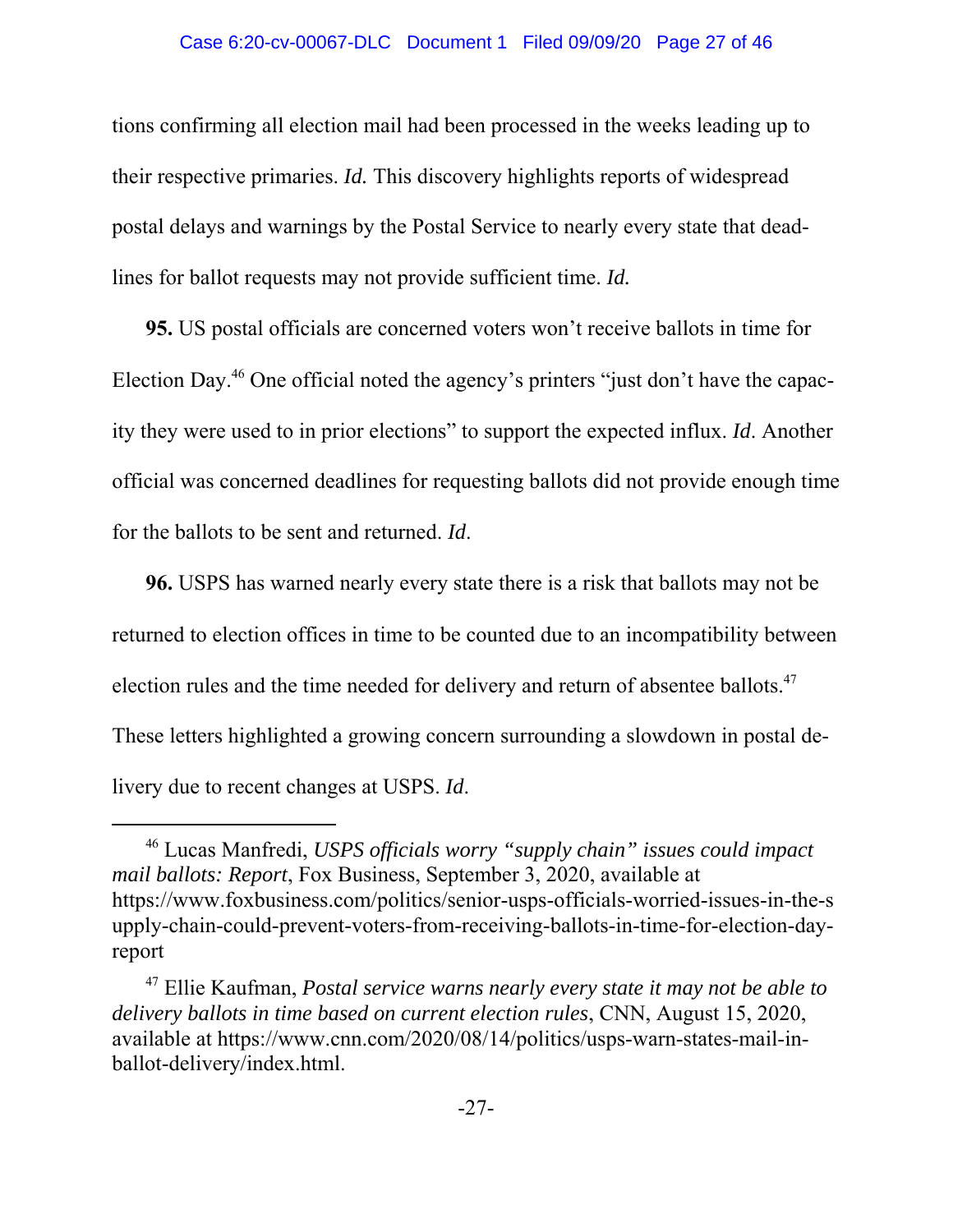#### Case 6:20-cv-00067-DLC Document 1 Filed 09/09/20 Page 28 of 46

**97.** The inspector general at USPS has outlined a number of ongoing concerns over their ability to handle the influx of mailed ballots in the general election, apart from the recent actions by Postmaster General DeJoy.<sup>48</sup> A report found several potential problems, including ballots mailed without mail-tracking and out-of-date voter addresses. *Id*. Several facilities reviewed also "did not always comply with election and political mail readiness procedures." *Id*.

**98.** In elections across the country, there have already been issues with USPS delivery, with ballots showing up after the election or being lost altogether. These issues would certainly increase if there were a sudden increase of mailed ballots.

**99.** Mail voting is also far more expensive and complicated than in-person voting. Recently the Brennan Center estimated costs of "maintaining in-person voting" nationally as \$271.4 million.<sup>49</sup> The total estimated cost to provide all Americans with a "vote by mail option" was between \$982 million and \$1.4 billion. *Id*.

<sup>48</sup> *Postal Service Watchdog Outlines 'Concerns' Surrounding Election Readiness*, NPR, September 1, 2020, available at https://www.npr.org/2020/09/01/908395806/postal-service-watchdog-outlines-con cerns-surrounding-election-readiness

<sup>49</sup> Lawrence Norden et al., *Report: Estimated Costs of Covid-19 Election Resiliency Measures*, Brennan Center for Justice (2020), available at https://www.bre nnancenter.org/our-work/research-reports/estimated-costs-covid-19-election-resilie ncy-measures; *see also* M. Mindy Moretti, *In Focus This Week: What are costs of voting by mail?*, Electionline.org (2020), available at https://electionline.org/ele ctionline-weekly/2020/04-23/ (finding that absentee voting is more expensive than in person voting).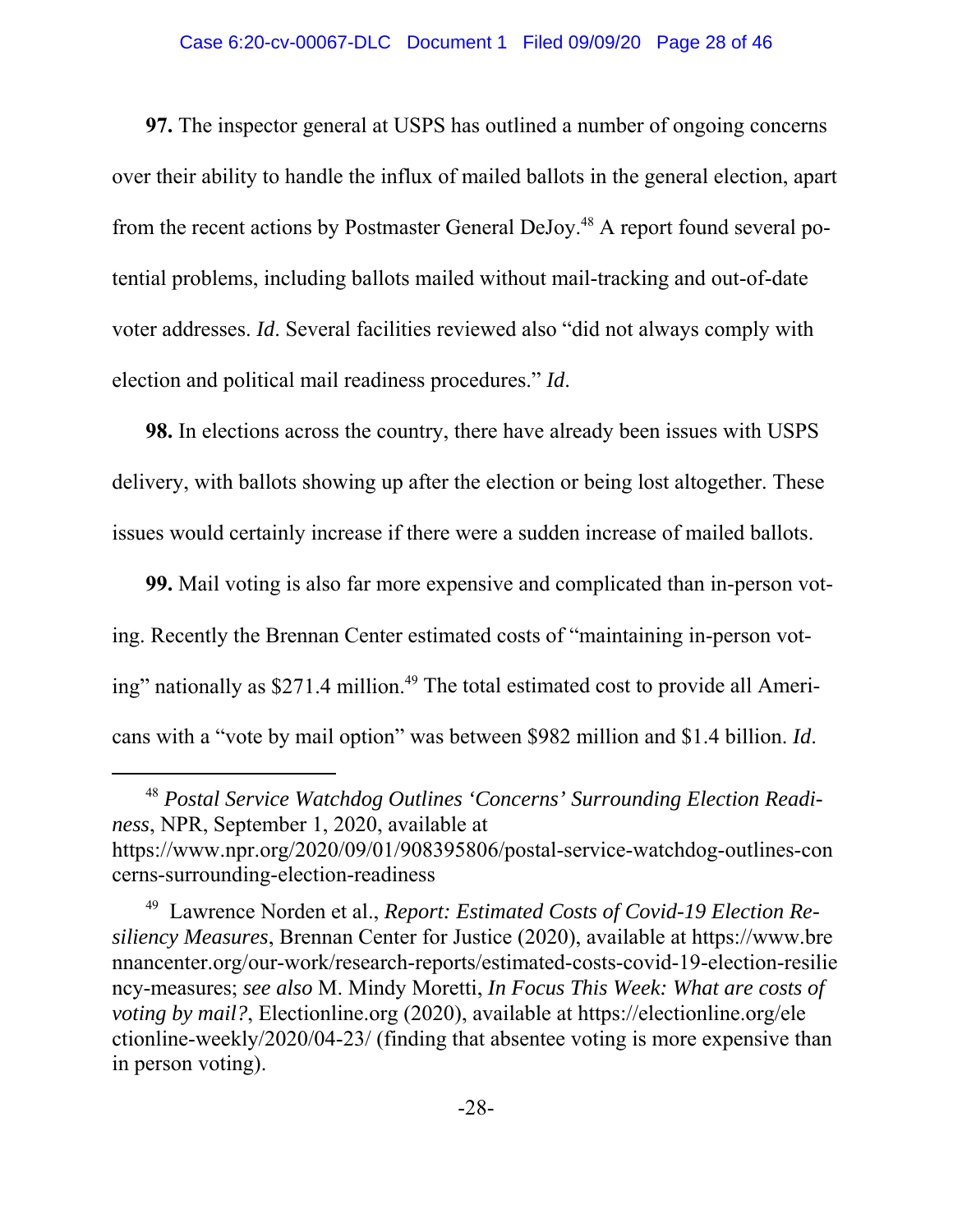#### Case 6:20-cv-00067-DLC Document 1 Filed 09/09/20 Page 29 of 46

**100.** States that have moved to "all-mail elections took many years to get there . . . putting too much strain on an entirely new system is sure to result in breakdowns and failures."50 The same breakdowns and failures would occur here with a swift transition to many more mailed ballots.

**101.** And with the increased costs of mail voting versus in-person voting, and no increased funding provided by the legislature, given the Governor's unilateral action, Montana Election Offices may not be able to afford to administer additional mailed ballots.

**102.** Finally, mailed ballots could lead to a delay and uncertainty in election results.

**103.** In New York City, voters remained uncertain of the results of races, including a key congressional primary, for over a month after election day.<sup>51</sup>

**104.** In Philadelphia, the slow counting of mailed ballots had officials concerned whether results could be certified by the 20-day deadline mandated by state

<sup>50</sup> Lawrence Norden et al., *Report: Estimated Costs of Covid-19 Election Resiliency Measures*, Brennan Center for Justice (2020), available at https://www.bre nnancenter.org/our-work/research-reports/estimated-costs-covid-19-election-resilie ncy-measures.

<sup>51</sup> Jada Yuan, *A month later, this New York City primary is a train wreck and a warning to us all*, The Washington Post, July 25, 2020, available at https://www.w ashingtonpost.com/lifestyle/style/a-month-later-this-new-york-city-primary-is-stilla-train-wreck-and-a-warning-to-us-all/2020/07/25/1c19f9c4-cb68-11ea-b0e3 d55bda07d66a\_story.html.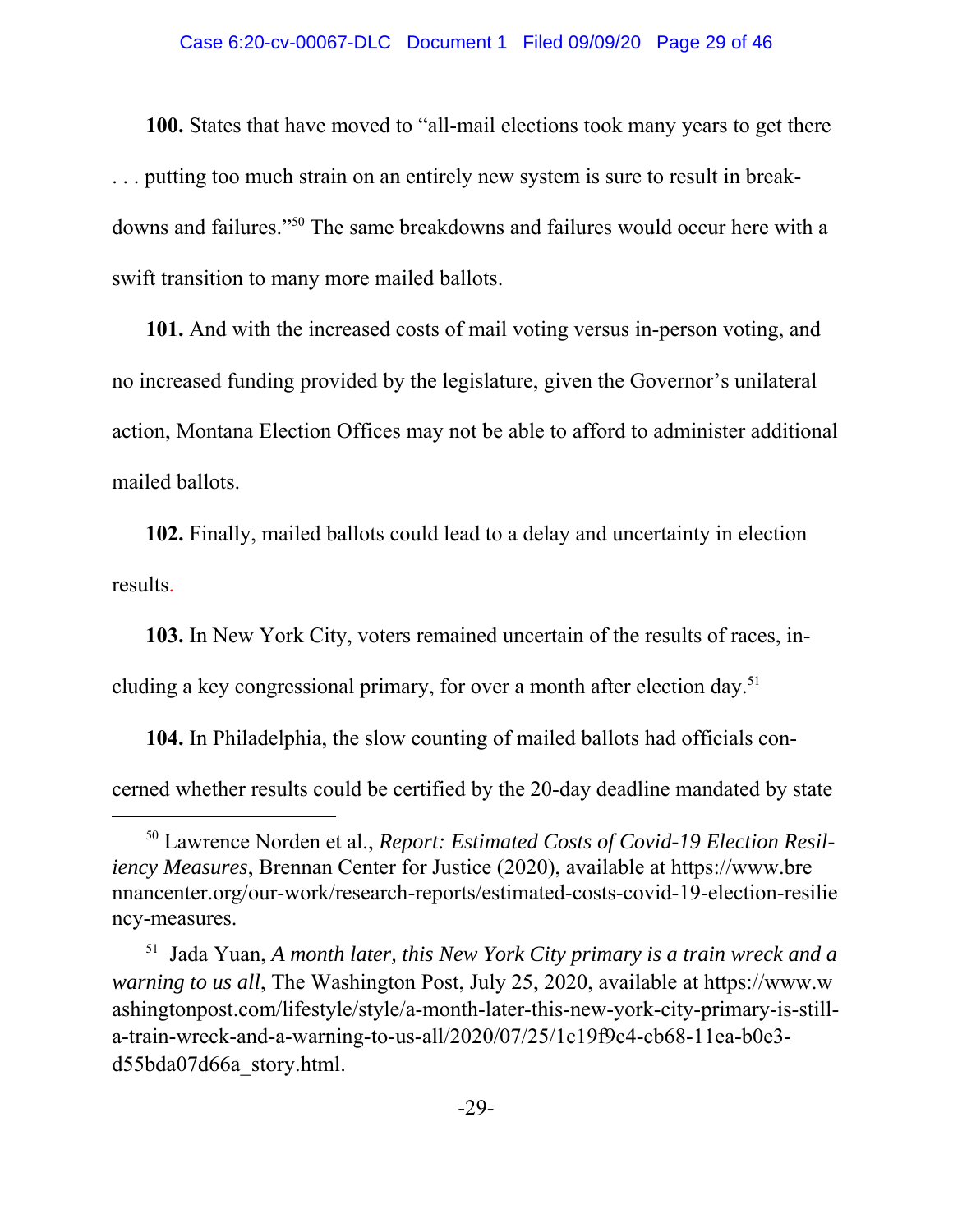$law.<sup>52</sup>$ 

**105.** As CNN noted, "The stakes couldn't be higher. For instance, about 14,000 absentee voters never got their ballots in Wisconsin, a state Trump carried in 2016 by only about 23,000 votes. If just 1% of absentee ballots aren't delivered to voters in key states this fall, that could tip the balance in a close presidential election and potentially trigger a constitutional crisis."53

**106.** Stanford political science professor Larry Diamond said the combination of a close election and the public failing to appreciate it could take days or weeks to count mailed ballots could lead to "an unprecedented post-election crisis in the United States."54

## **Montana Mail Voting Issues**

**107.** The Montana Association of Counties wrote Governor Bullock a letter

<sup>54</sup> Garrision, Joey, No presidential winner on election night? Mail-in ballots could put outcome in doubt for weeks, USA Today, June 28, 2020, available at https://www.usatoday.com/story/news/politics/2020/06/28/election-2020-vote-mail -could-mean-election-week-not-election-day/3256643001/.

 $52$  Lai, Jonathan, Election results in Philly are going to take even longer than expected: Half the votes still haven't been counted, The Philadelphia Inquirer, June 5, 2020, available at https://www.inquirer.com/politics/election/philadelphia-paprimary-votes-not-counted-20200605.html.

<sup>53</sup> Marshall Cohen, *State's failed to get absentee ballots to thousands of voters in recent primary elections, signaling problems for November,* CNN, June 22, 2020, available at https://www.cnn.com/2020/06/20/politics/absentee-votingelection-problems/index.html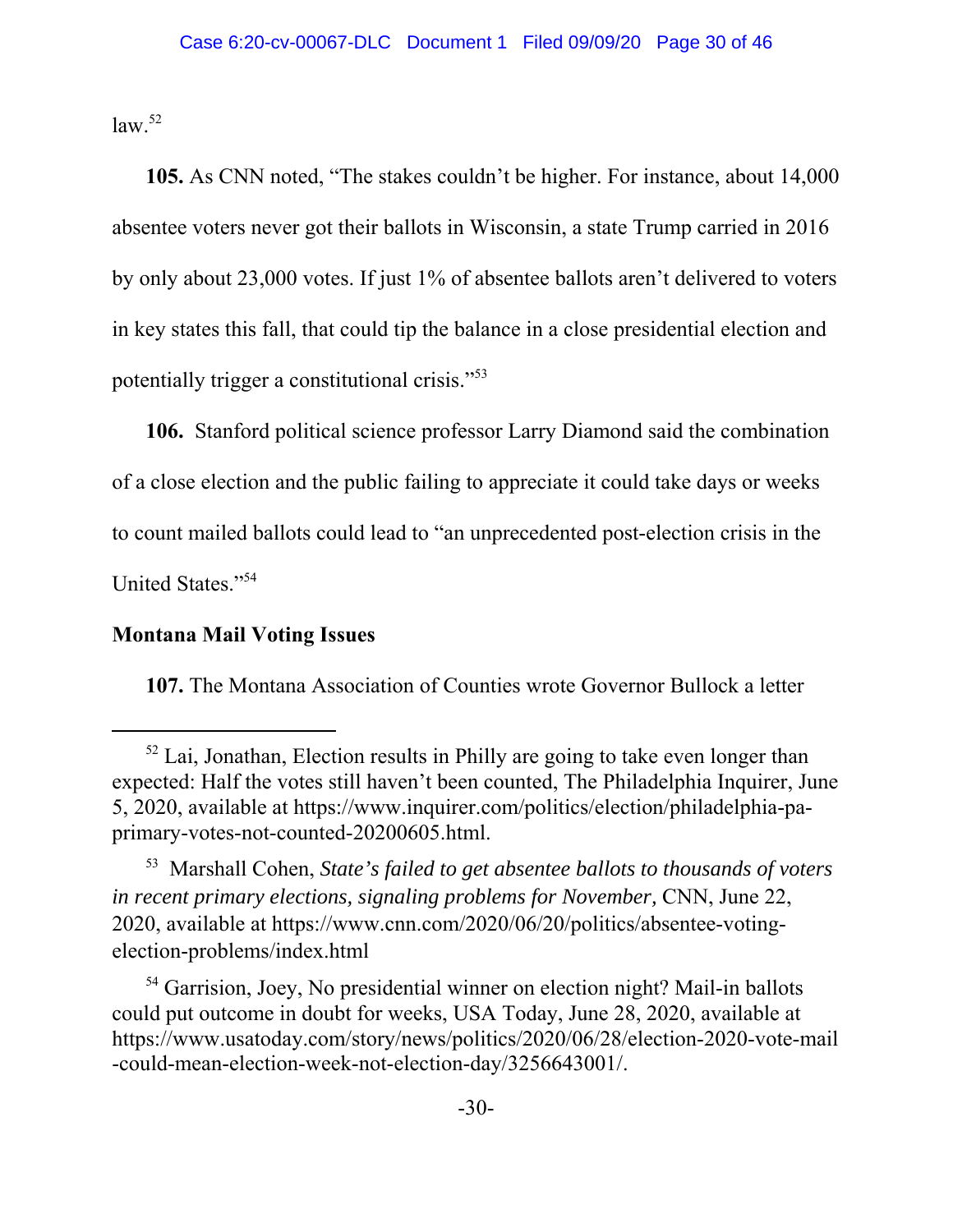requesting the challenged directive for a mail-ballot election.<sup>55</sup> In support of this, they highlighted what they referred to as the "success" of Montana's mail ballot primary election, claiming it was streamlined and more accurate. *Id*. However, the Montana primary did not occur without issues that left voters disenfranchised.

**108.** Moreover Montana, like other states, faces the same risks associated with mailed ballot voting discussed above.

**109.** Some of these were evident in the recent primary. For example, Mizzoula County's Election Administrator admitted there were drawbacks to the mail-ballot primary election, noting "[o]ne of the things that was a little bit harder with this was that since it was an all mail ballot election, we had a lot of undeliverable bal- $\text{lots.}$ "<sup>56</sup>

**110.** Thousands of ballots in Montana's primary did not reach their intended recipients. In Gallatin County, 4,500 voters did not receive their ballots.<sup>57</sup> Lewis and Clark County mailed out more than 41,000 ballots, with 1,600 being returned

<sup>55</sup> Montana Association of Counties, July 24, 2020 Letter to Governor Bullock, available at https://drive.google.com/file/d/13v4wlBKOu2jmdQJzcH6WAlnnJ\_ 1DaOTC/view.

<sup>56</sup> Peter Christian, Missoula County Primary Election Results As Of 8 PM, NewsTalk KGVO, June 2, 2020, available at https://newstalkkgvo.com/missoulacounty-primary-election-results-as-of-8-pm/.

<sup>57</sup> Deion Broxton, *4,500 mail-in ballots sent back to Gallatin Co. Elections Office*, NBC Montana, May 20, 2020, available at https://nbcmontana.com/news/ local/4500-mail-in-ballots-sent-back-to-gallatin-co-elections-office.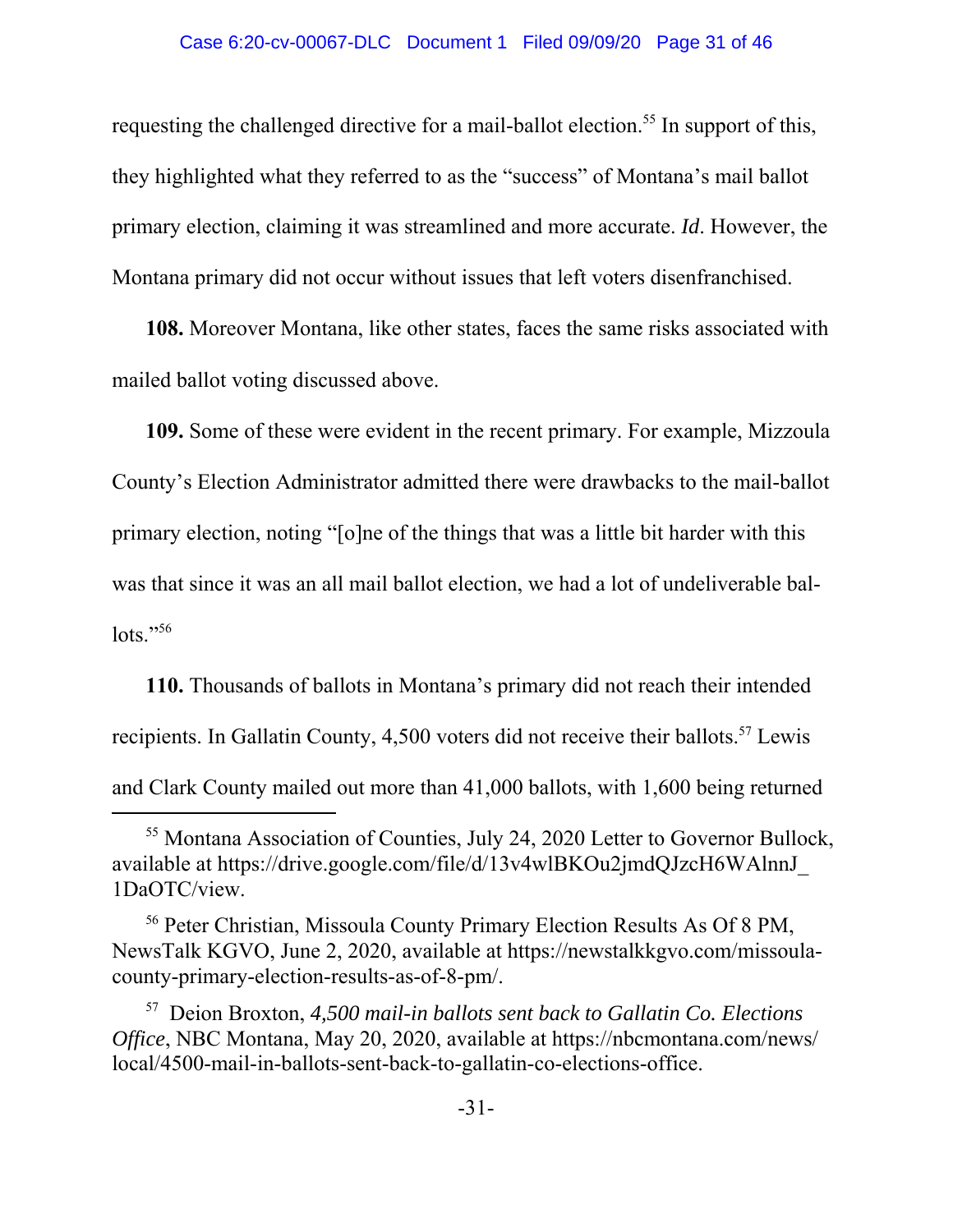as undeliverable.58

**111.** A longtime resident of Yellowstone County reported that she and her husband received "two Republican ballots, one Green Party ballot and no Democratic Party ballot" in their election envelopes.<sup>59</sup> The Yellowstone County Election Administrator acknowledge 100 additional envelopes with the same incorrect party ballots. *Id.*

**112.** The Montana Association of Counties additionally claimed that security features such as signature verification mean mail ballots are not susceptible to fraud. However, as discussed above, fraudsters have designed ways to counteract these security measures that often go undetected. *See supra*, *e.g*. ¶ 55. And it is likely that election officials will not check security verifications if overworked and flooded with ballots, like happened in Michigan. *See* ¶ 54 (detailing how election workers in Detroit improperly counted thousands of absentee ballots without

<sup>58</sup> Jonathan Ambaria,, *Montana Election Officials: contact county if mail ballot hasn't arrived*, KTHV, May 22, 2020, available at https://www.ktvh.com/news/ montana-politics/montana-election-officials-contact-county-if-mail-ballot-hasntarrived.

<sup>59</sup> Mike Kordenbrock and Paul Hamby, *Yellowstone County on track to break primary voting record by 10,000 ballots*, Billings Gazette, June 2, 2020, available at https://billingsgazette.com/news/local/yellowstone-county-on-track-to-breakprimary-voting-record-by-10-000-ballots/article\_d8fc1820-9f5a-5d07-b4b2- 521db9f19fd3.html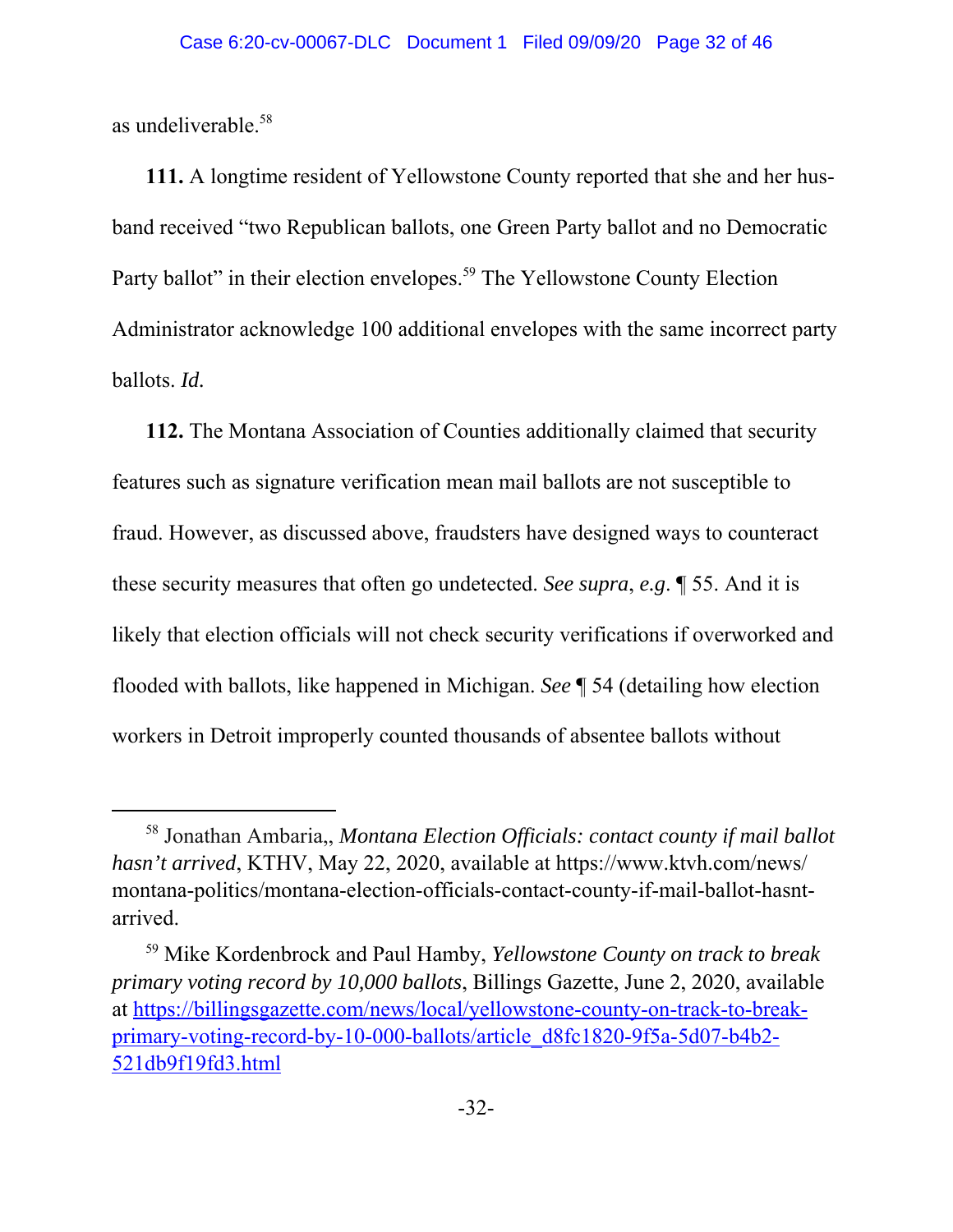checking them against the voter lists, as required by law).

# **Claims**

# **Count I The Plan Violates Article I, Section 4, Clause 1 of the U.S. Constitution.**

**113.** Plaintiffs re-allege and incorporate by reference all of the allegations con-

tained in all of the preceding paragraphs.

**114.** The expansion of mail-ballot voting in a manner specifically prohibited by

the Legislature violates Voters' right to have, and to vote in, a federal election

where the "Manner" of election is "prescribed . . . by the Legislature," as required:

The Times, Places and Manner of holding Elections for Senators and Representatives, shall be prescribed in each State by the Legislature thereof; but the Congress may at any time by Law make or alter such Regulations, except as to the Places of chusing Senators.

U.S. Const. art. I, § 4, cl. 1.

**115.** Federal candidates are on the ballot for the November 3, 2020 general election, including the Governor. So the election must be conducted in the legislature's prescribed manner.

**116.** The legislature expressly *barred* mail-ballot voting for such "regularly scheduled federal ... election[s]." MCA § 13-19-104(3)(a).

**117.** Yet Governor Bullock's expansion of mail-ballot voting is not what the legislature prescribed, being contrary to controlling legislation.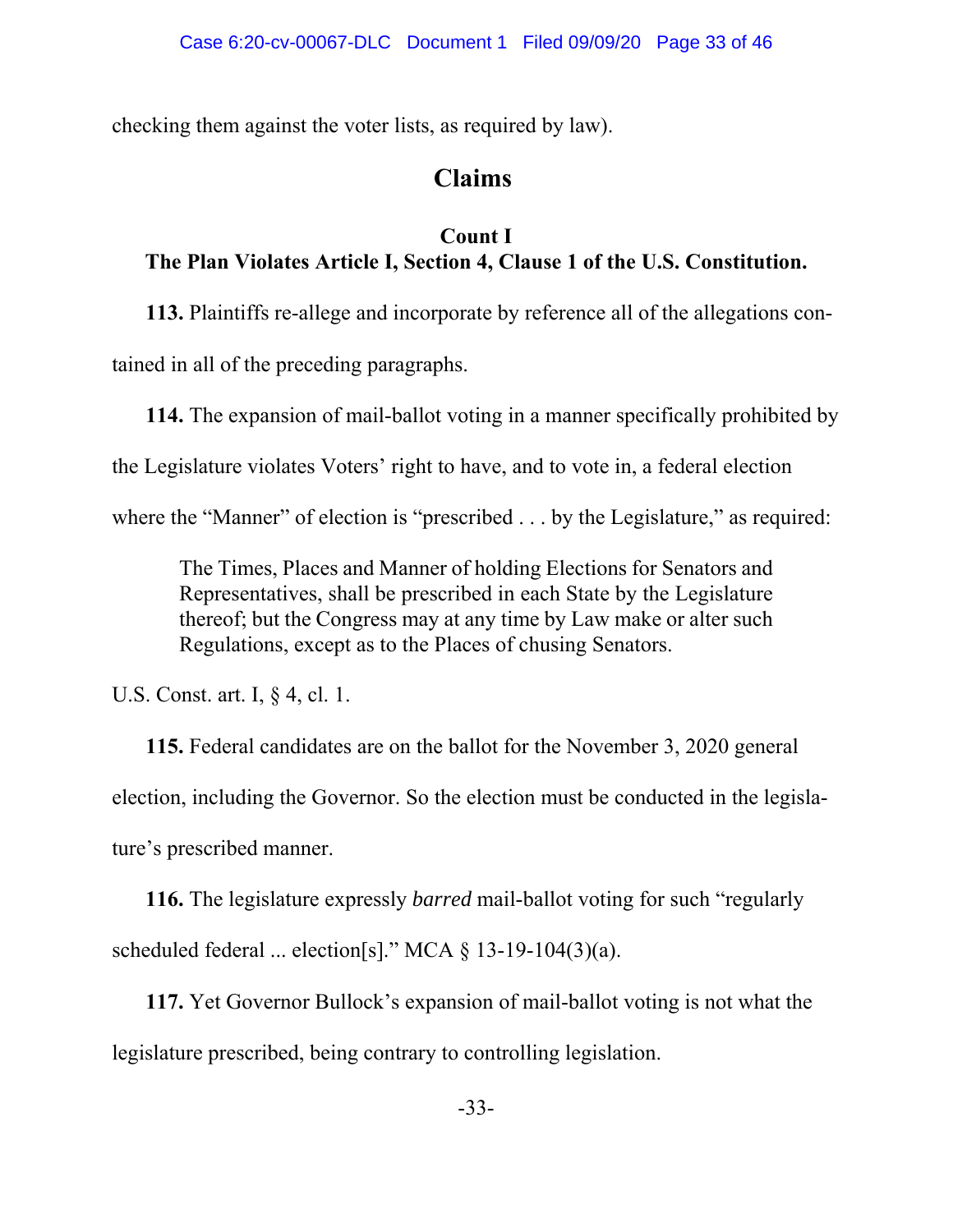**118.** This expansion of mail-ballot voting overrides and displaces the Legislature's controlling balancing of ballot access and election integrity and violates Article I, § 4, cl. 1, including by violating Voters' right to have, and to vote in, an election conducted as the U.S. Constitution mandates.

## **Count II The Plan Violates the Fundamental Right to Vote by Vote-Dilution Disenfranchisement. (42 U.S.C. § 1983; U.S. Const. amends. 1 and 14)**

**119.** Plaintiffs re-allege and incorporate by reference all of the allegations contained in all of the preceding paragraphs.

**120.** The right to vote, with the included right to have one's vote counted, is protected by the First and Fourteenth Amendments and is fundamental, *Harper v. Va. State Bd. of Elections*, 383 U.S. 663, 667 (1966), and well-established: "Undeniably the Constitution of the United States protects the right of all qualified citizens to vote, in state as well as in federal elections" and to have that vote counted. *Reynolds v. Sims*, 377 U.S. 533, 554 (1964).

**121.** "The right to vote can neither be denied outright, nor destroyed by alteration of ballots, nor diluted by ballot-box stuffing." *Id.* at 555 (internal citations omitted). "And the right of suffrage can be denied by a debasement or dilution of the weight of a citizen's vote just as effectively as by wholly prohibiting the free exercise of the franchise." *Id.*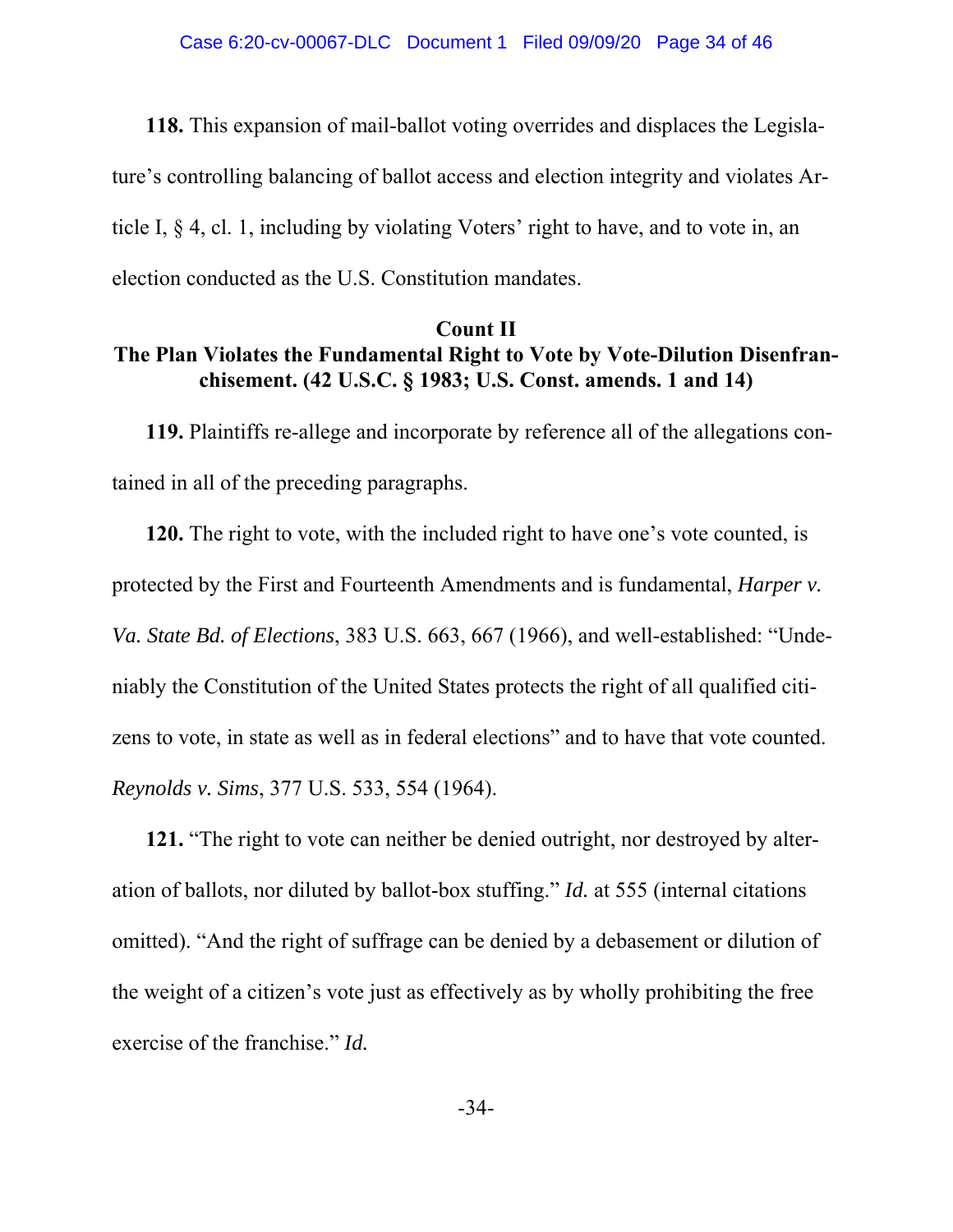**122.** "[T]he striking of the balance between discouraging fraud and other abuses and encouraging turnout is quintessentially a legislative judgment . . . ." *Griffin v. Roupas*, 385 U.S. 1128, 1131 (7th Cir. 2004). "[S]tates that have more liberal provisions for absentee voting may well have different political cultures . . . . One size does not fit all." *Id.*

**123.** Voting fraud connected to mail voting is well-established as a cognizable harm, along with the related needs to protect election integrity and safeguard voter confidence. *See, e.g.*, *Crawford*, 553 U.S. at 192-97 (citing and relying on, *inter alia*, the Report of "the Commission on Federal Election Report, chaired by former President Jimmy Carter and former Secretary of State James A. Baker III"); *see also Griffin*, 385 U.S. at 1130-31 (absentee ballot problems that require the legislature to balance).

**124.** Under the balancing required by the *Burdick* test, *Burdick v. Takushi*, 504 U.S. 428 (1992), applied in *Crawford v. Marion Cty. Election Bd.*, 553 U.S. 181 (2008), the many people who will be disenfranchised by the inclusion of unlawful votes weighs heavily against the Plan under the current situation, making it a severe burden that cannot be justified by a fear of in-person voting amidst COVID-19 fears when existing election law is fully compliant with Phase 2 generally, with by-request absentee-ballot voting available with no required excuse for the minor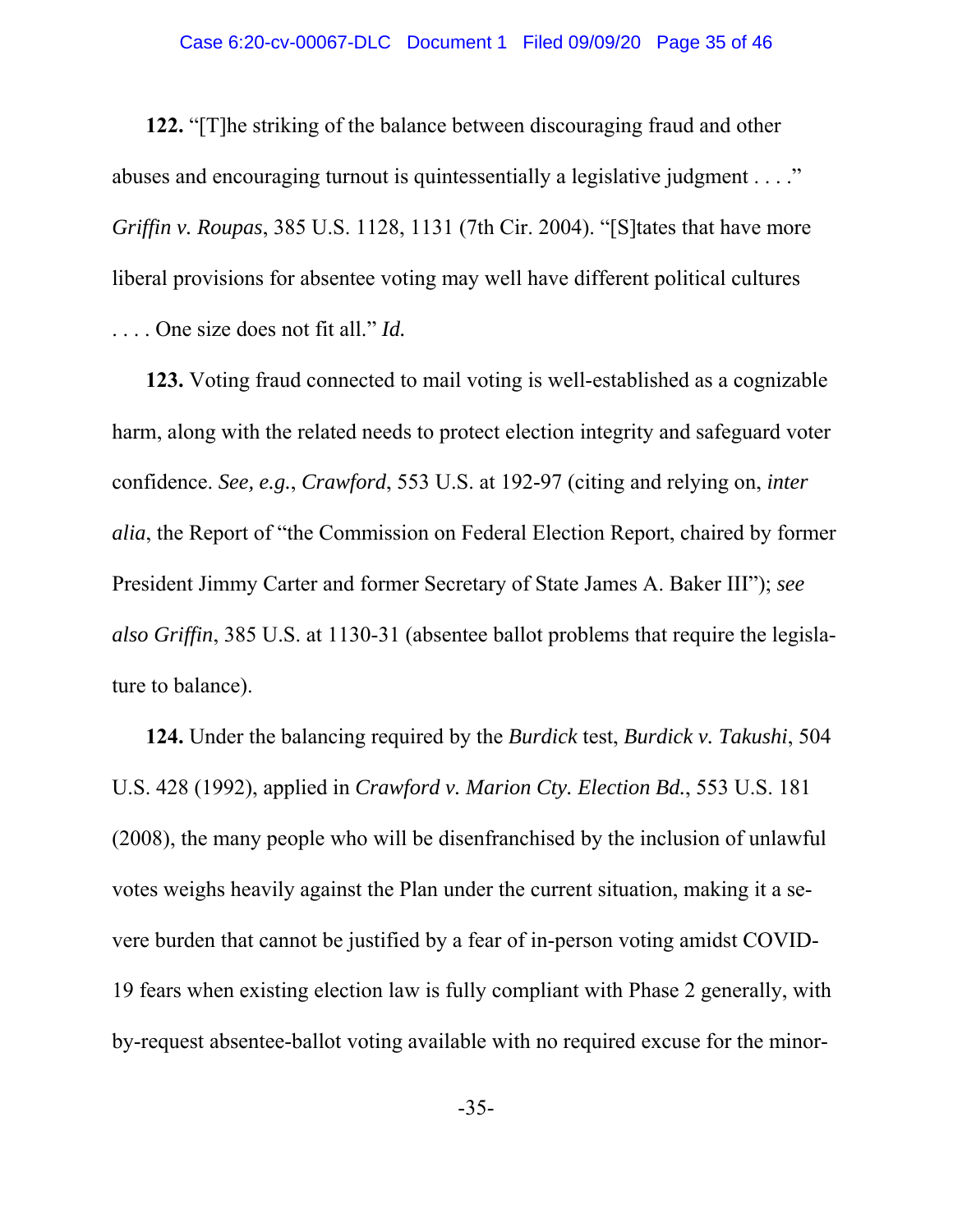ity specially at risk, so there was no need for the Plan.

**125.** The Plan violates the Voters' right to vote by vote-dilution disenfranchisement. The Legislature, exercising its quintessential balancing prerogative, determined that mail-ballot voting should be prohibited for the general election. That indicates a concern that in Montana, the risk of illegal voting by mail-ballot voting did not justify allowing mail-ballot voting. That is the Legislature's judgment in exercising its prerogative to balance voting access and election integrity.

**126.** Given the Legislature's prohibition of such mail voting, there is a cognizable risk of ballot fraud from mail-ballot elections. Because illegal votes dilute legal votes, this violates the rights of Voters and all voters due to vote-dilution disenfranchisement.

## **Count III The Plan Violates the Fundamental Right to Vote by Direct Disenfranchisement. (42 U.S.C. § 1983; U.S. Const. amends. 1 and 14)**

**127.** Plaintiffs re-allege and incorporate by reference all of the allegations contained in all of the preceding paragraphs.

**128.** The Plan also violates the Voters' right to vote by direct disenfranchisement.

**129.** Due to the sudden surge in mail ballots—on top of approved, lawful absentee-ballot requests and voting—that will result from the Plan, many voters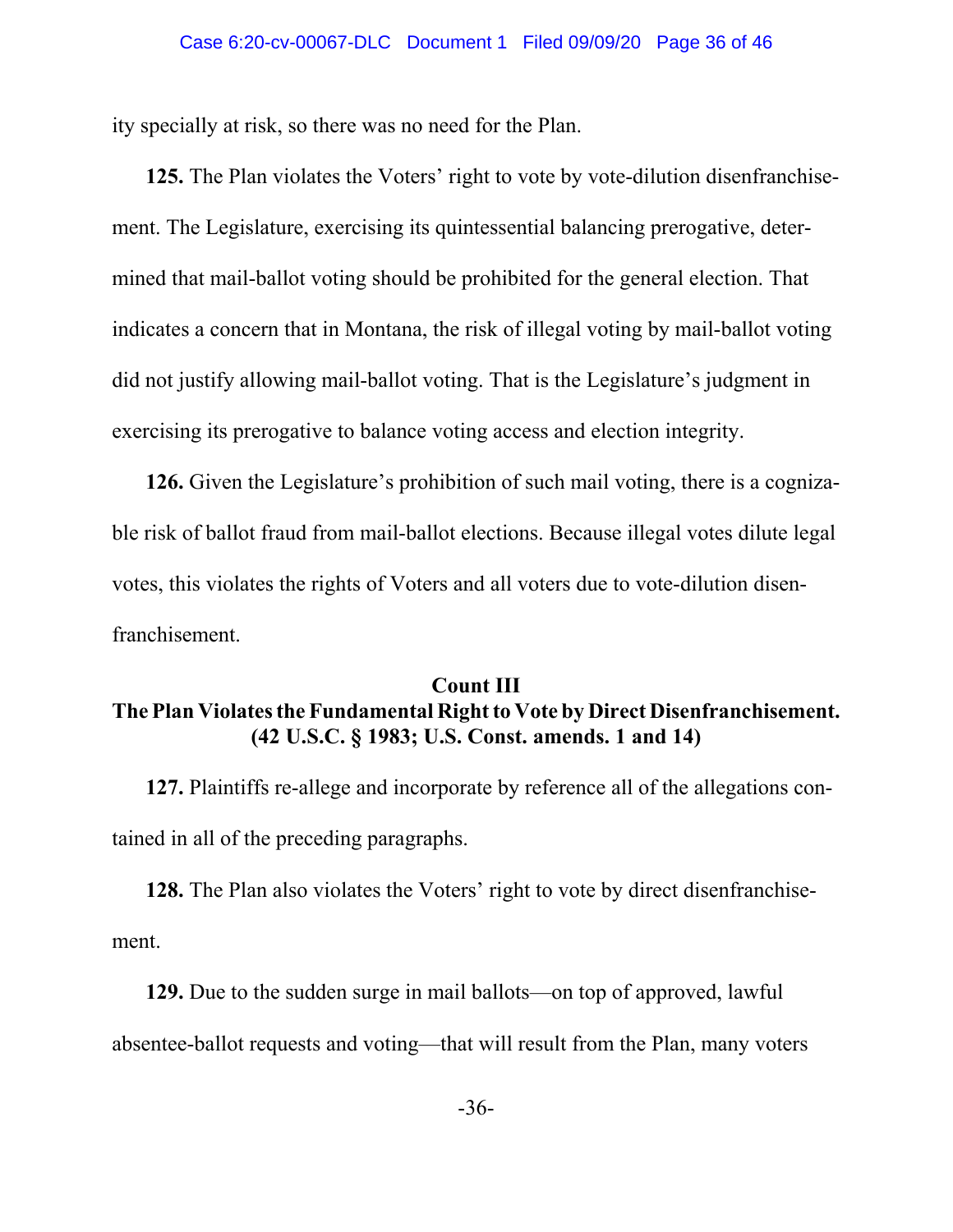will be disenfranchised because requested ballots never arrive or arrive too late and filled-out ballots get lost or are delayed in the return process.

**130.** Given the Legislature's prohibition of such mail-ballot voting—based on its authoritative and expert legislative balancing—along with evidence supporting the legislative balancing, there is a cognizable, substantial risk of direct disenfranchisement from mail-ballot voting. Due to this widespread disenfranchisement caused by not abiding by the Legislature's balancing, the Plan violates the right to vote by direct disenfranchisement.

#### **Count IV**

# **The Plan Violates Voter's Right to Vote and Equal Protection under the Fourteenth Amendment, as Interpreted by** *Bush v. Gore***, 531 U.S. 98 (2000)**

**131.** Plaintiffs re-allege and incorporate by reference all of the allegations contained in all of the preceding paragraphs.

**132.** In *Bush v. Gore*, 531 U.S. 98 (2000), the Supreme Court found that favoring voters in one county to the disadvantage of voters in other counties violates a long line of one-person-one-vote authority that requires that citizens in one county not be disadvantaged compared to voters in other counties. This is a violation of the right to vote (by dilution of vote values in other counties) and the Equal Protection Clause of the Fourteenth Amendment.

**133.** As *Bush* noted, the voters of one county may not be favored over those of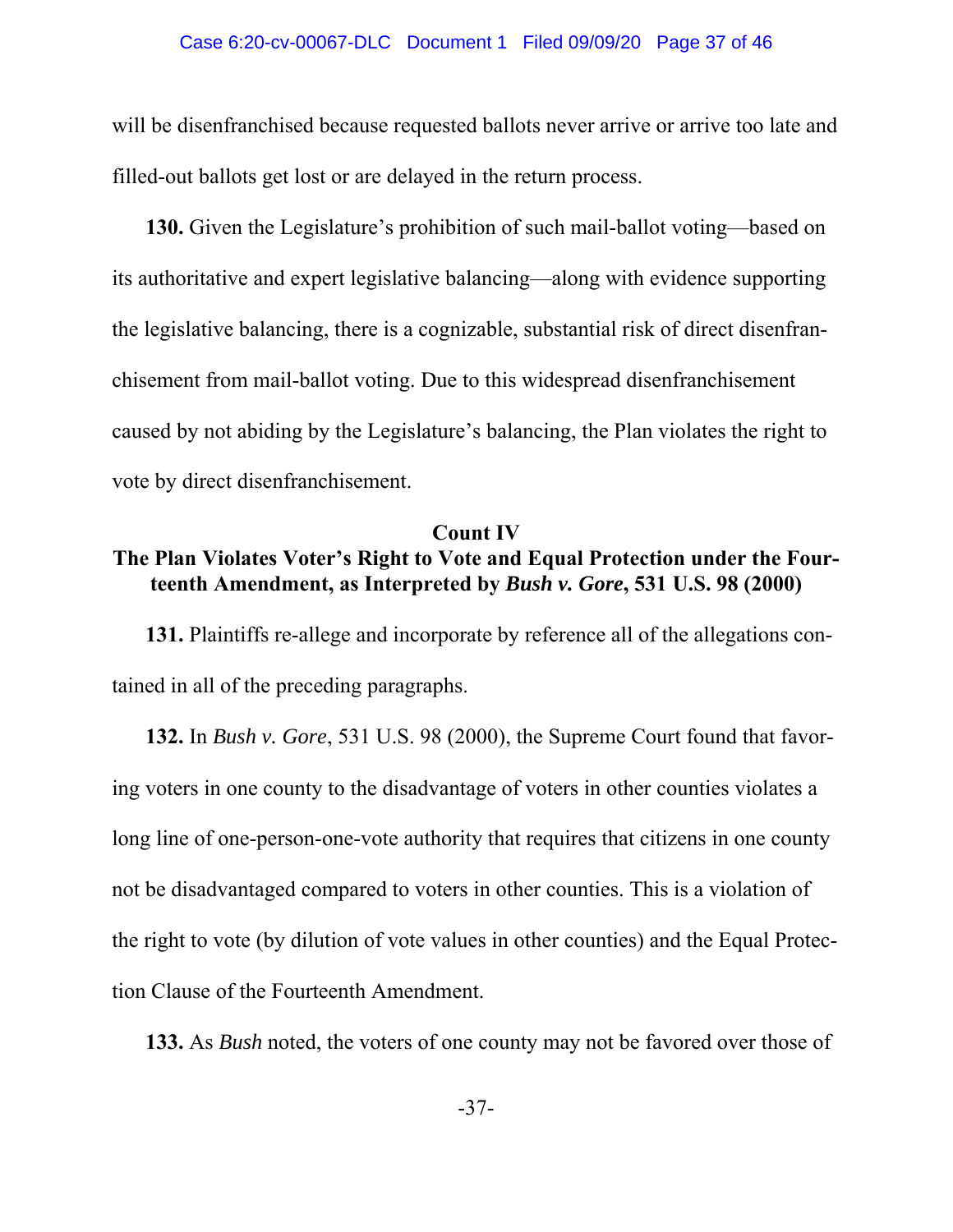another:

An early case in our one-person, one-vote jurisprudence arose when a State accorded arbitrary and disparate treatment to voters in its different counties. *Gray v. Sanders*, 372 U.S. 368 (1963). The Court found a constitutional violation. We relied on these principles in the context of the Presidential selection process in *Moore v. Ogilvie*, 394 U.S. 814 (1969), where we invalidated a county-based procedure that diluted the influence of citizens in larger counties in the nominating process. There we observed that "[t]he idea that one group can be granted greater voting strength than another is hostile to the one man, one vote basis of our representative government." Id., at 819. *Id*. at 107.

**134.** A reported 46 of 56 Montana counties have filed mail-ballot plans. If the plans are approved, voters in the 46 counties will have greater voting power than other-county voters.

**135.** The Plan enhances the odds of voters in counties adopting the Plan being able to vote and have their votes counted (while violating the legislature's controlling balancing of access and integrity by increasing the odds of ballot fraud).

**136.** As a result, proportionally more votes will be obtained from in-Plan counties than from other counties—with the difference not being accounted for by population differences

**137.** Because of this, the Plan violates the equal-protection clause and causes and risks vote dilution.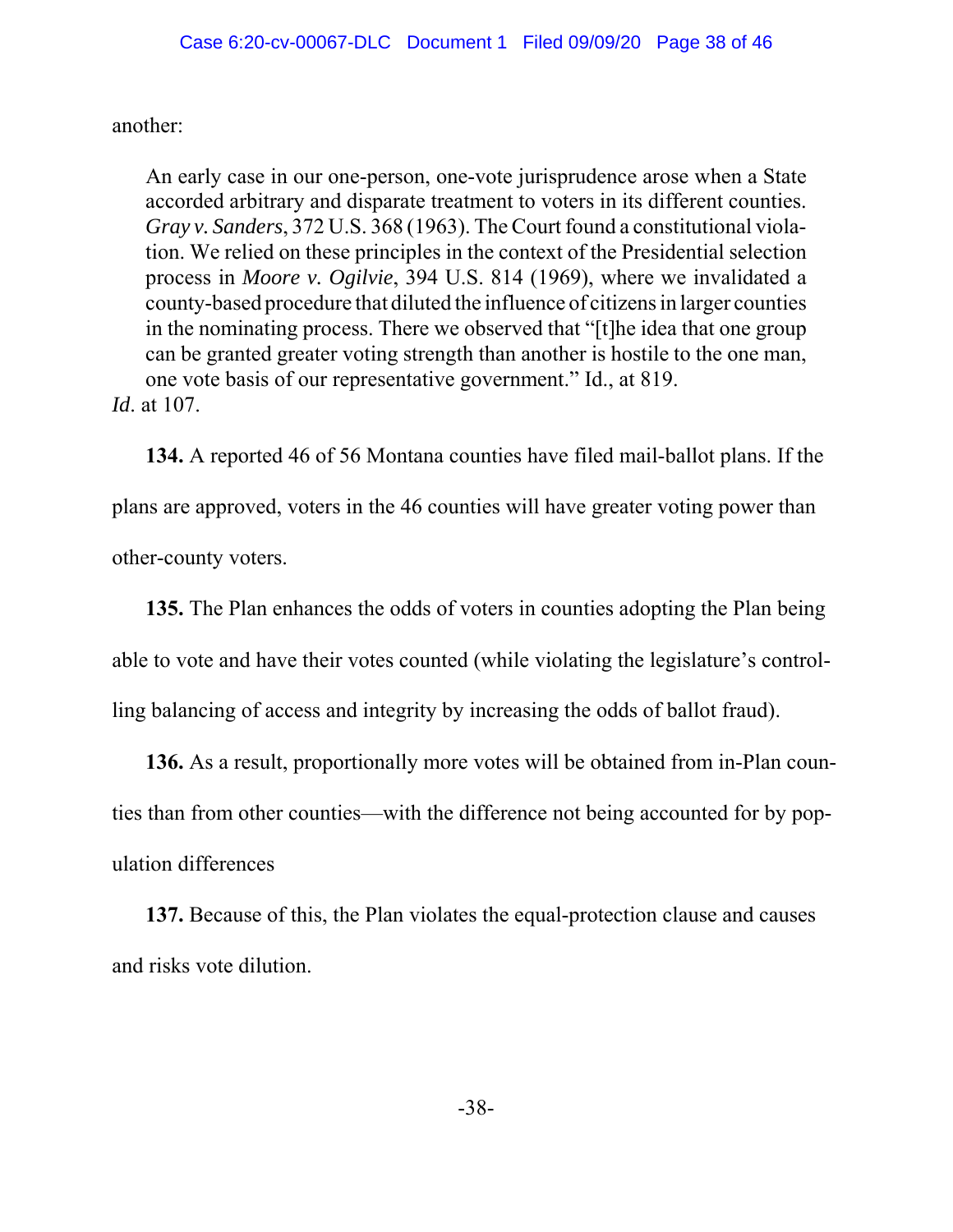### **Prayer for Relief**

**138.** Declare that the Plan violates Article I, § 4 , cl. 1 of the U.S. Constitution;

**139.** Declare that the Plan violates the fundamental right to vote by vote-dilution disenfranchisement under the First and Fourteenth Amendments of the U.S. Constitution;

**140.** Declare that the Plan violates the fundamental right to vote by direct disenfranchisement under the First and Fourteenth Amendments of the U.S. Constitution;

**141.** Declare that the Plan violates the fundamental right to vote and equal protection under the Fourteenth Amendment, as interpreted by *Bush v. Gore*, 531 U.S. 98 (2000);

**142.** Issue a preliminary and permanent injunction that prohibits Defendants from implementing and enforcing the Directive;

**143.** Issue a preliminary and permanent injunction that prohibits the Secretary of State from approving any proposals from counties to conduct a mail election;

**144.** Award Voters their costs and attorneys fees under 42 U.S.C. § 1988 and any other applicable authority; and

**145.** Grant any and all other such relief as this Court deems just and equitable.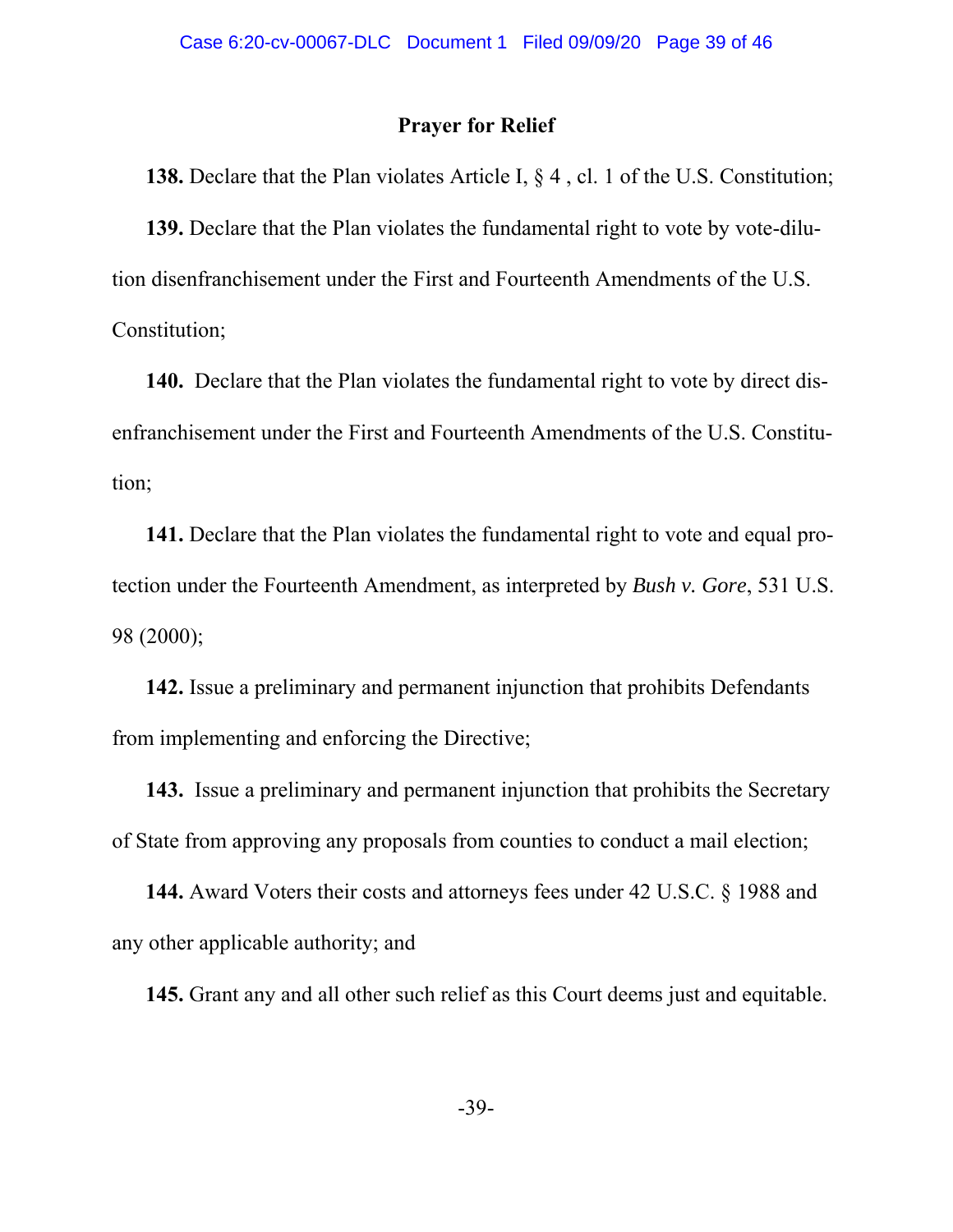Date: September 9, 2020

Respectfully Submitted,

/s/ Emily Jones

Emily Jones emily@joneslawmt.com JONES LAW FIRM 2101 Broadwater Ave. P.O. Box 22537 Billings, MT 59104 Telephone: 406/384-7990

*Local Counsel for Plaintiffs*

James Bopp, Jr. (IN #2838-84)\* jboppjr@aol.com Richard E. Coleson (IN #11527-70)\* rcoleson@bopplaw.com Courtney Turner Milbank (IN #32178-29)\* cmilbank@bopplaw.com Angela Stuedemann (IA # 69956)\* astuedmann@bopplaw.com True the Vote, Inc. Voters' Rights Initiative THE BOPP LAW FIRM, PC 1 South Sixth St. Terre Haute, IN 47807-3510 Telephone: 812/232-2434

*Lead Counsel for Plaintiffs \* Pro Hac Vice forthcoming*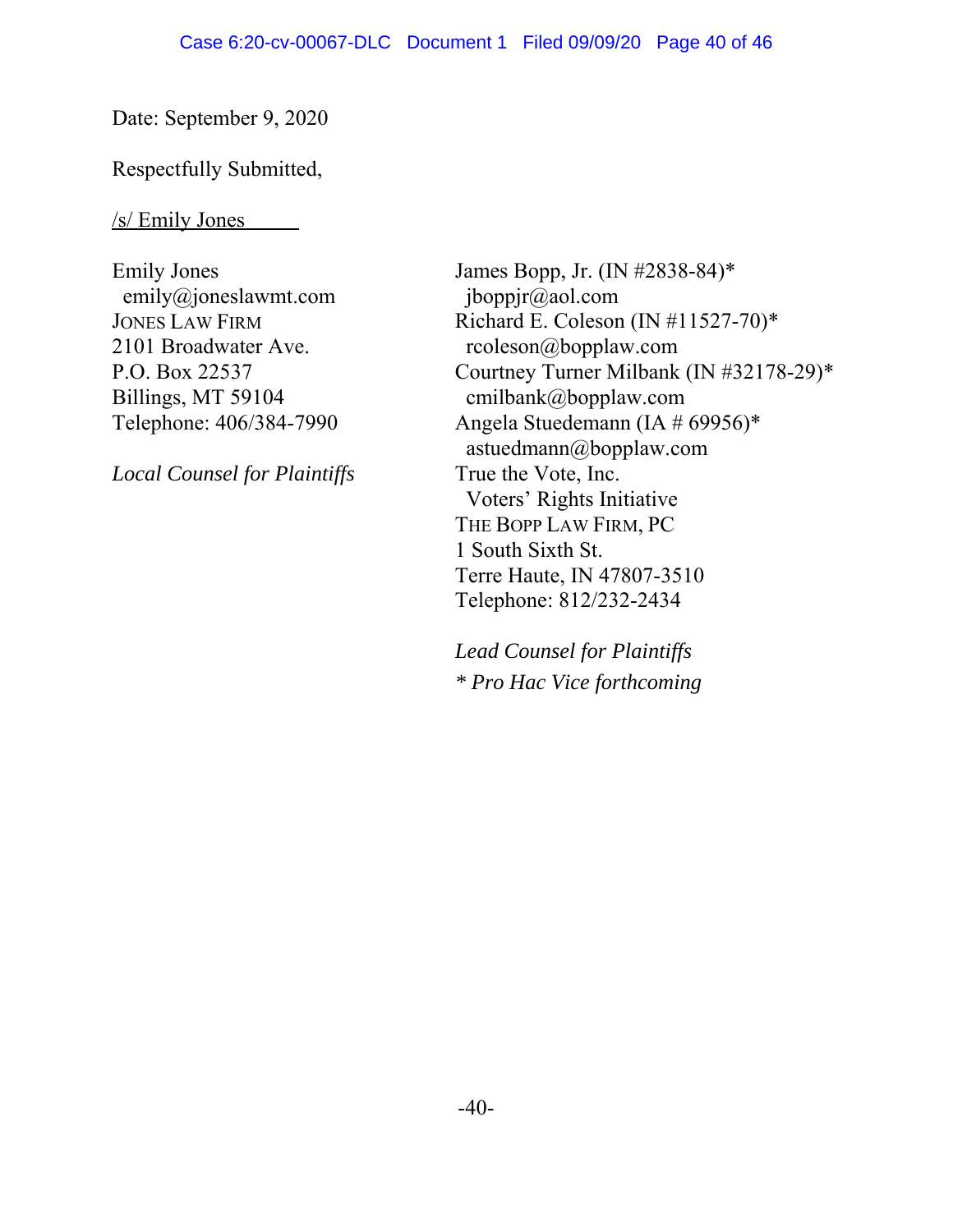#### **Verification of Joe Lamm**

**I, Joe Lamm, declare as follows:** 

**1. I am a resident of Montana.** 

**2. If called upon to testify, I would testify competently** as to the matters set forth in the foregoing *Verified Complaint for Declaratory and Injunctive Relief .* 

**3.1 verify under penalty** of **perjury under the laws of the United States of America that the**  factual statements **in this** *Verified Complaint for Declaratory and Injunctive Relief* **concerning me and my past and intended activities are true and correct to the best of my** knowledge and understanding. 28 U.S.C. § **1746.** 

Executed on  $Sep \t 4$ , 2020.

Joe Lammy annual 10 trans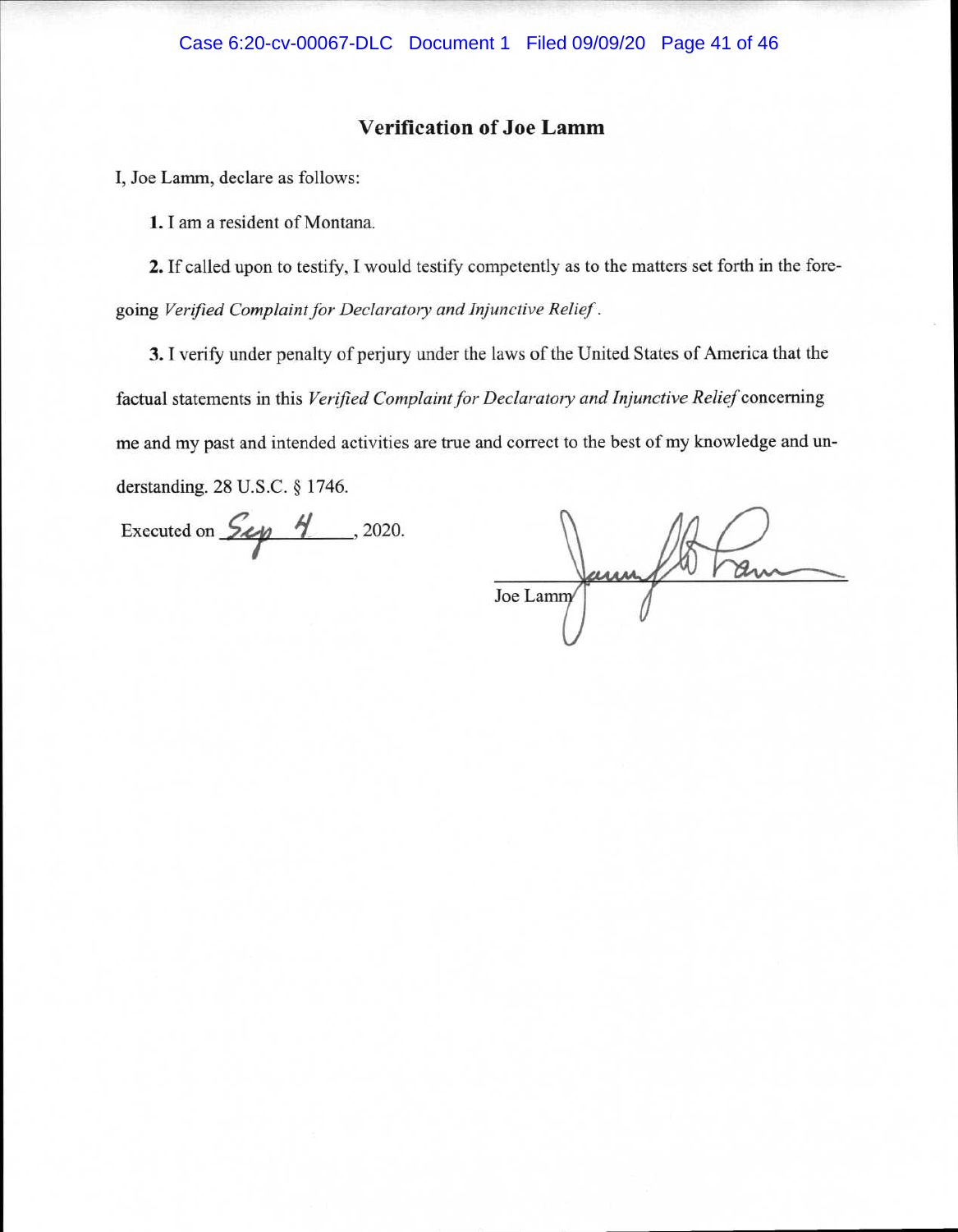### Verification of Ravalli County Republican Central Committee

I, Terry Nelson, declare as follows:

1. I am the chairman of the Ravalli County Republican Central Committee.

2. If called upon to testify, I would testify competently as to the matters set forth in the foregoing Verified Complaint for Declaratory and Injunctive Relief.

3. I verify under penalty of perjury under the laws of the United States of America that the factual statements in this Verified Complaint for Declaratory and Injunctive Relief concerning the Ravalli County Republican Central Committee and its past and intended activities are true and correct to the best of my knowledge and understanding. 28 U.S.C. § 1746.

Executed on  $\frac{\mathcal{C}}{\mathcal{C}}$  Few  $\frac{\mathcal{C}}{\mathcal{C}}$ , 2020.

er

**Terry Nelson**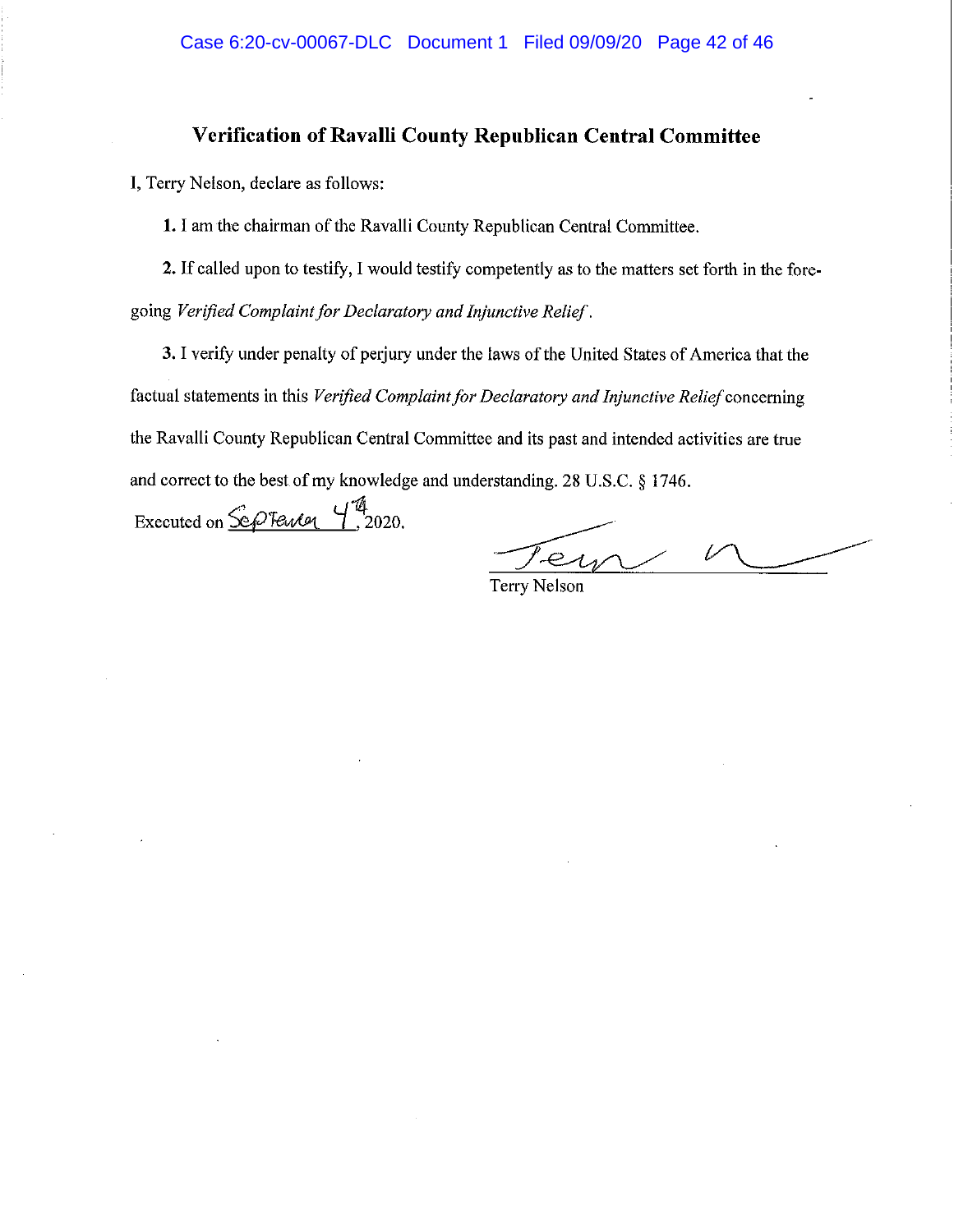## **Verification of Jeff Wagner**

I, Jeff Wagner, declare as follows:

1. I am a resident of Montana.

2. If called upon to testify, I would testify competently as to the matters set forth in the foregoing Verified Complaint for Declaratory and Injunctive Relief.

3. I verify under penalty of perjury under the laws of the United States of America that the factual statements in this Verified Complaint for Declaratory and Injunctive Relief concerning me and my past and intended activities are true and correct to the best of my knowledge and understanding. 28 U.S.C. § 1746.

Executed on  $\int$  September, 2020.

Jeff pagner Wagner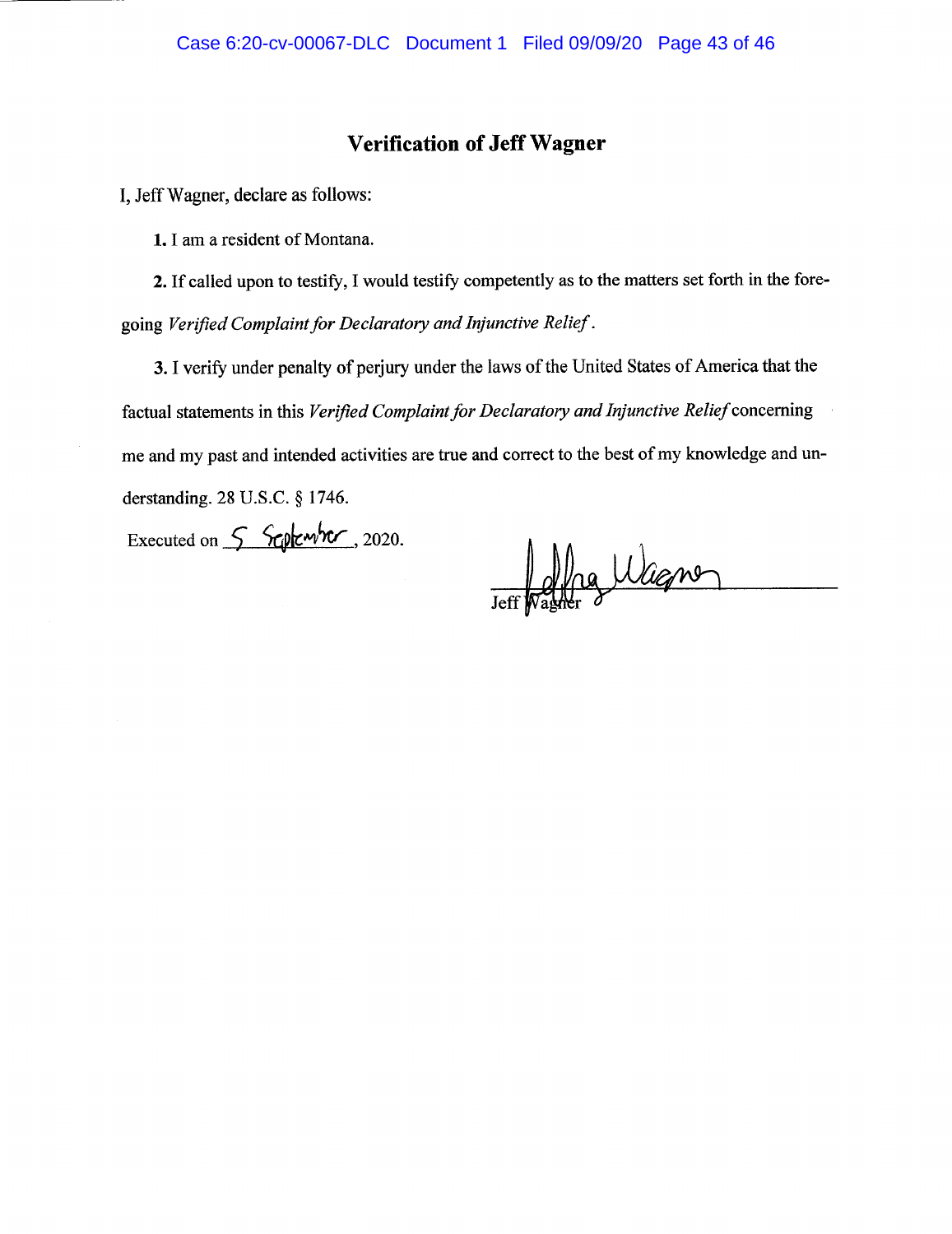### **Verification of Sylvia Wagner**

I, Sylvia Wagner, declare as follows:

1. I am a resident of Montana.

2. If called upon to testify, I would testify competently as to the matters set forth in the foregoing Verified Complaint for Declaratory and Injunctive Relief.

3. I verify under penalty of perjury under the laws of the United States of America that the factual statements in this Verified Complaint for Declaratory and Injunctive Relief concerning me and my past and intended activities are true and correct to the best of my knowledge and understanding. 28 U.S.C. § 1746.

Executed on  $6$  Sept ..., 2020.

Sylvia C. Wagner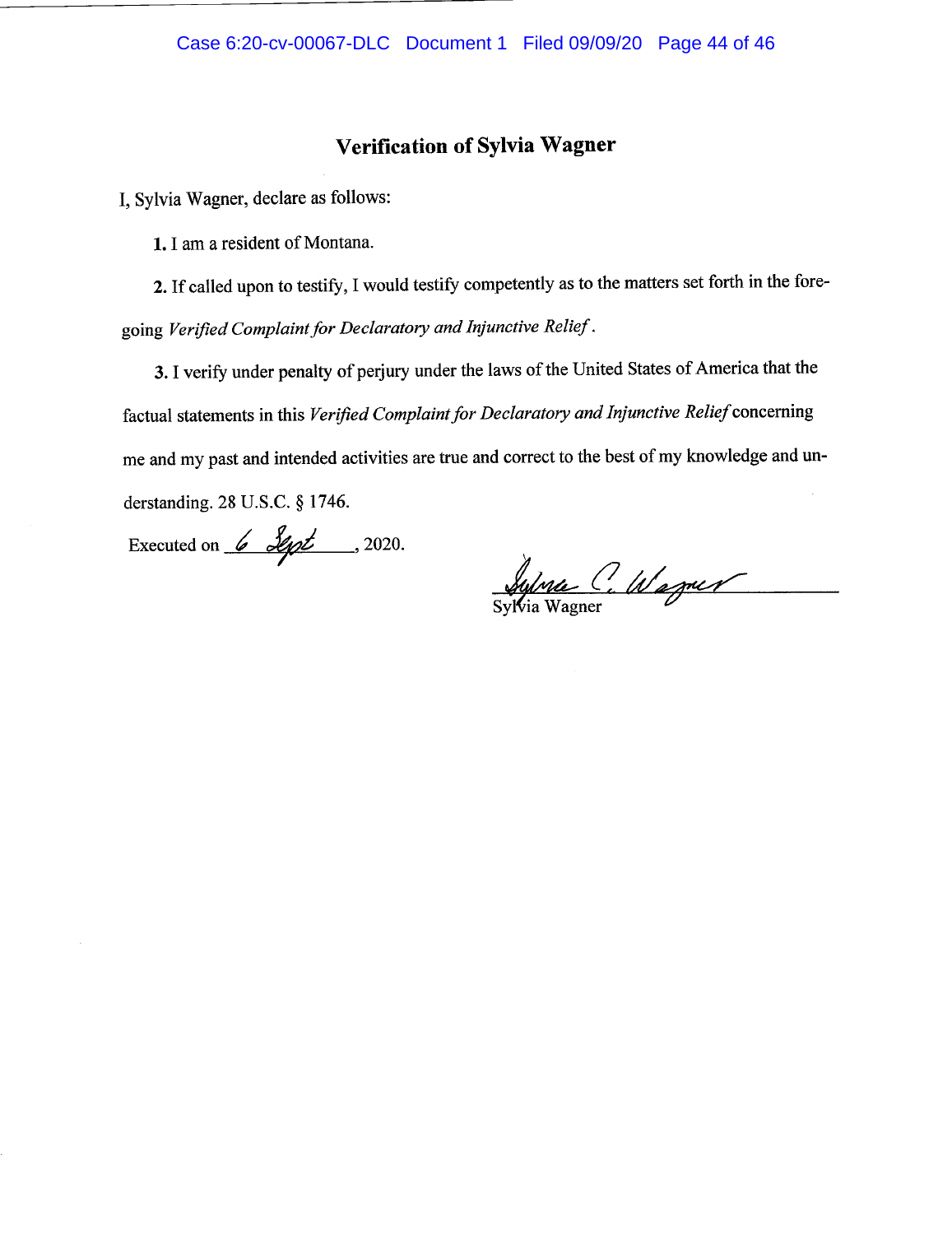#### Verification of Fiona Nave

I, Fiona Nave, declare as follows:

1. I am a resident of Montana.

2. If called upon to testify, I would testify competently as to the matters set forth in the foregoing Verified Complaint for Declaratory and Injunctive Relief .

3. I verify under penalty of perjury under the laws of the United States of America that the factual statements in this Verified Complaint for Declaratory and Injunctive Relief concerning me and my past and intended activities are true and correct to the best of my knowledge and understanding.23 U.S.C. \$ 1746.

Executed on  $\frac{9}{7}$ , 2020.

 $\frac{8}{\alpha}$ FiongNave